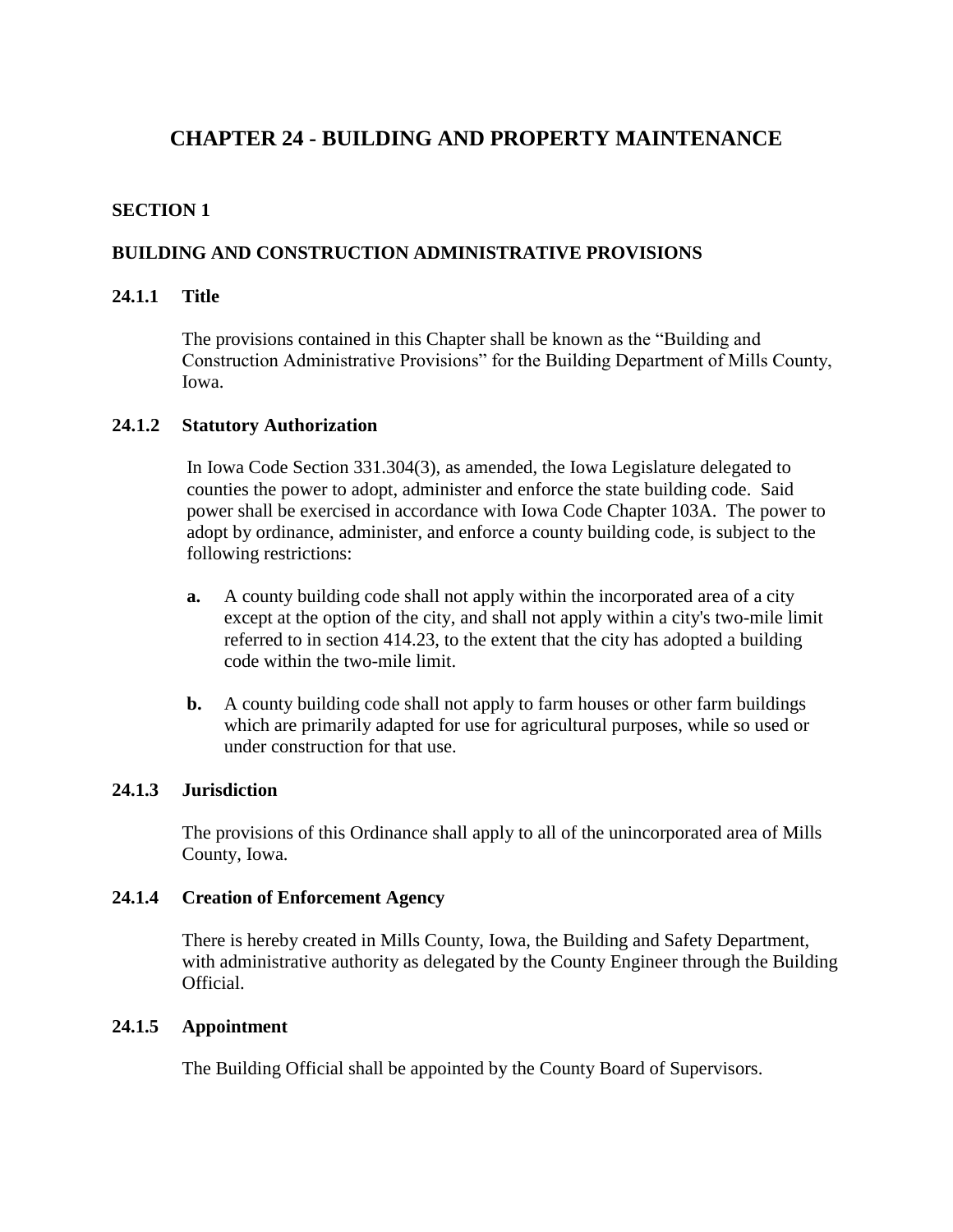## **24.1.6 Deputies**

In accordance with the prescribed procedures of the County and with the concurrence of the County Engineer, the Building Official shall have the authority to appoint a deputy Building Officials, the related technical officers, inspectors, plan examiners and other designated employees. Such designated employees shall have powers as delegated by the Building Official and hereinafter these designees shall be implied to be included whenever Building Official is mentioned.

## **24.1.7 Scope and Intent**

The purpose of the Building Department is to enforce the minimum requirements of the adopted Codes for the construction, alteration, movement, enlargement, replacement, repair, equipment, use and occupancy, location, maintenance, removal and demolition of every building or structure or any appurtenances connected or attached to such buildings or structures.

The purpose of the Building and Safety Department is to enforce the minimum requirements of the adopted Codes and to safeguard the public health, safety and general welfare through structural strength, means of egress facilities, stability, sanitation, adequate light and ventilation, energy conservation, and safety to life and property from fire and other emergency responders during emergency operations.

## **24.1.8 Duties and Powers of the Building Official**

The Building Official is hereby authorized and directed to enforce the provisions of the Codes adopted under Chapter 24. The Building Official shall have the authority to render interpretations of the adopted Codes and to adopt policies and procedures in order to clarify the application of its provisions. Such interpretations, policies and procedures shall be in compliance with the intent and purpose of the adopted Codes. Such policies and procedures shall not have the effect of waiving requirements specifically provided for in the adopted Codes.

### **24.1.9 Applications and Permits**

The Building Official shall receive applications, review construction documents and issue permits for the erection, and alteration, demolition and moving of buildings and structures, inspect the premises for which such permits have been issued and enforce compliance with the provisions of the adopted Codes.

### **24.1.10 Notices and Orders**

The Building Official shall issue all necessary notices or orders to ensure compliance with the adopted Codes.

### **24.1.11 Inspections**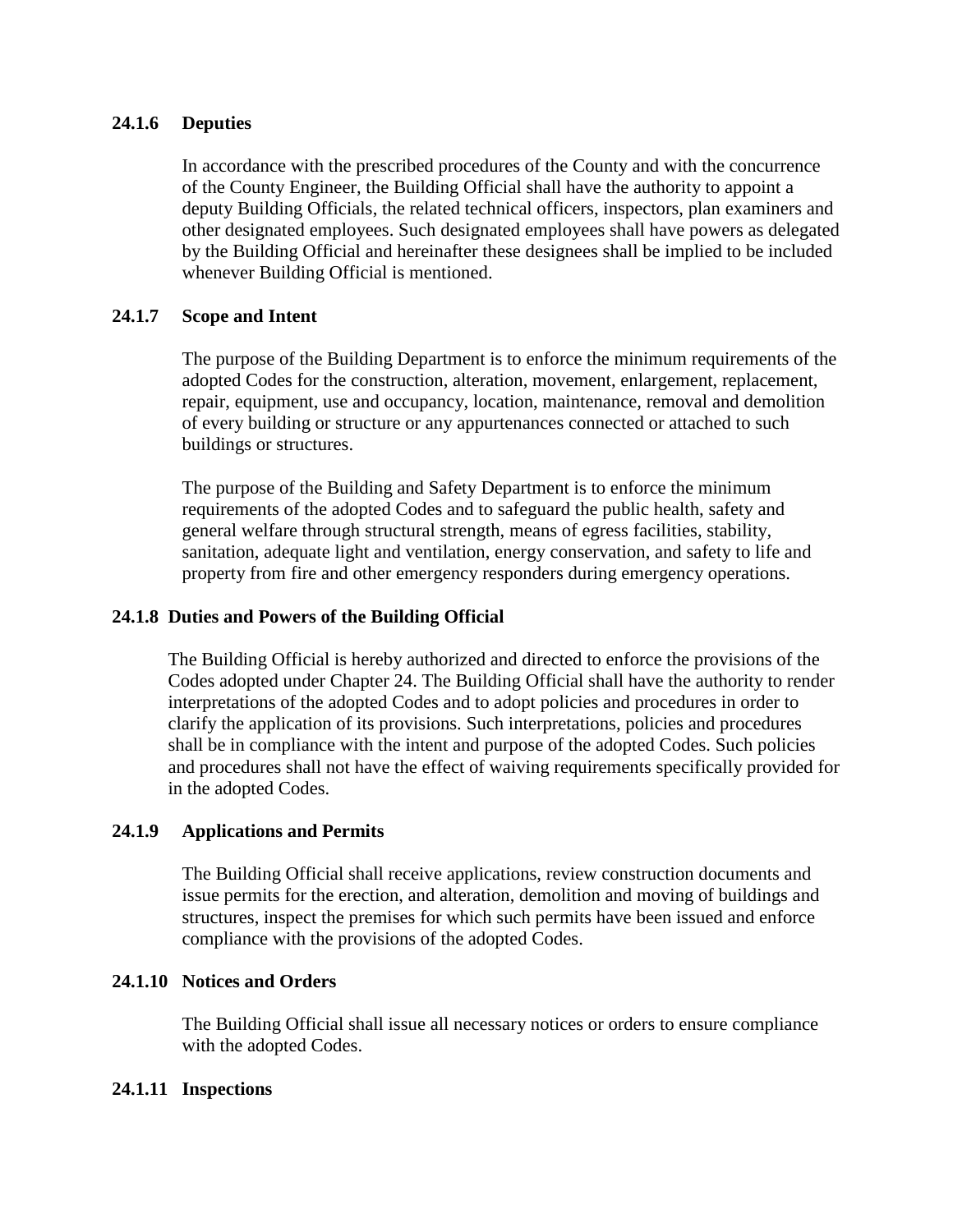The Building Official shall make all of the required inspections, or the Building Official shall have the authority to accept reports of inspection by approved agencies or individuals. Reports of such inspections shall be in writing and be certified by a responsible officer of such approved agency or by the responsible individual. The Building Official is authorized to engage such expert opinion as deemed necessary to report upon unusual technical issues that arise, subject to the approval of the appointing authority.

### **24.1.12 Identification**

The Building Official shall carry proper identification when inspecting structures or premises in the performance of duties under the adopted Code.

### **24.1.13 Right Of Entry**

Where it is necessary to make an inspection to enforce the provisions of the adopted Codes, or where the Building Official or designee has reasonable cause to believe that there exists in a structure or upon a premises a condition which is contrary to or in violation of the adopted Codes which makes the structure or premises unsafe, dangerous or hazardous, the Building Official or designee is authorized to enter the structure or premises at reasonable times to inspect or to perform the duties imposed by the adopted Codes, provided that if such structure or premises be occupied that credentials be presented to the occupant and entry requested. If such structure or premises is unoccupied, the Building Official or designee shall first make a reasonable effort to locate the owner or other person having charge or control of the structure or premises and request entry. If entry is refused, the Building Official or designee shall have recourse to the remedies provided by law to secure entry.

#### **24.1.14 Department Records**

The Building Official or designee shall keep official records of applications received, permits and certificates issued, fees collected, reports of inspections, and notices and orders issued. Such records shall be retained in the official records for the period of five years as retention of public records.

### **24.1.15 Liability**

The Building Official, members of the Appeal Board, or Building & Safety Department employees charged with the enforcement of the adopted Codes, while acting for the County in good faith and without malice in the discharge of the duties required by the adopted Codes or other pertinent law or ordinance, shall not thereby be rendered liable personally and is hereby relieved from personal liability for any damage accruing to persons or property as a result of any act or by reason of an act or omission in the discharge of official duties. Any suit instituted against an officer or employee because of an act performed by that officer or employee in the lawful discharge of duties and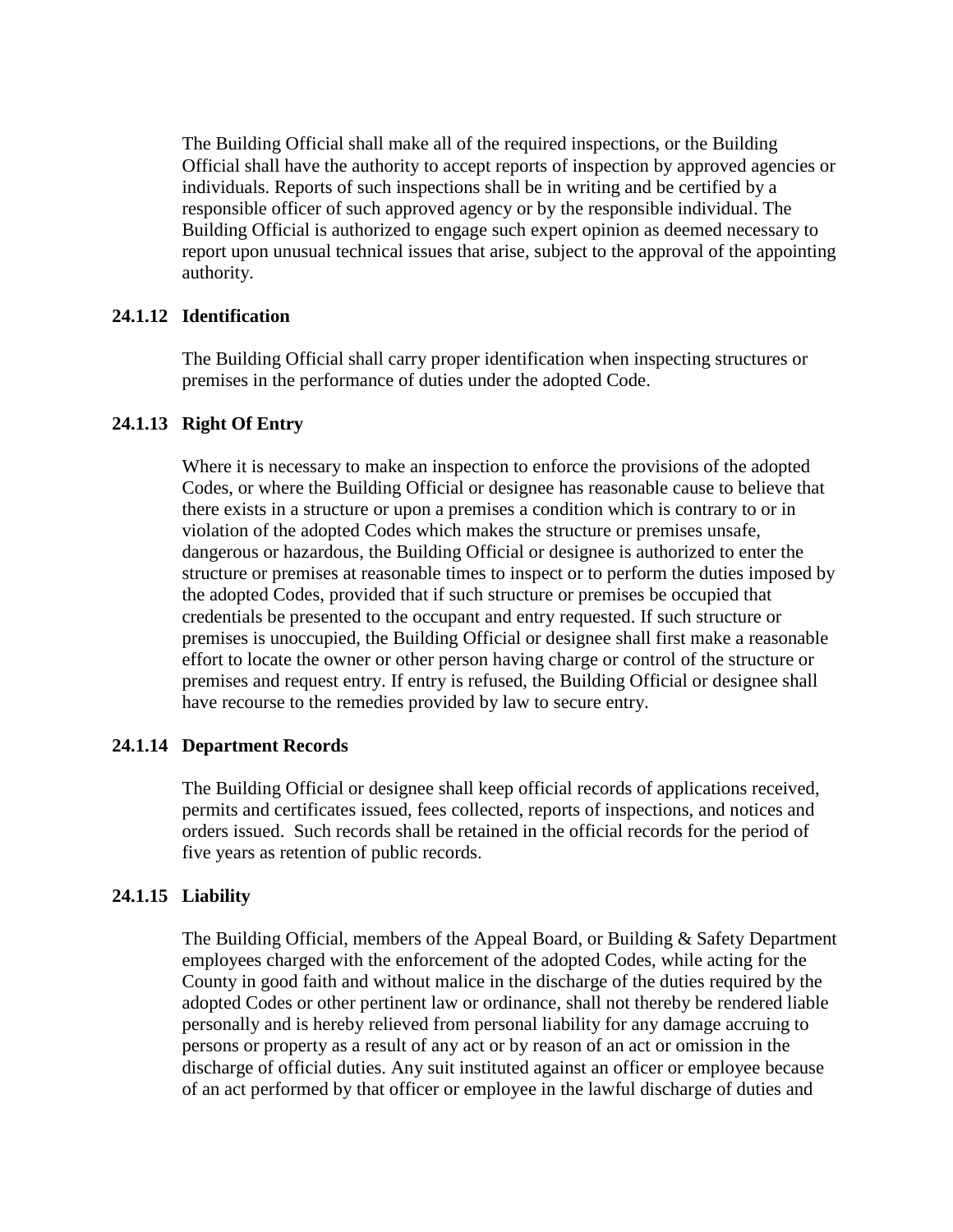under the provisions of the adopted Codes shall be defended by legal representative of the County until the final termination of the proceedings. The Building Official or any subordinate shall not be liable for cost in any action, suit or proceeding that is instituted in pursuance of the provisions of the adopted Codes.

### **24.1.16 Approved Materials and Equipment**

Materials, equipment and devices approved by the Building Official shall be constructed and installed in accordance with such approval.

#### **24.1.17 Used Materials and Equipment**

The use of used materials which meet the requirements of the adopted Codes for new materials is permitted. Used equipment and devices shall not be reused unless approved by the Building Official.

### **24.1.18 Modifications**

Wherever there are practical difficulties involved in carrying out the provisions of the adopted Codes, the Building Official shall have the authority to grant modifications for individual cases, upon application of the owner or owner's representative, provided the Building Official shall first find that special individual reason makes the strict letter of the adopted Codes impractical and the modification is in compliance with the intent and purpose of the adopted Codes and that such modification does not lessen health, accessibility, life and fire safety, or structural requirements. The details of action granting modifications shall be recorded and entered in the files of the Building Division.

#### **24.1.19 Alternative Materials, Design and Methods of Construction and Equipment**

The provisions of the adopted Codes are not intended to prevent the installation of any material or to prohibit any design or method of construction not specifically prescribed by the adopted Codes, provided that any such alternative has been approved. An alternative material, design or method of construction shall be approved where the Building Official finds that the proposed design is satisfactory and complies with the intent of the provisions of the adopted Codes, and that the material, method or work offered is, for the purpose intended, at least the equivalent of that prescribed in the adopted Codes in quality, strength, effectiveness, fire resistance, durability and safety.

### **24.1.20 Research Reports**

Supporting data, where necessary to assist in the approval of materials or assemblies not specifically provided for in the adopted Codes, shall consist of valid research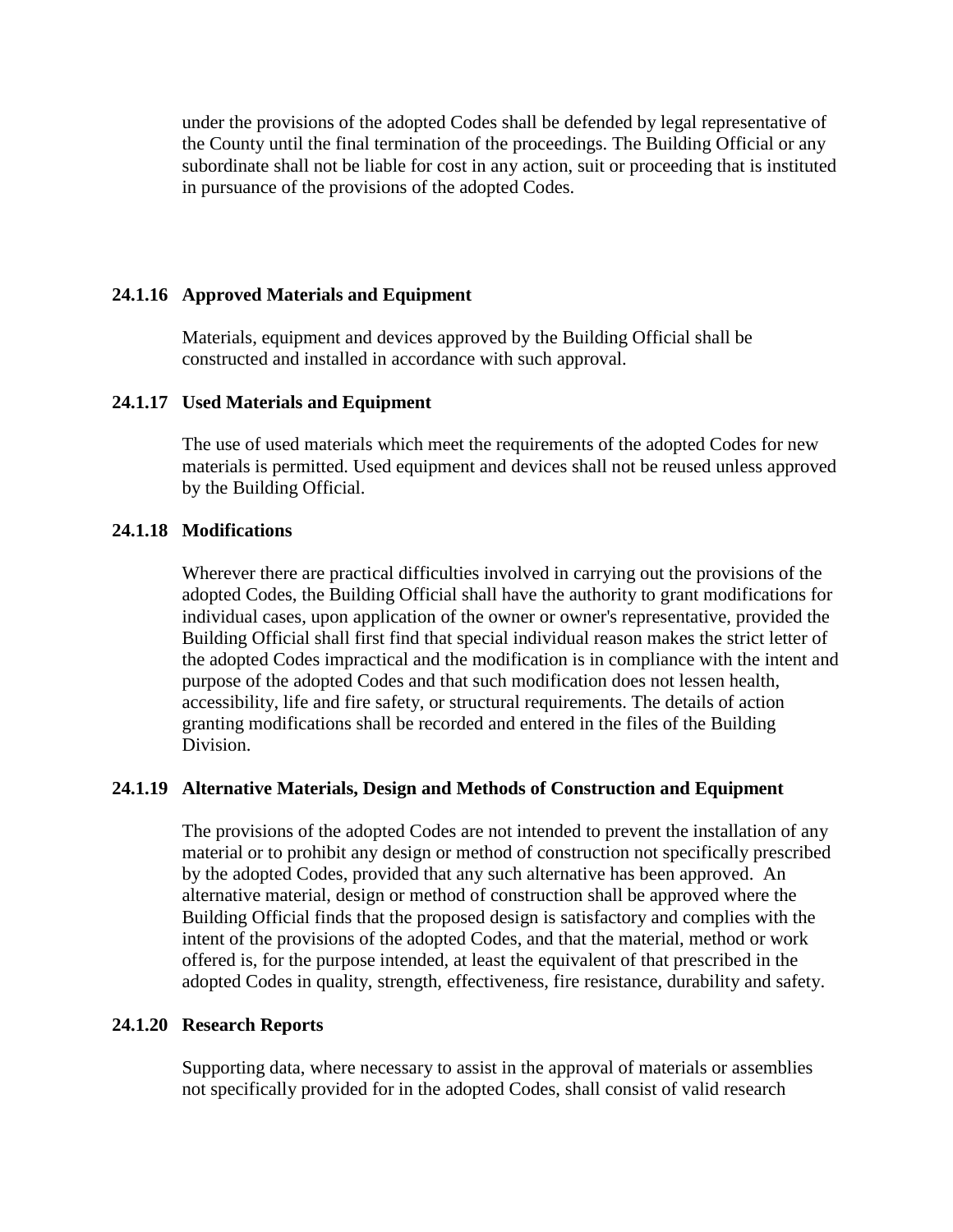reports from approved sources.

## **24.1.21 Tests**

Whenever there is insufficient evidence of compliance with the provisions of the adopted Codes, or evidence that a material or method does not conform to the requirements of the adopted Codes, or in order to substantiate claims for alternative materials or methods, the Building Official shall have the authority to acquire tests as evidence of compliance to be made at no expense to the County. Test methods shall be as specified in the adopted Codes or by other recognized test standards. In the absence of recognized and accepted test methods, the Building Official shall approve the testing procedures. Tests shall be performed by an approved agency. Reports of such tests shall be retained by the Building Official for the period required for retention of public records.

# **24.1.22 Codes and Applicability**

Where, in any specific case, different sections of the adopted Codes specify different materials, methods of construction or other requirements, the most restrictive shall govern. Where there is a conflict between a general requirement and a specific requirement, the specific requirement shall be applicable.

### **24.1.23 Codes**

The Building Department has been empowered to enforce the following Codes which shall be hereinafter referred to as "the adopted Codes". A copy of the following adopted Codes are on file and are open for inspection of the public in the office of the Building Official are hereby referred to, adopted, and made apart hereof as if fully set out in this Ordinance.

### **a. Building Code**

The provisions of the Building Code as found in Chapter [24.02](#page-37-0) of the Mills County Code of Ordinances shall regulate the erection, construction, enlargement, alteration, repair, moving, removal, demolition, conversion, occupancy, equipment, use, height, area, and maintenance of all commercial, industrial, and multi-family residences.

### **b. Residential Building Code**

The provisions of the Residential Building Code as found in Chapter [24.03](#page-38-0) of the Mills County Code of Ordinances shall regulate the construction, alteration, movement, enlargement, replacement, repair, equipment, use and occupancy, location, removal and demolition of detached one and two-family dwellings and multiple single-family dwellings (townhouses) not more than three stories in height with a separate means of egress and their accessory structures.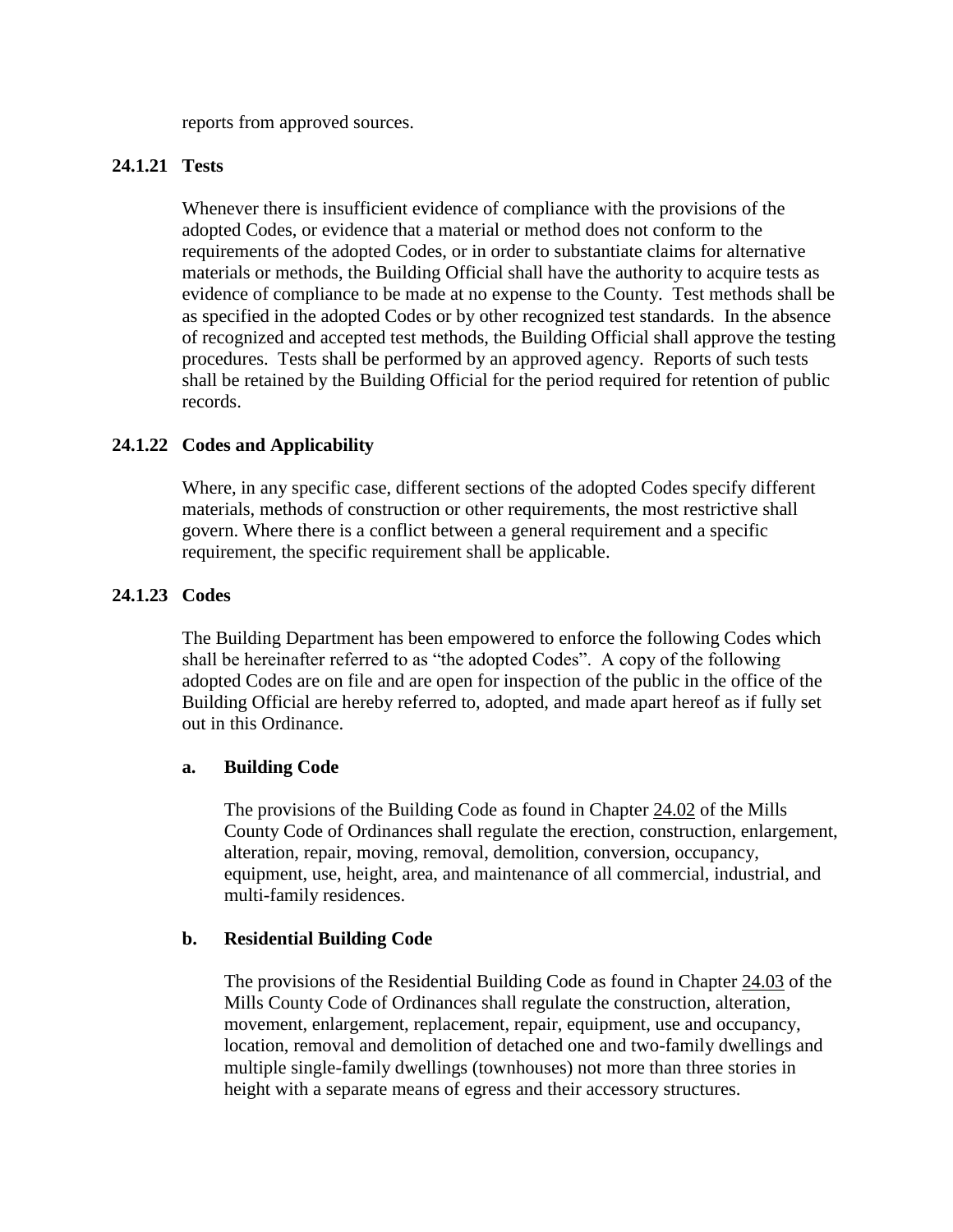# **c. Plumbing Code**

The provisions of the Plumbing Code as found in Chapter [24.04](#page-39-0) of the Mills County Code of Ordinances shall regulate the installation, alteration, repair and replacement of plumbing systems, including equipment, appliances, fixtures, fittings and appurtenances, and where connected to a gas, water, sanitary sewage, storm water system and all aspects of a medical gas system.

# **d. Mechanical Code**

The provisions of the Mechanical Code as found in Chapter [24.05](#page-39-1) of the Mills County Code of Ordinances shall regulate the installation, alterations, repairs and replacement of mechanical systems, including equipment, appliances, fixtures, fittings and/or appurtenances, including ventilating, heating, boilers, cooling, airconditioning and refrigeration systems, incinerators and other energy-related systems.

## **e. Electrical Code**

The provisions of the Electrical Code as found in Chapter [24.06 o](#page-40-0)f the Mills County Code of Ordinances shall regulate the installation of electrical systems, including alterations, repairs, replacement, equipment, appliances, fixtures, fittings and appurtenances thereto.

# **f. Fuel Gas Code**

The provisions of the Fuel Gas Code as found in Chapter [24.07](#page-41-0) of the Mills County Code of Ordinances shall regulate the installation of fuel gas piping systems, fuel gas utilization equipment, gaseous hydrogen systems and related accessories.

### **g. Energy Conservation Code**

The provisions of the Energy Conservation Code as found in Chapter [24.08](#page-42-0) of the Mills County Code of Ordinances shall regulate all matters governing the design and construction of buildings for energy efficiency.

### **h. Existing Building Code**

The provisions of the Existing Building Code as found in Chapter [24.09](#page-43-0) of the Mills County Code of Ordinances shall regulate the repair, alteration, change of occupancy, addition and relocation of existing buildings.

# **i. Historic Building Code**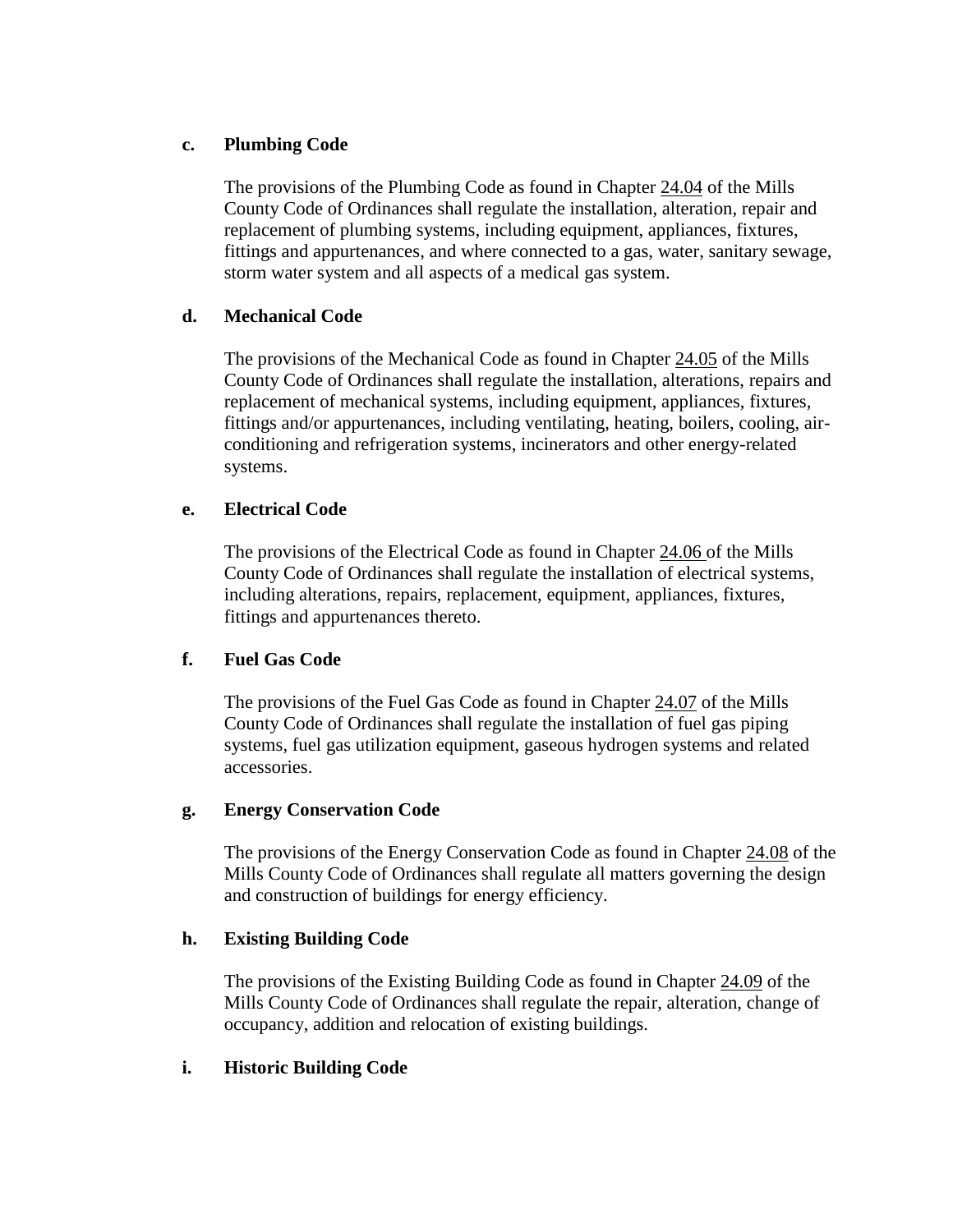The provisions of the Historic Building Code as found in Chapter [24.10](#page-44-0) of the Mills County Code of Ordinances shall regulate the rehabilitation, preservation, restoration, and relocation of historic buildings.

# **j. Property Maintenance Code**

The provisions of the Property Maintenance Code as found in Chapter [24.11](#page-45-0) of the Mills County Code of Ordinances shall regulate existing structures and premises; equipment and facilities; light, ventilation, space heating, sanitation, life and fire safety hazards; responsibilities of owners, operators and occupants; and occupancy of existing premises and structures.

# **k. Demolition of Buildings and Structures**

The provisions of the Demolition of Building & Structures as found in Chapter [24.13](#page-48-0) of the Mills County Code of Ordinances shall regulate the demolition of every building or structure or any appurtenances connected or attached to such building or structure. The purpose of this chapter is to establish the minimum requirements to safeguard the public health, safety, general welfare of life and property from hazards attributed to the demolition environment.

## **l. Factory Built Structures**

The provisions of the Factory Built Structures as found in Chapter [24.14](#page-49-0) of the Mills County Code of Ordinances shall provide minimum regulations of factorybuilt structures to safeguard life, health, property, and public welfare.

### **24.1.24 Other Laws**

The provisions of the local codes as adopted by Mills County, Iowa shall not be deemed to nullify any provisions of the state or federal law.

# **24.1.25 Application of References**

References to chapter or section numbers, or to provisions not specifically identified by number, shall be construed to refer to such chapter, section or provision of the adopted Codes.

### **24.1.26 Referenced Codes and Standards**

The Codes and standards referenced in each of the adopted Codes shall be considered part of the requirements of the adopted Codes to the prescribed extent of each such reference. Where differences occur between provisions of the adopted Codes and referenced Codes and standards, the provisions of the adopted Codes shall apply.

### **24.1.26 Partial Invalidity**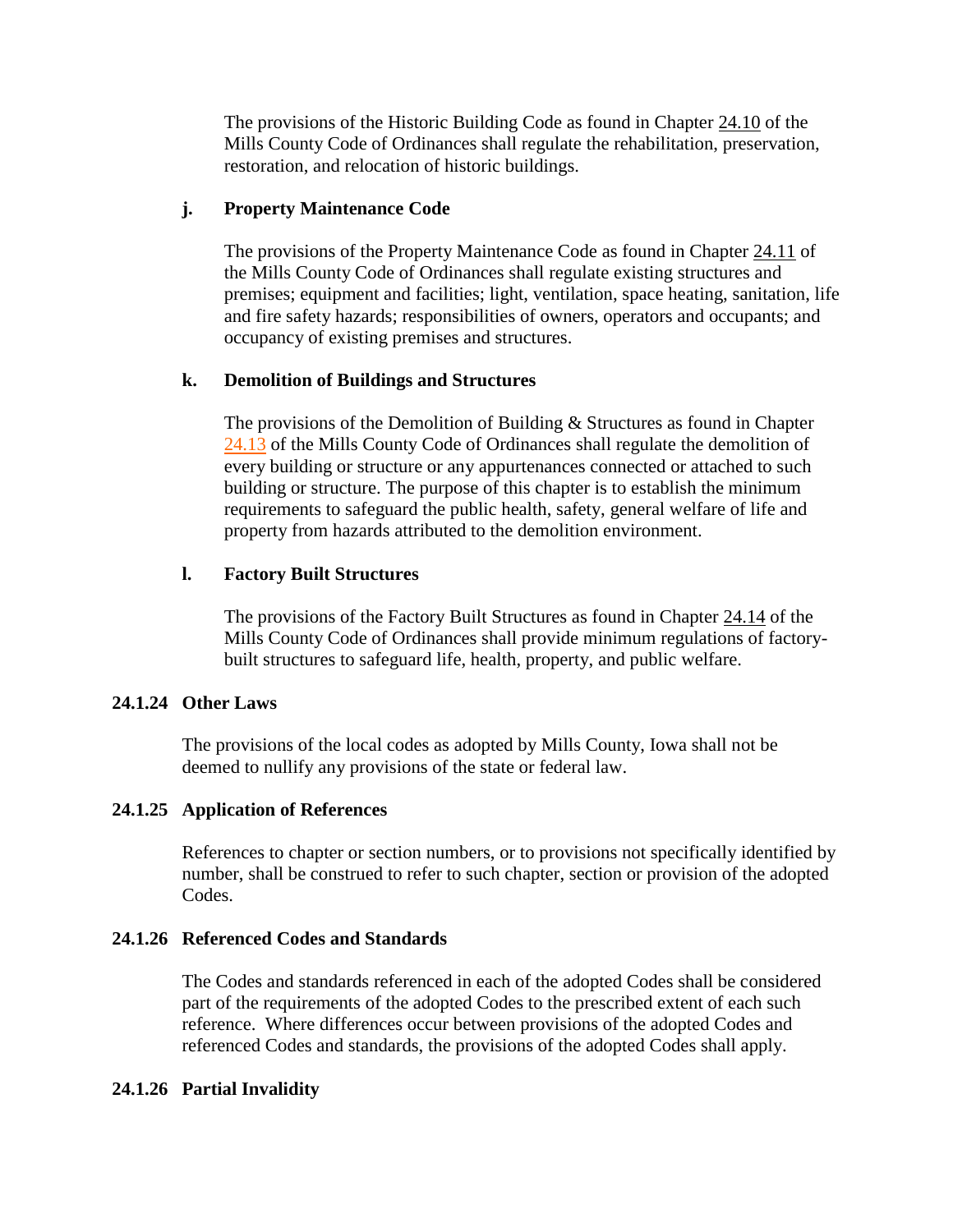In the event that any part or provision of the adopted Codes is held to be illegal or void, this shall not have the effect of making void or illegal any of the other parts or provisions.

## **24.1.27 Existing Structures**

The legal occupancy of any structure existing on the date of adoption of the adopted Codes shall be permitted to continue without change, except as is specifically covered in the adopted Codes, the Property Maintenance Code or the State Fire Code, or as deemed necessary by the Building Official for the general safety and welfare of the occupants and the public with the exception that if a commercial or industrial structure is vacant and with either the water, electric and/or gas service turned-off for a period of more than two calendar years, then the legal occupancy of the structure's Occupancy shall become "Utility".

## **24.1.28 Application for Permit**

To obtain a permit, the applicant shall first file an application therefore in writing on a form furnished by the Building Department for that purpose. Such application shall:

- **a.** Identify and describe the work to be covered by the permit for which application is made.
- **b.** Describe the land on which the proposed work is to be done by legal description, street address or similar description that will readily identify and definitely locate the proposed building or work.
- **c.** Indicate the use and occupancy for which the proposed work is intended.
- **d.** Be accompanied by construction documents and other information as the Building Official may require.
- **e.** State the valuation of the proposed work.
- **f.** Be signed by the applicant, or the applicant's authorized agent.
- **g.** Give such other data and information as required by the Building Official.

### **24.1.29 Action on Application**

The Building Official or designee shall examine all applications for permits and amendments thereto within a reasonable time after filing. If the application or the construction documents do not conform to the requirements of pertinent laws, the Building Official or designee shall reject such application in writing, stating the reasons therefore. If the Building Official or designee is satisfied that the proposed work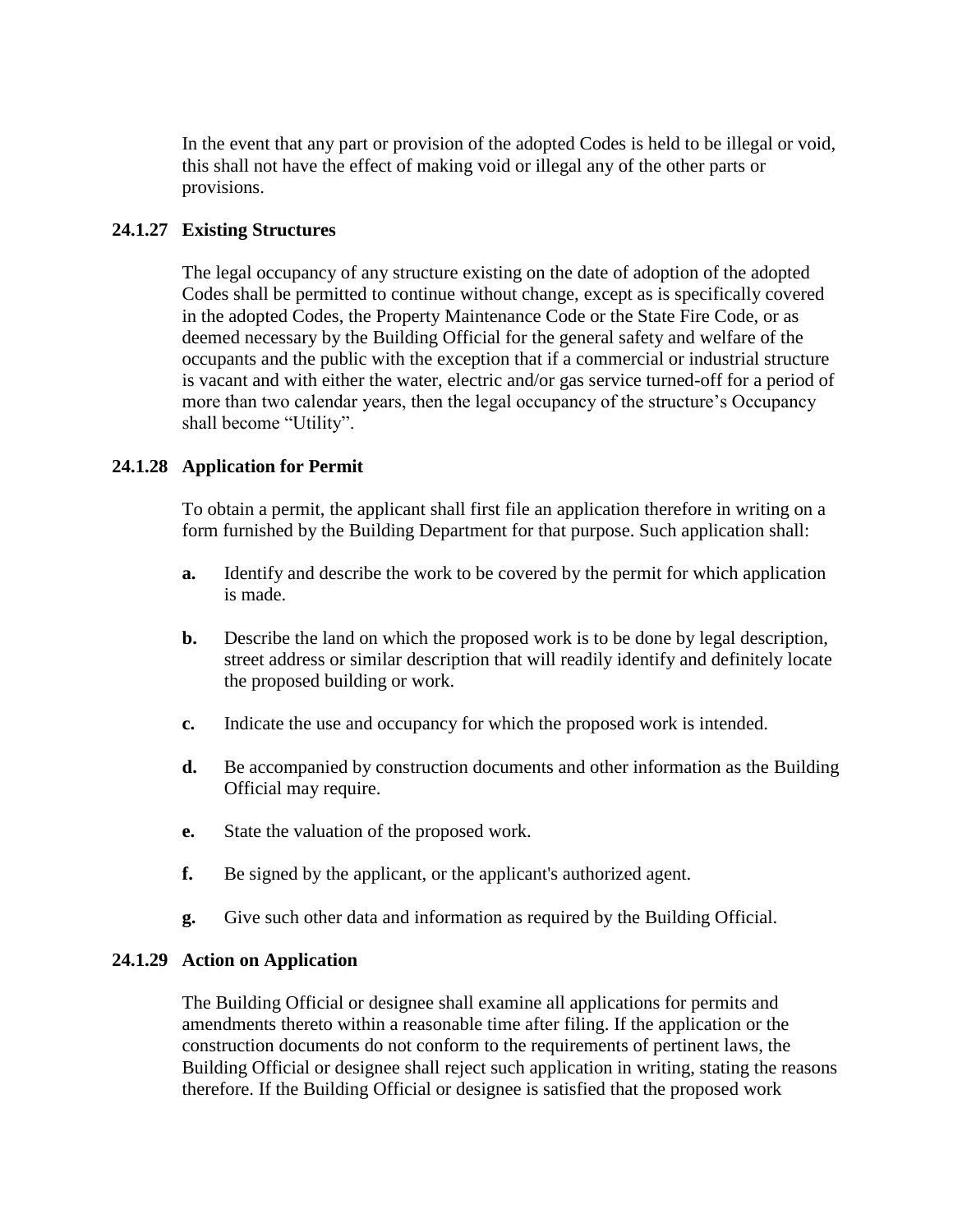conforms to the requirements of the adopted Codes and laws and ordinances applicable thereto, the Building Official or designee shall issue a permit therefore as soon as practicable.

# **24.1.30 Time Limitation of Application**

An application for a permit for any proposed work shall be deemed to have been abandoned 180 calendar days after the date of filing, unless such application has been pursued in good faith or a permit has been issued; except that the Building Official is authorized to grant one or more extensions of time for additional periods not exceeding 90 days each. The extension shall be requested in writing and justifiable cause demonstrated.

## **24.1.31 Permits Required**

Any owner, contractor, master, or authorized agent who intends to construct, enlarge, alter, repair, move, demolish, or change the occupancy of a building or structure which is regulated by the adopted building Codes, or to cause any such work to be done, shall first make application to the Building Official and obtain the required permit.

Any owner, contractor, master, or authorized agent who intends to erect, install, enlarge, alter, repair, remove, convert or replace any electrical, gas, mechanical or plumbing system, the installation of which is regulated by the adopted Codes, or to cause any such work to be done, shall first make application to the Building Official and obtain the required permit.

### **24.1.32 Work Exempt From Permit**

Exemptions from permit requirements of the adopted Codes shall not be deemed to grant authorization for any work to be done in any manner in violation of the provisions of the adopted Codes or any other laws or Ordinances of the County. Permits shall not be required for the following:

### **a. Building**

- **(1)** One-story detached accessory structures of one and two family residences, used as tool and storage sheds, playhouses and similar uses, provided the floor area does not exceed 120 sq. ft.  $(11 \text{ m}^2)$ .
- **(2)** Fences.
- **(3)** Oil derricks.
- **(4)** Retaining walls that are not over 4 feet (12l9 mm) in height measured from the bottom of the footing to the top of the wall, unless supporting a surcharge or impounding Class I, II or IIIA liquids.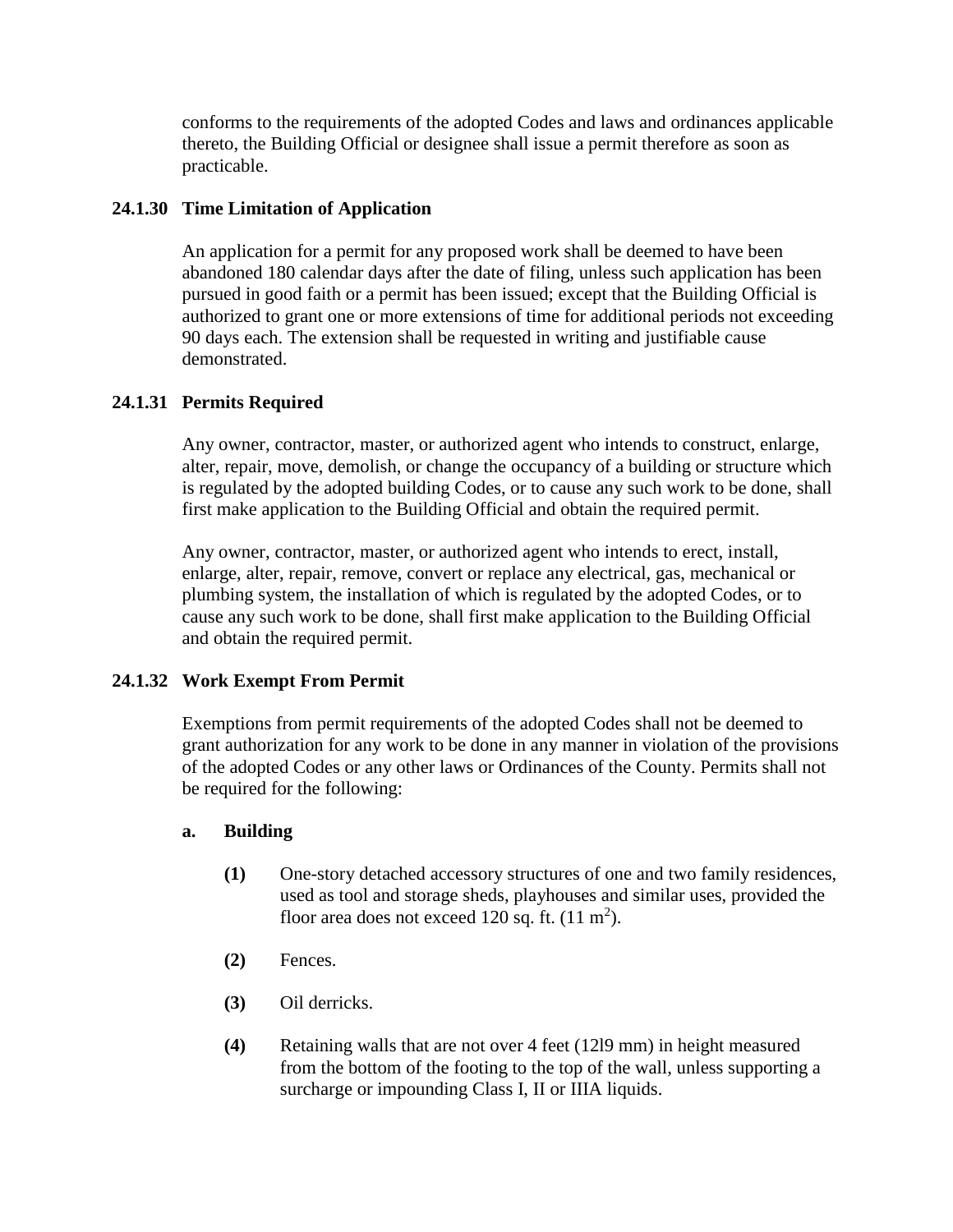- **(5)** Water tanks supported directly on grade if the capacity does not exceed 5,000 gallons (18 925 L) and the ratio of height to diameter or width does not exceed 2:1.
- **(6)** Sidewalks, driveways patios and decks not more than 30 inches (762 mm) above adjacent grade, and not over any basement or story below and are not part of an accessible route.
- **(7)** Painting, papering, tiling, carpeting, cabinets, counter tops and similar finish work.
- **(8)** Temporary motion picture, television and theater stage sets and scenery (for no more than fifteen calendar days).
- **(9)** Prefabricated swimming pools accessory to one and two single family dwellings that are less than 24 inches (610mm) deep, or do not exceed 5,000 gallons (18 925 L) and are installed entirely above ground.
- **(10)** Shade cloth structures constructed for nursery or agricultural purposes, not including service systems.
- **(11)** Swings and other playground equipment.
- **(12)** Awnings supported by an exterior wall that do not project more than 54 inches (1372 mm) from the exterior wall and do not require additional support.
- **(13)** Non-fixed and movable fixtures, cases, racks and counters.
- **(14)** Partitions those are not higher than 5 feet 9 inches.
- **(15)** Roofing overlays (shingles and felt only), residing, door and window replacements (same size) on existing structures.

# **b. Electrical**

# **(1) Repairs and Maintenance**

Minor repair work, including the replacement of lamps or the connection of approved portable electrical equipment to approved permanently installed receptacles.

# **(2) Radio and Television Transmitting Stations**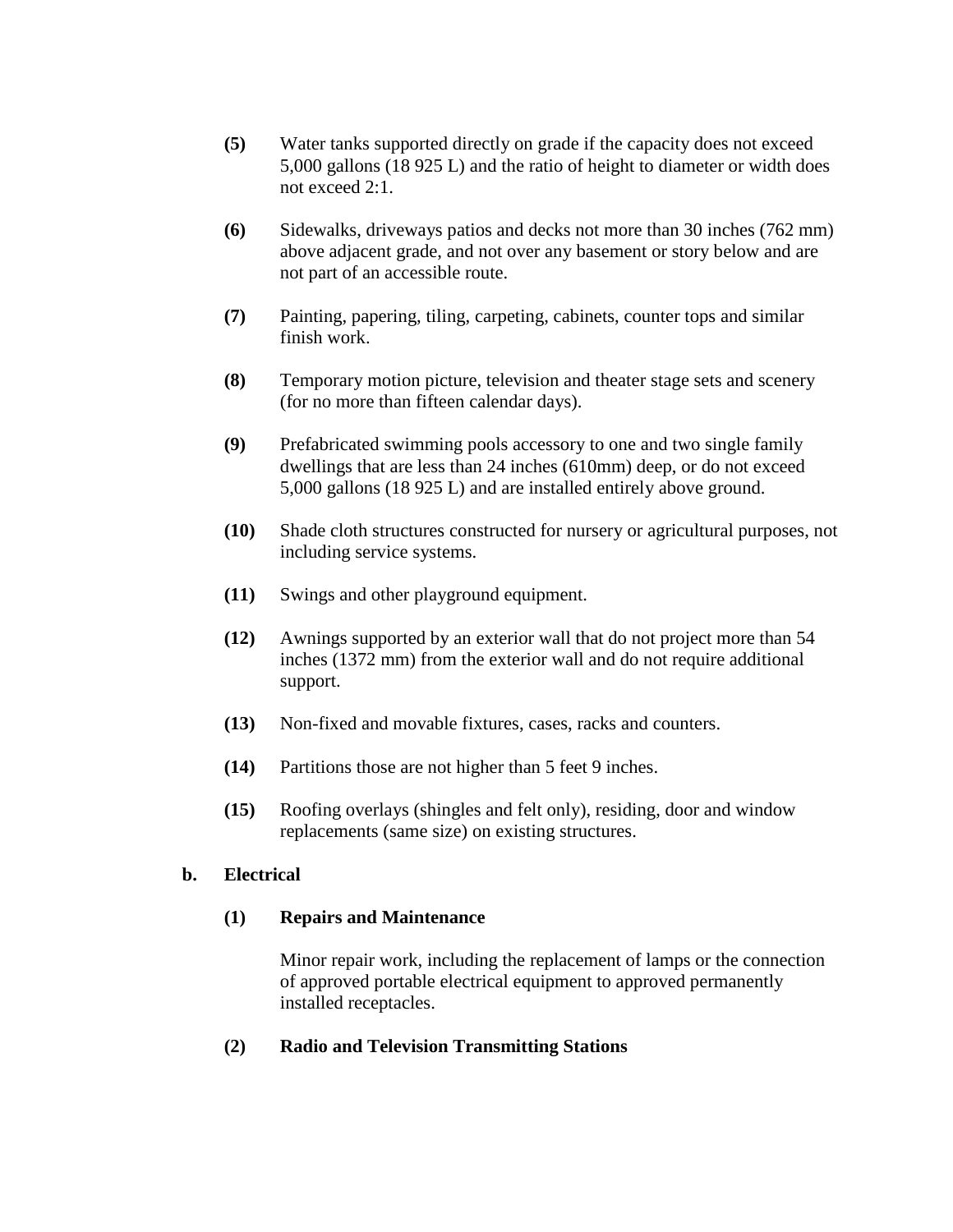The provisions of the adopted Codes shall not apply to electrical equipment used for radio and television transmissions, but do apply to equipment and wiring for a power supply and the installations of towers and antennas.

# **(3) Temporary Testing Systems**

A permit shall not be required for the installation of any temporary system required for the testing or servicing of electrical equipment or apparatus.

# **c. Gas**

- **(1)** Portable heating appliance.
- **(2)** Replacement of any minor part that does not alter approval of equipment or make such equipment unsafe.

# **d. Mechanical**

- **(1)** Portable heating appliance.
- **(2)** Portable ventilation equipment.
- **(3)** Portable cooling unit.
- **(4)** Steam, hot or chilled water piping within any heating or cooling equipment regulated by the adopted Codes.
- **(5)** Replacement of any part that does not alter its approval or make it unsafe.
- **(6)** Portable evaporative cooler.
- **(7)** Self-contained refrigeration system containing 10 pounds (5 kg) or less of refrigerant and actuated by motors of 1 horsepower (746 W) or less.

# **e. Plumbing**

**(1)** The stopping of leaks in drains, water, soil, waste or vent pipe, provided, however, that if any concealed trap, drain pipe, water, soil, waste or vent pipe becomes defective and it becomes necessary to remove and replace the same with new material, such work shall be considered as new work and a permit shall be obtained and inspection made as provided in the adopted Codes.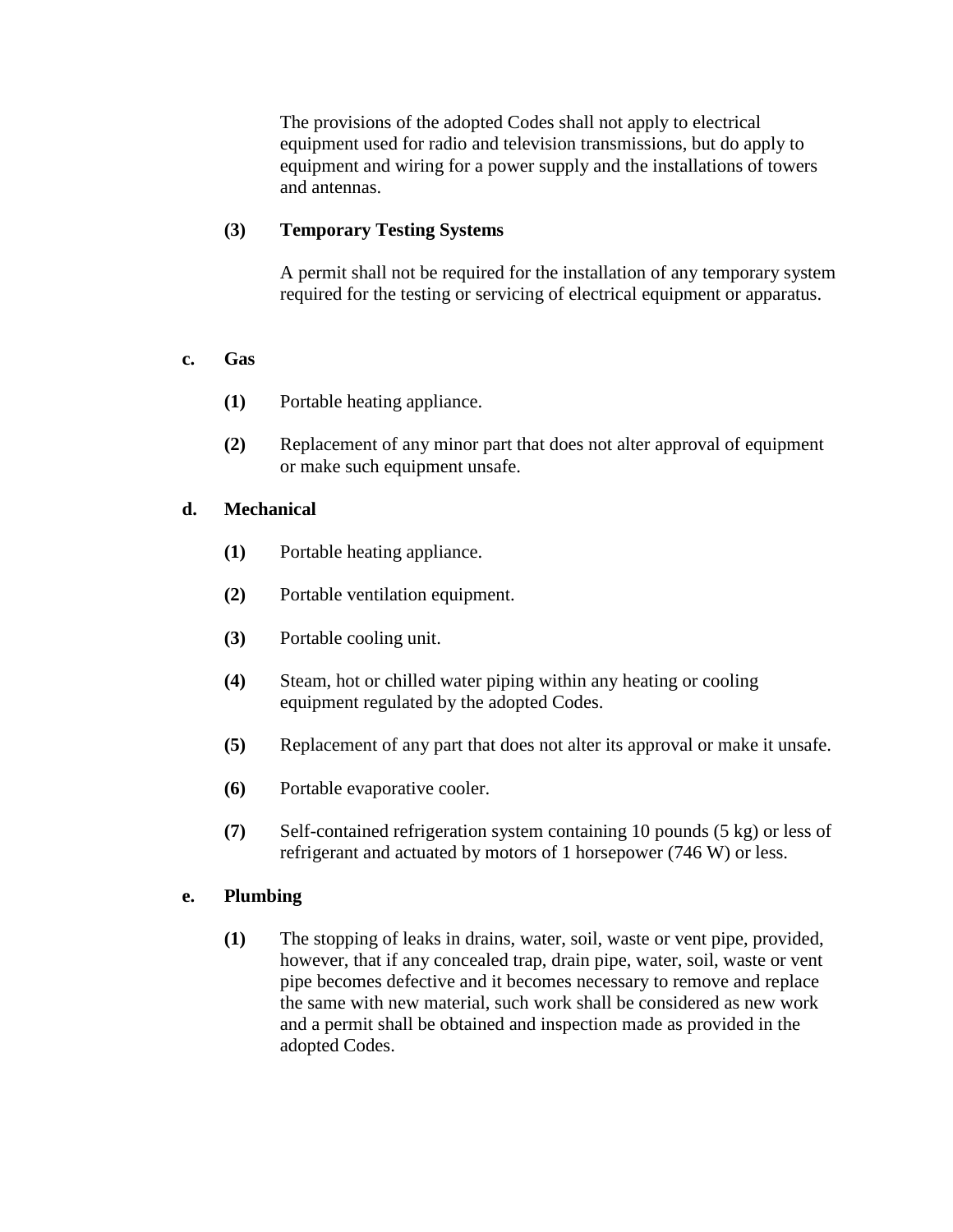**(2)** The clearing of stoppages or the repairing of leaks in pipes, valves or fixtures and the removal and reinstallation of water closets, provided such repairs do not involve or require the replacement or rearrangement of valves, pipes or fixtures.

# **24.1.33 Emergency Repairs**

Where equipment replacements and repairs must be performed in an emergency situation, the permit application shall be submitted within the next working business day to the Building Official.

## **24.1.34 Repairs**

Application or notice to the Building Official is not required for ordinary repairs to structures, replacement of lamps or the connection of approved portable electrical equipment to approved permanently installed receptacles. Such repairs shall not include the cutting away of any wall, partition or portion thereof, the removal or cutting of any structural beam or load-bearing support, or the removal or change of any required means of egress, or rearrangement of parts of a structure affecting the egress requirements; nor shall ordinary repairs include addition to, alteration of, replacement or relocation of any standpipe, water supply, sewer, drainage, drain leader, gas, soil, waste, vent or similar piping, electric wiring or mechanical or other work affecting public health or general safety.

### **24.1.35 Public Service Agencies**

A permit shall not be required for re-installation, alteration or repair of generation, transmission, distribution or metering or other related equipment that is under the ownership and control of public service agencies by established right.

### **24.1.36 Homeowners, Permit Required**

- **a.** The owner or owners of a single-family dwelling or mobile home, including the usual accessory buildings and quarters used exclusively for living purposes, may do building, electrical, plumbing, and mechanical work upon or within said single-family dwelling and accessory buildings without a license if the capability to do such work is demonstrated by such owner or owners to the satisfaction of the inspector; provided, however, that the dwelling or mobile home will be occupied by such owner or owners for at least two (2) more years and that a permit for such work has been issued as provided in the Mills County Code of Ordinances*.*
- **b.** In consideration of Mills County, Iowa granting said permit to the homeowner, the homeowner agrees to release, hold harmless, indemnify, and defend Mills County, Iowa, its agents, and employees from and against all liability, loss, damages, claims, and judgments asserted or rendered against said County or its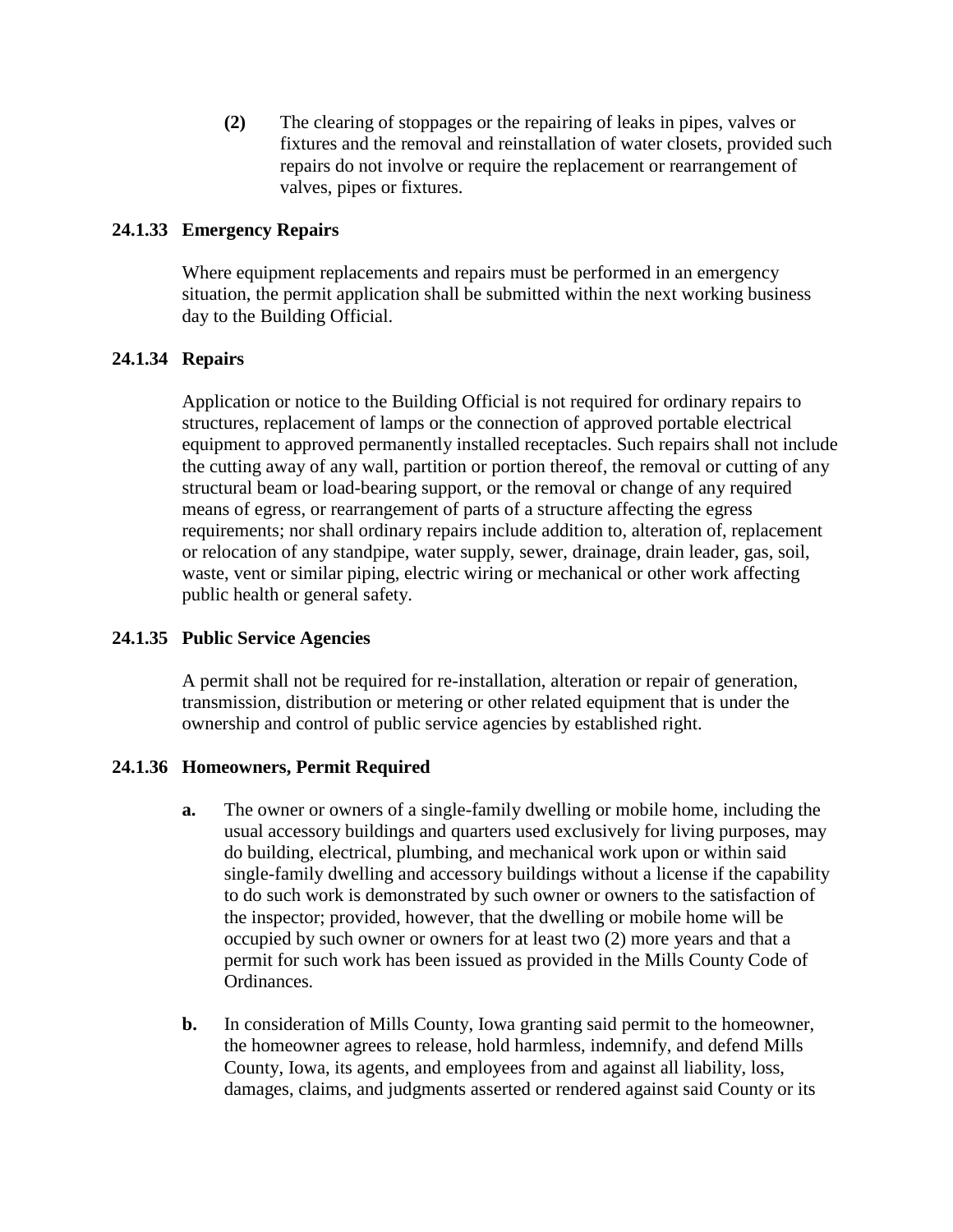agents or employees for damage to property or injury to person, including death, at any time resulting there from, wherein an allegation is made that the homeowner negligently or improperly designed or performed electrical work, or wherein it is alleged that the County or its agents or employees negligently or improperly failed to discover patent or latent defects in the design or performance of work, or otherwise in any manner whatsoever failed to enforce any provision of the Codes then in effect.

### **24.1.37 Permit Transfer and Notification of Quitting Installation**

There shall be administrative processes known as Permit Transfer and Notification of Quitting Installation.

A Notification of Quitting Installation may be required on a project. Should any person to whom a permit has been issued for an installation desire to quit such work, such person shall notify the Building Official and request an inspection. Acceptance of or violations against the work installed shall be recorded by the Building Official on the permit record according to the findings of the Building Official. No refund shall be granted to the permit grantee of the permit fee covering equipment installed and inspected.

If a permit grantee quits an installation after the equipment is installed and fails to notify the Building Official, the owner or his or her agent may notify the Building Official and request inspection. Upon inspection, the permit grantee shall be sent a notice of any violation. The owner shall be notified that he/she may secure another licensed contractor to proceed with the work.

In case the permit grantee gives written permission or appears in person with another contractor and grants permission, the permit shall be transferred to the latter State registered or licensed contractor, provided that the latter contractor pays the established transfer fee. If permission is not granted by the original permit holder, the contractor who completes the installation shall secure a permit covering the work he or she does, and the latter contractor shall secure a permit covering the work he or she does, and the latter contractor shall be responsible in either case for all work done under his or her supervision.

An owner who secured a permit to make installations of equipment in his or her residence may transfer his or her permit to a State registered or licensed contractor, provided the owner notifies the Building Official of his or her intention, receives inspection of the work by him or her, and has his or her contractor pay the established transfer fee to the Building Official.

Before proceeding with any work which has been started by any other permit grantee, an owner shall request the Building Official to inspect the installation for which a permit was granted and also to inspect any work performed, and shall also obtain an owner's permit for the remaining part of the installation. The original permit grantee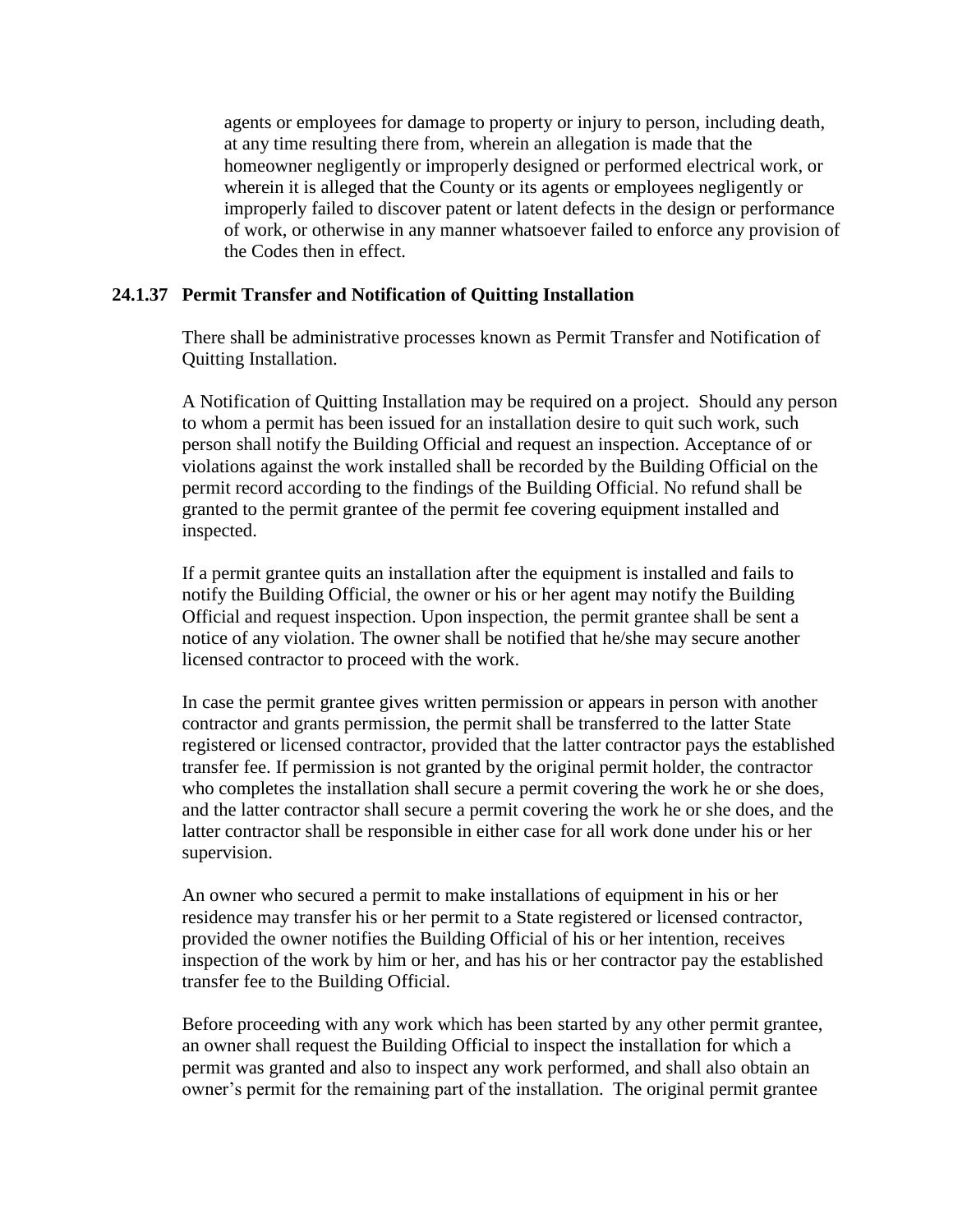may, if he or she desires, transfer his or her permit to the owner upon the owner's payment to the Building Official of the required transfer fee. Before a permit can be renewed, the required fees as shown by this Ordinance shall be paid.

24.01.300 Reserved

## **24.1.38 Permit Issued To**

- **a.** A building permit shall only be issued to the State Registered General Contractor. At the discretion of the Building Official, the Owner may be allowed to be the General Contractor.
- **b.** An electrical permit shall only be issued to the State Licensed Electrical Contractor. At the discretion of the Electrical Inspector, the Homeowner may be allowed to do their own electrical work if that is where they reside.
- **c.** A plumbing permit shall only be issued to the State Licensed Plumbing Contractor. At the discretion of the Plumbing Inspector, the Homeowner may be allowed to do their own plumbing work if that is where they reside.
- **d.** A mechanical permit shall only be issued to the State Licensed Mechanical Contractor. At the discretion of the Mechanical Inspector, the Homeowner may be allowed to do their own mechanical work if that is where they reside.

### **24.1.39 Validity of Permit**

The issuance or granting of a permit shall not be construed to be a permit for, or an approval of, any violation of any of the provisions of the adopted Codes or of any other Ordinance of the County. Permits presuming to give authority to violate or cancel the provisions of the adopted Codes or other Ordinances of the County shall not be valid. The issuance of a permit based on construction documents and other data shall not prevent the Building Official from requiring the correction of errors in the construction documents and other data. The Building Official is also authorized to prevent occupancy or use of a structure where in violation of the adopted Codes or of any other Ordinances of the County.

### **24.1.40 Expiration**

Every permit issued shall become invalid unless the work on the site authorized by such permit is commenced within 180 days after its issuance, or if the work authorized on the site by such permit is suspended or abandoned for a period of 80 days after the time the work is commenced. Every permit issued by the Building Official under the provisions of the adopted Codes shall expire by a time limitation and become null and void after the number of months as follows: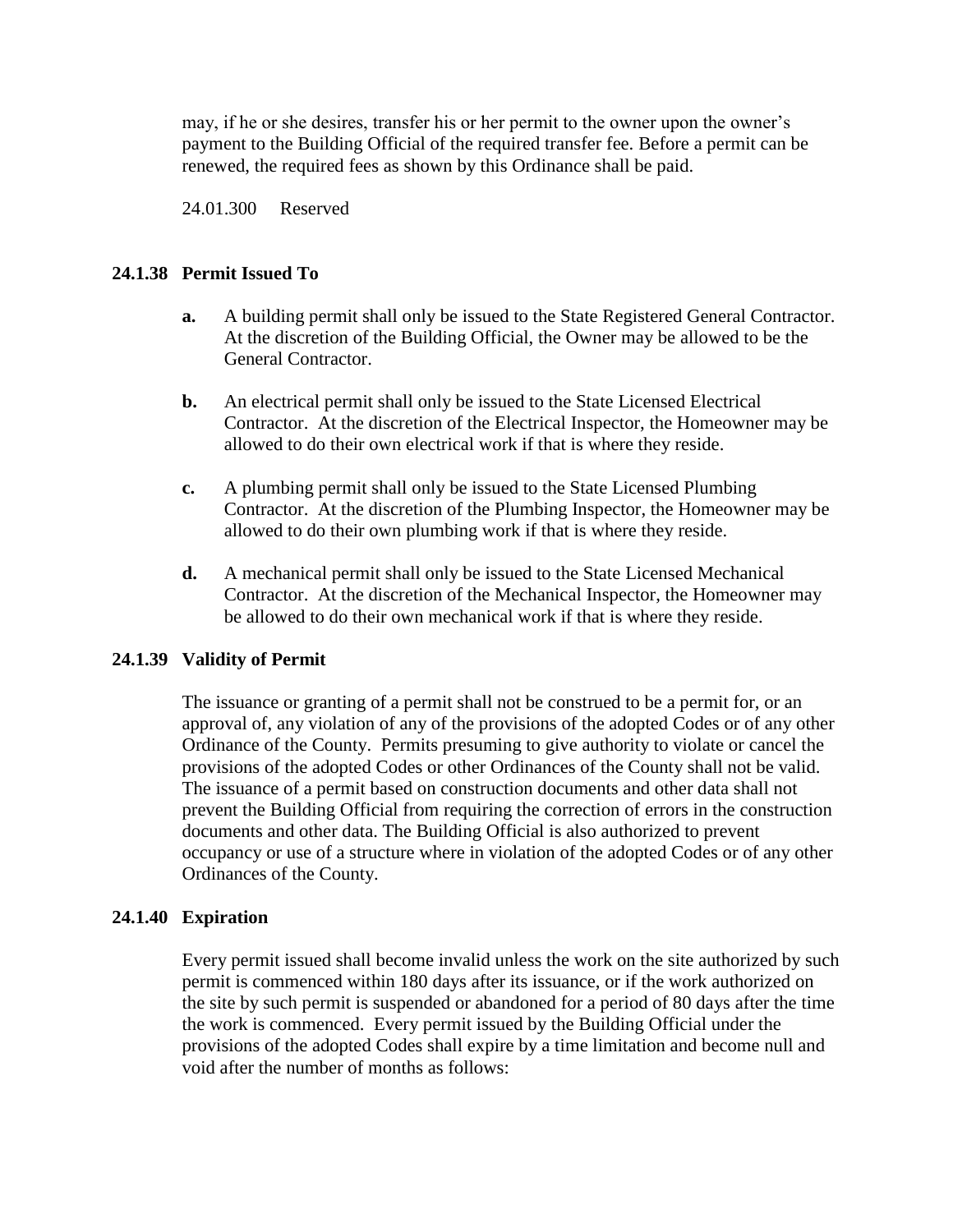| <b>PERMIT</b>     | <b>MONTHS</b> | <b>PERMIT</b> | <b>MONTHS</b> | <b>PERMIT</b> | <b>MONTHS</b> |
|-------------------|---------------|---------------|---------------|---------------|---------------|
| Footing           |               | Sign          | 12            | Electrical    |               |
| Structural        |               | Siding        | 12            | Plumbing      |               |
| Frame             |               |               |               |               |               |
| Manufactured      |               | Roofing       | 12            | Mechanical    |               |
| <b>Structures</b> |               |               |               |               |               |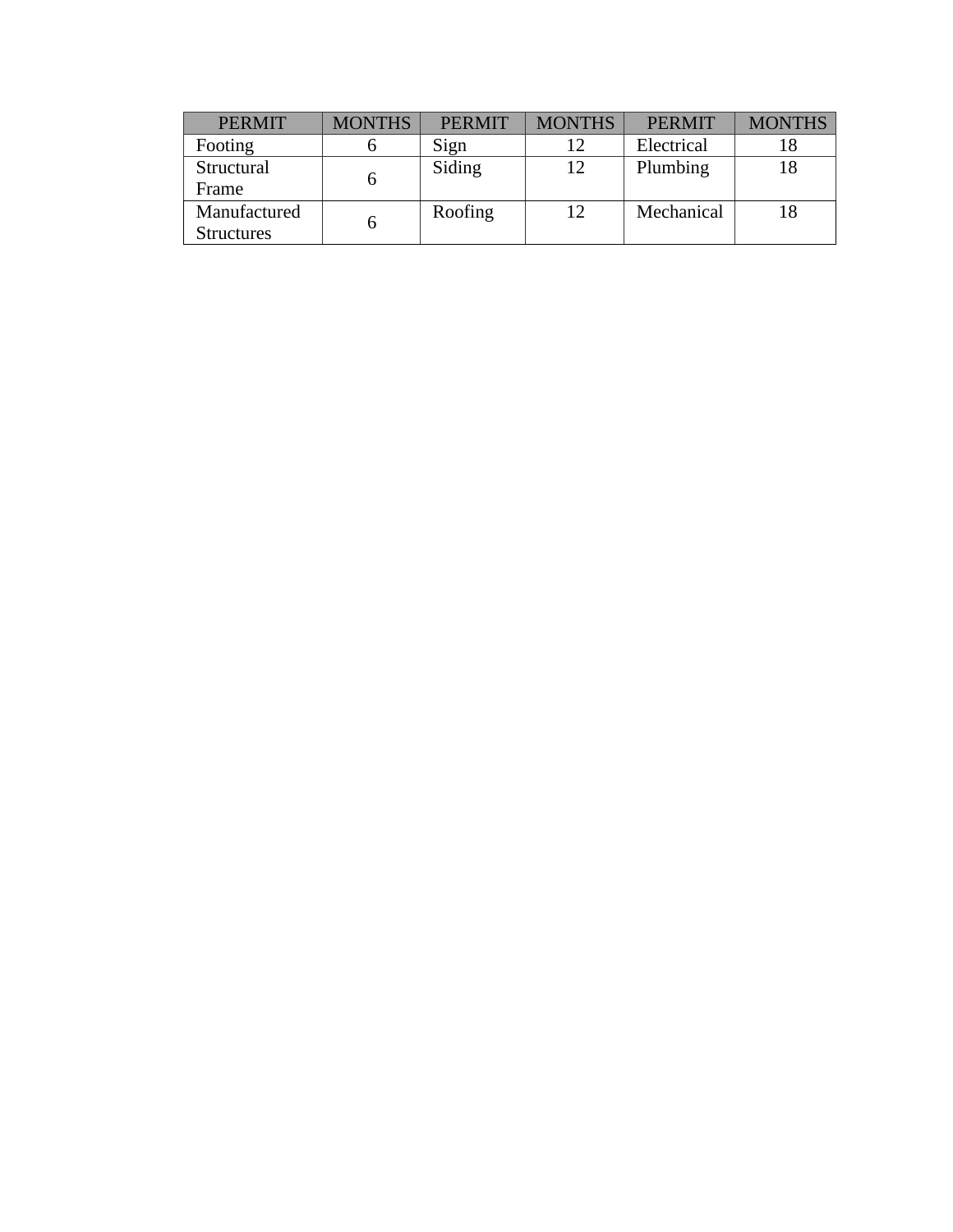| <b>PERMIT</b>    | <b>MONTHS</b> | <b>PERMIT</b> | <b>MONTHS</b> | <b>PERMIT</b> | <b>MONTHS</b> |
|------------------|---------------|---------------|---------------|---------------|---------------|
| Swimming<br>Pool |               |               |               | Utility       |               |
|                  |               |               |               | Building      |               |

### **24.1.41 Suspension or Revocation**

The Building Official is authorized to suspend or revoke a permit issued under the provisions of the adopted Codes wherever the permit is issued in error or on the basis of incorrect, inaccurate or incomplete information, or in violation of any ordinance or regulation or any of the provisions of the adopted Codes.

### **24.1.42 Placement of Permit**

The building permit or copy should be kept on the site of the work until the completion of the project. The "Permit Issued" poster should be visible from the street.

### **24.1.43 Submittal Documents**

**a.** Plans, engineering calculations, diagrams and other data shall be submitted with two (2) or more sets as required with each application for building permits.

For commercial and industrial building permits, the Building Official will require applications applicable to the adopted Codes to have plans, computations and specifications prepared, designed, and sealed by an architect and/or professional engineer licensed by the State of Iowa. The professional engineer shall be classified for the branch of engineering he was examined in, granted a current certificate, and practice in that discipline. Submittals shall be in compliance with the Iowa Administrative Code and the Mills County Code of Ordinances.

### **b. Exception**

For commercial and industrial building permits, the Building Official may waive the requirement of sealed plans if he finds that the nature of the work applied for is such that there is a very minor amount of work (less than \$5,000.00 construction valuation) and does not impact the life-safety functions of the building.

## **24.1.44 Information on Construction Documents**

Construction documents shall be dimensioned and drawn upon suitable material. Electronic media documents are permitted to be submitted when approved by the Building Official. Construction documents shall be of sufficient clarity to indicate the location, nature and extent of the work proposed and show in detail that it will conform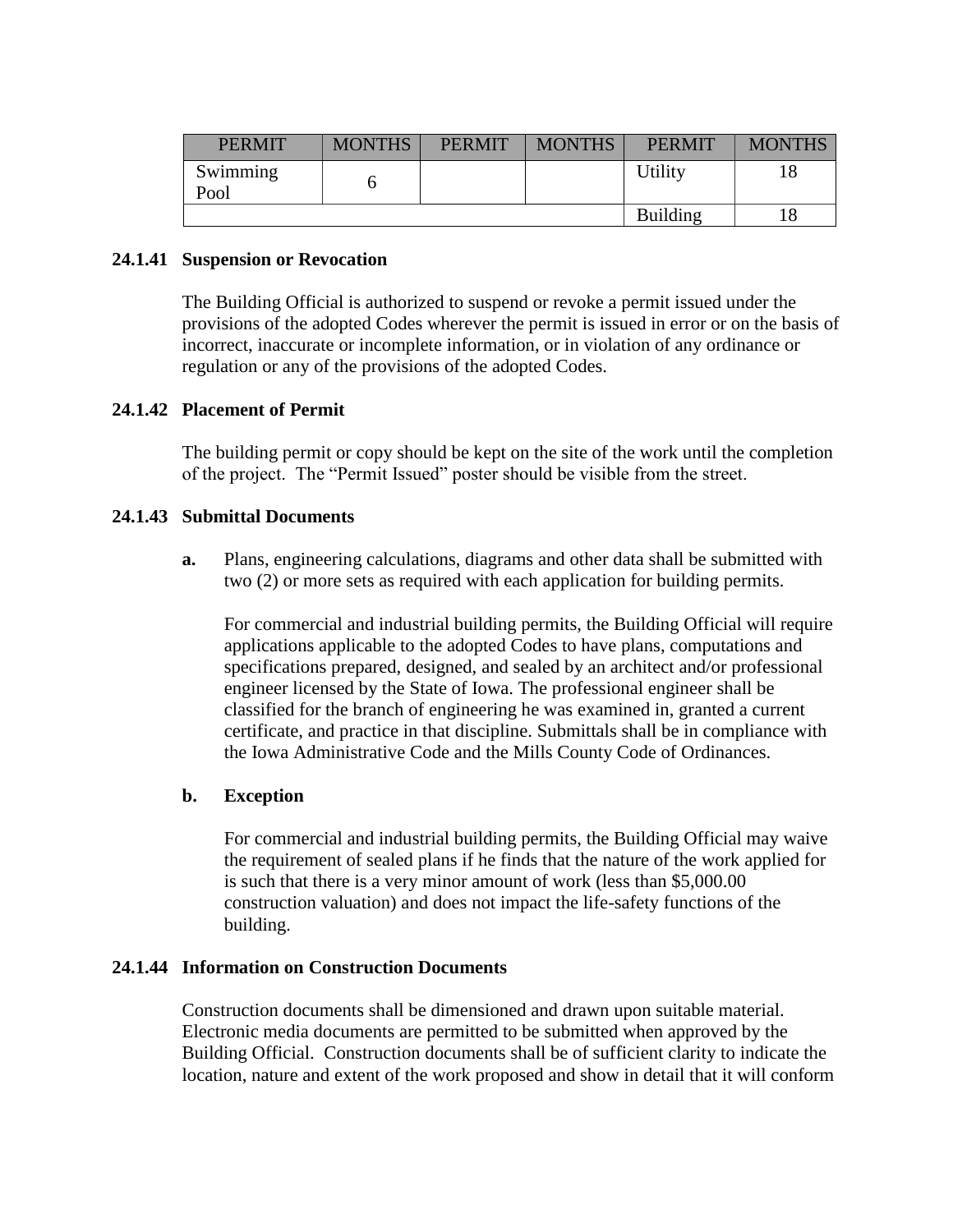to the provisions of the adopted Codes and relevant laws, ordinances, rules and regulations, as determined by the Building Official.

## **24.1.45 Fire Protection System Shop Drawings**

Shop drawings for the fire protection system(s) shall be submitted to indicate conformance with the adopted Codes and the construction documents and shall be approved prior to the start of system installation. Shop drawings shall contain all information as required by the referenced State installation standards.

## **24.1.46 Means of Egress**

The construction documents shall show in sufficient detail the location, construction, size and character of all portions of the means of egress in compliance with the provisions of the adopted Codes. In other than occupancies in Groups R-2, R-3, and I-I, the construction documents shall designate the number of occupants to be accommodated on every floor, and in all rooms and spaces.

## **24.1.47 Exterior Wall Envelope**

Construction documents for all buildings shall describe the exterior wall envelope in sufficient detail to determine compliance with the adopted Codes. The construction documents shall provide details of the exterior wall envelope as required, including flashing, intersections with dissimilar materials, corners, end details, control joints, intersections at roof, eaves or parapets, means of drainage, water-resistive membrane and details around openings.

The construction documents shall include manufacturer's installation instructions that provide supporting documentation that the proposed penetration and opening details described in the construction documents maintain the weather resistance of the exterior wall envelope. The supporting documentation shall fully describe the exterior wall system which was tested, where applicable, as well as the test procedure used.

### **24.1.48 Site Plan**

The construction documents submitted with the application for permit shall be accompanied by a site plan showing to scale the size and location of new construction and existing structures on the site, distances from lot lines, the established street grades and the proposed finished grades and, as applicable, flood hazard areas, floodways, and design flood elevations. In the case of demolition, the site plan shall show construction to be demolished and the location and size of existing structures and construction that are to remain on the site or plot. The Building Official is authorized to waive or modify the requirement for a site plan when the application for permit is for alteration or repair or when otherwise warranted.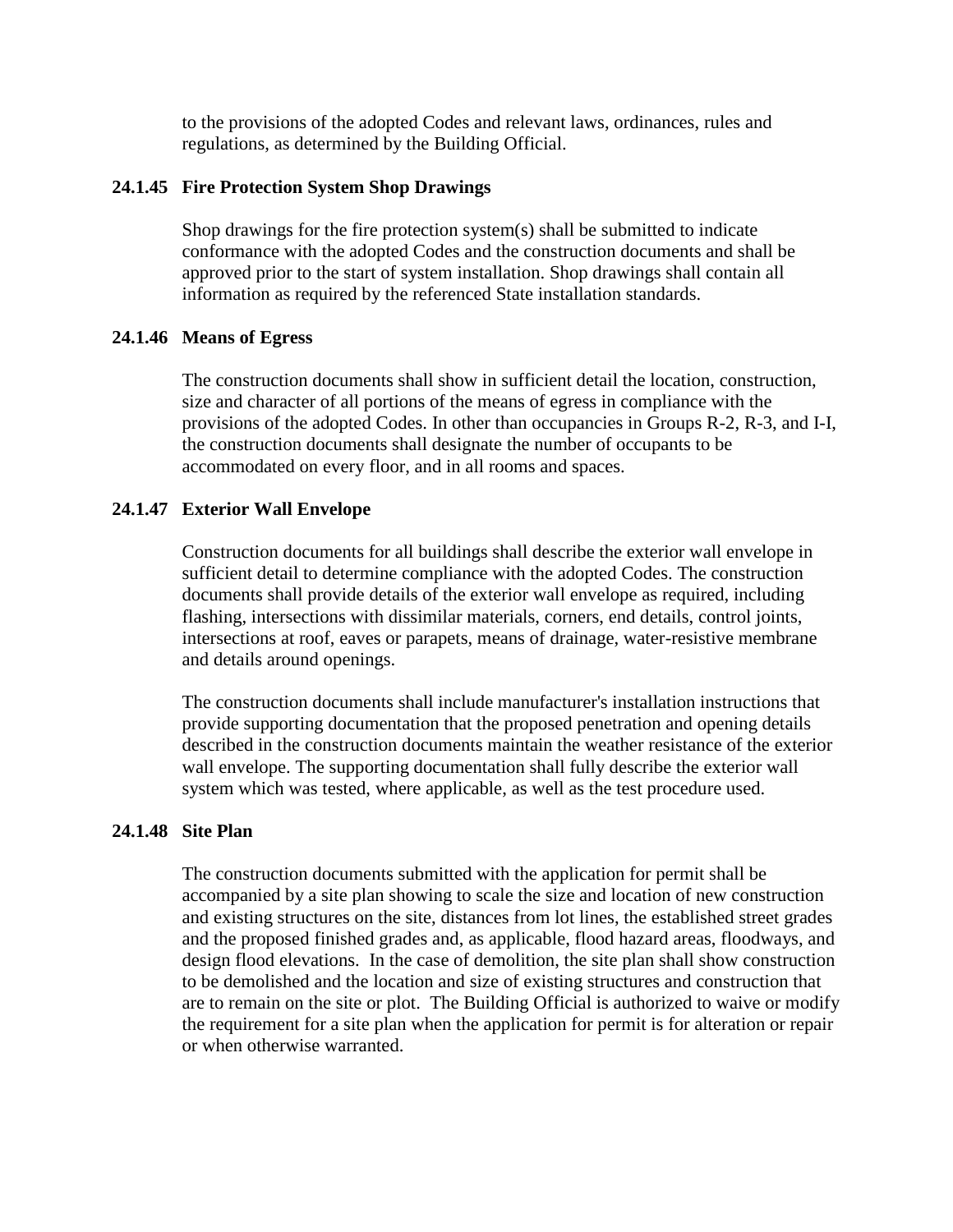### **24.1.49 Examination of Documents**

The Building Official shall examine or cause to be examined the accompanying construction documents and shall ascertain by such examinations whether the construction indicated and described is in accordance with the requirements of the adopted Codes and other pertinent laws or ordinances.

### **24.1.50 Approval of Construction Documents**

When the Building Official issues a permit, the construction documents shall be approved, in writing or by stamp, as "Reviewed for Code Compliance." One set of construction documents so reviewed shall be retained by the Building Official. The other set shall be returned to the applicant, shall be kept at the site of work and shall be open to inspection by the Building Official or a duly authorized representative.

### **24.1.51 Previous Approvals**

The adopted Codes shall not require changes in the construction documents, construction or designated occupancy of a structure for which a lawful permit has been heretofore issued or otherwise lawfully authorized, and the construction of which has been pursued in good faith within 180 days after the effective date of the adopted Codes and has not been abandoned.

### **24.1.52 Deferred Submittals**

For the purposes of this section, deferred submittals are defined as those portions of the design that are not submitted at the time of the application and that are to be submitted to the Building Official within a specified period.

Deferral of any submittal items shall have the prior approval of the Building Official. The registered design professional in responsible charge shall list the deferred submittals on the construction documents for review by the Building Official.

Documents for deferred submittal items shall be submitted to the registered design professional in responsible charge who shall review them and forward them to the Building Official with a notation indicating that the deferred submittal documents have been reviewed and been found to be in general conformance to the design of the building. The deferred submittal items shall not be installed until the design and submittal documents have been approved by the Building Official.

#### **24.1.53 Amended Construction Documents**

Work shall be installed in accordance with the approved construction documents, and any changes made during construction that are not in compliance with the approved construction documents shall be resubmitted for approval as an amended set of construction documents.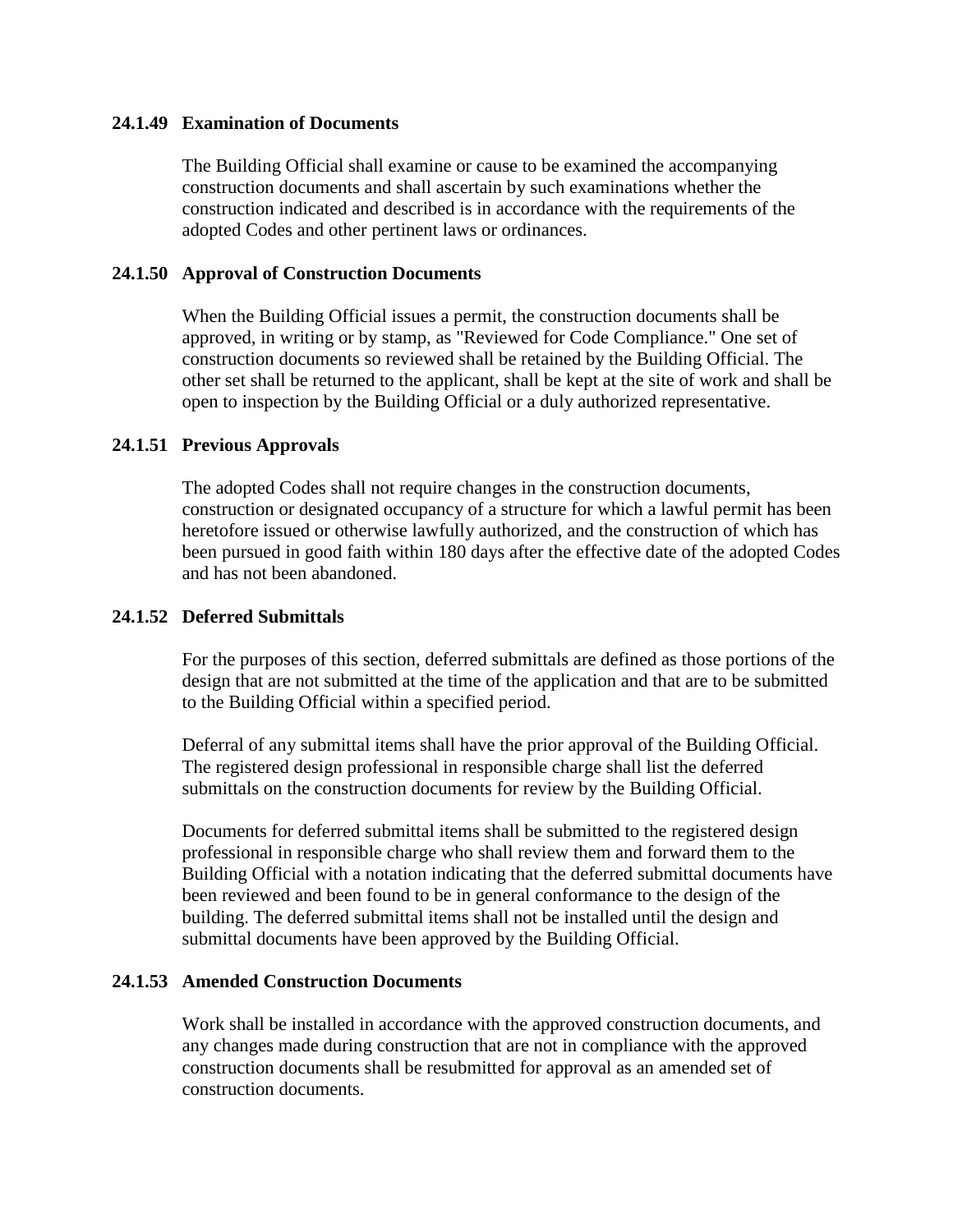### **24.1.54 Retention of Construction Documents**

One set of approved construction documents shall be retained by the Building Official for a period of not less than 180 days from date of completion of the permitted work, or as required by state or local laws.

## **24.1.55 Phased Construction**

There are minimum requirements for a "Partial Permit" project to accommodate large or complex developments and allow the start of actual construction prior to the total completion of all plans and the issuance of all required building permits.

These requirements are the minimum to be provided by the general contractor or the developer before any building permits may be obtained and construction may begin. This procedure is for a "Partial Permit" project and may require modification for a specific project. Normally a "Partial Permit" consists of a footing permit, a structural frame permit, and then the building permit.

## **24.1.56 Phased Construction Approval**

The Building Official is authorized to issue a permit for the construction of foundations or any other part of a building or structure before the construction documents for the whole building or structure have been submitted, provided that adequate information and detailed statements have been filed complying with pertinent requirements of the adopted Codes. The holder of such permit for the foundation or other parts of a building or structure shall proceed at the holder's own risk with the building operation and without assurance that a permit for the entire structure will be granted.

### **24.1.57 Preliminary Meetings**

The "Partial Permit" process is initiated by a meeting with the Owner, Developer, Engineer, Architect, Contractor, the Building Official, and other appropriate County Departments, Township representatives and involved agencies.

- **a.** At this meeting the Owner, Developer, Engineer, or Architect shall:
	- **(1)** Outline the overall scope of the work to be performed;
	- **(2)** Declare the intent to process the project by the "Partial Permit" procedure; and
	- **(3)** Provide a written schedule of:
		- **(a)** Construction milestone dates; and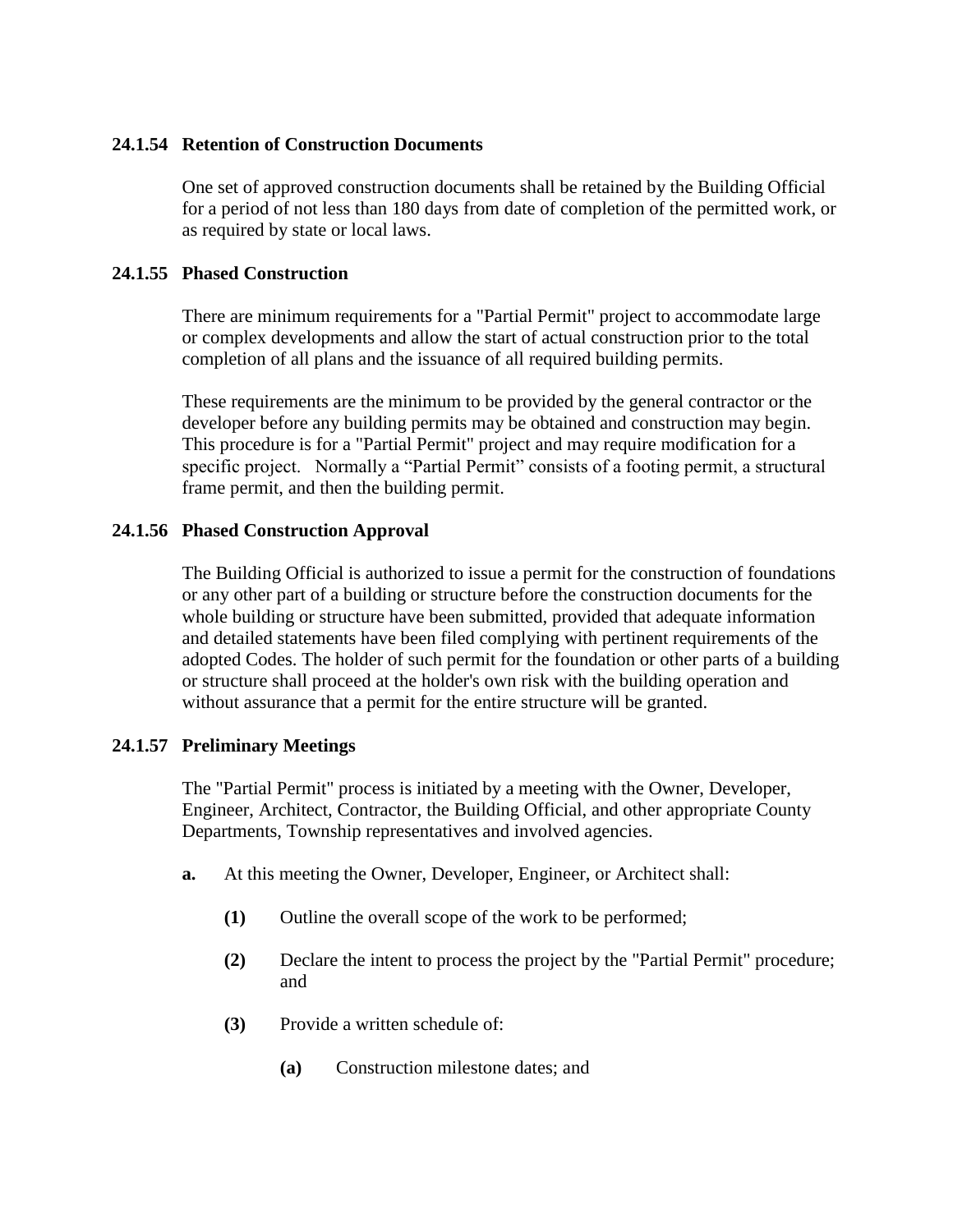- **(b)** Plan element submittal dates.
- **b.** At this meeting, the County shall identify the following requirements:
	- **(1)** Procedures for plan change submittals;
	- **(2)** Inspection procedures by County staff;
	- **(3)** Inspection and testing procedures by the Quality Assurance Agency;
	- **(4)** Limits placed on the project by using the "Partial Permit" process; and
	- **(5)** Fees and fee schedules.

NO ACTUAL CONSTRUCTION MAY BEGIN AT THIS POINT IN TIME.

### **24.1.58 Phased Construction Submittals**

The second step in the "Partial Permit" procedure is the formal submittal of plans and obtaining a building permit. Several items are required to be submitted before any permits are issued. The submittal must consist of the following information:

### **a. Phased Plans, Calculations and Other Supportive Data**

- **(1)** Complete plot plan showing all proposed structures with dimensions to all buildings, structures, property lines, easements, etc. Show sizes of all buildings and utility service locations to each; water, sewer, gas, electric, storm drains, telephone, and etc;
- **(2)** Soils report;
- **(3)** The front sheet of the Architectural plans shall provide the basic design information about the total project. This information should include:
	- **(a)** Type of construction
	- **(b)** Occupancy classification
	- **(c)** Occupant loads
	- **(d)** Area of structures
	- **(e)** Number of stories and height
	- **(f)** Number of rooms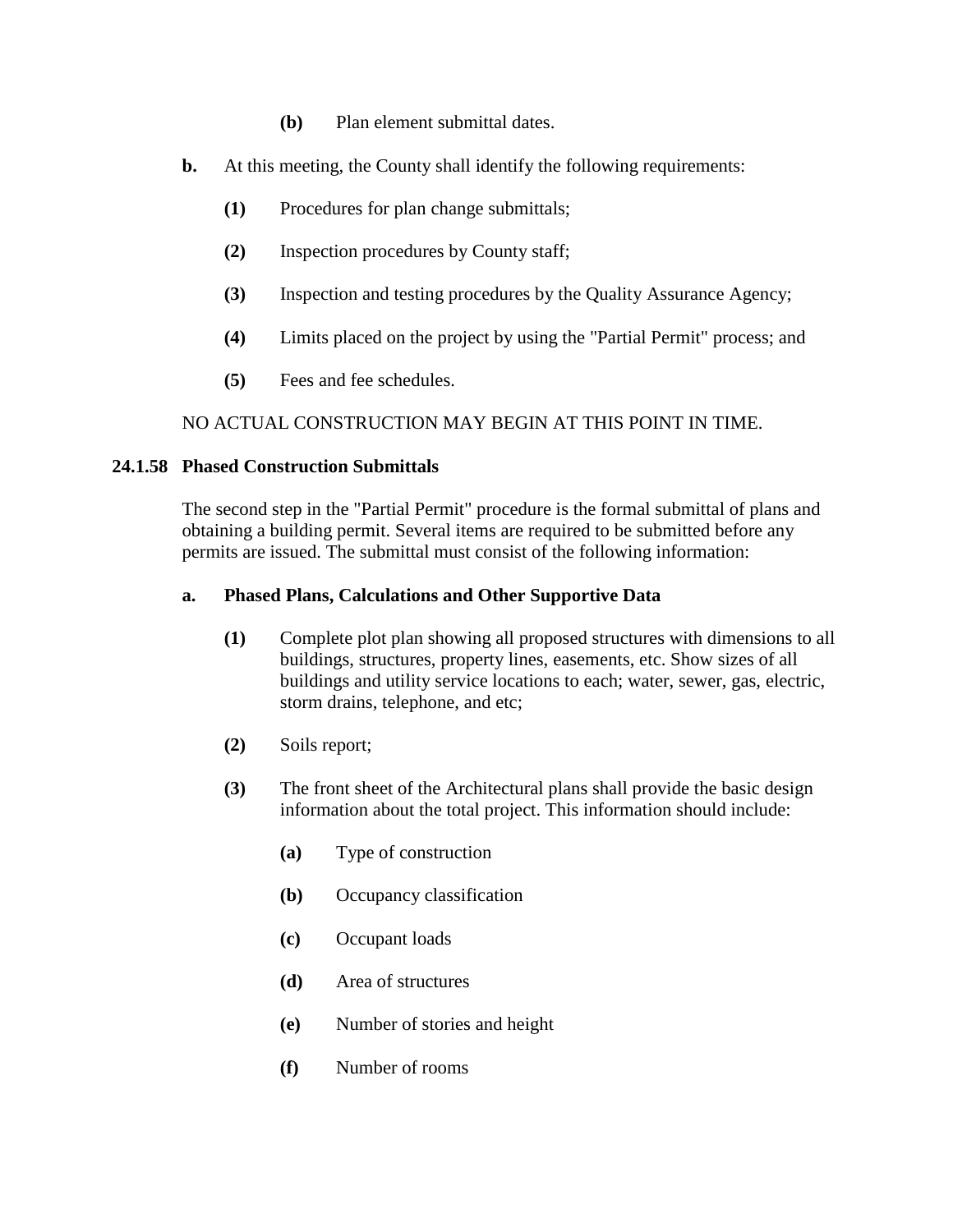- **(g)** Sprinklered or Non-Sprinklered
- **(h)** Reference codes under which it is designed
- **(i)** Land use zone
- **(4)** Typical floor plan of each floor showing all uses;
- **(5)** Master exit plan must be provided for the completed project;
- **(6)** Complete structural calculations for the entire project;
- **(7)** Complete structural plans for the full major component requested for permit;
- **(8)** High Rise Life Safety Package shall be submitted; and
- **(9)** Complete plumbing, mechanical and electrical plans for the work that must be constructed within the foundation or structural proposal.

## **b. Phased Permits and Fees**

Due to the substantial amount of additional time in reviewing and issuing multiple permits for "Partial Permit" Projects, the footing permit fee charged will be 50% of building permit fee. All building permits are cumulative. Permits for construction to proceed would only be issued after plans and appropriate information have been submitted, checked, and approved. There could possibly be several separate permits issued on a single project based on the number of phases for which plans are submitted. It will be at the discretion of the Building Official to determine the amount of plans and information to be submitted before a permit for the next phase of construction is issued. This process would be discussed at the initial plan review meeting and should be identified in the written description provided at the initial meeting. Close control will be maintained to assure that the latest approved plans are on the job and that construction has been approved. Construction will be stopped if it has progressed past the scope of work for which the permits were issued.

# **(1) Foundation Permits**

Upon completion of all the requirements listed above, a foundation only permit may be obtained. This permit must be for the total foundation, i.e., tower, low rise, and separate buildings on the site. Partial foundation permits for the elements listed below will not be issued. No work may proceed beyond that point until additional permits are issued or work will be stopped.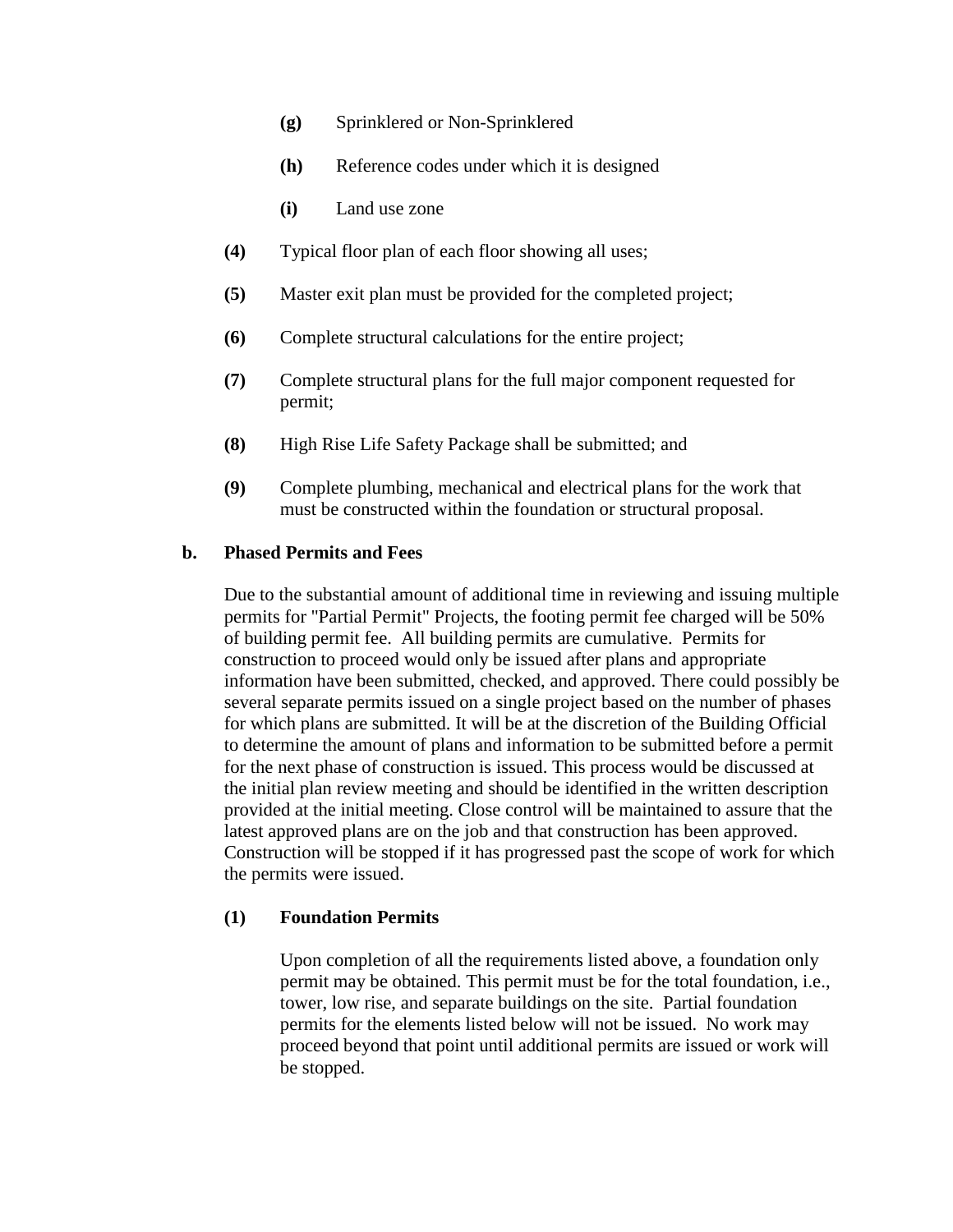"Foundation Only" is defined as concrete work for footings, piles and slabs on grade up to finish floor elevation.

Includes:

- **(a)** Rebar dowels above slab to tie in columns or walls.
- **(b)** Retaining walls (concrete or masonry) to support slabs-on-grade on uneven ground.
- **(c)** Retaining walls for basements.
- **(d)** Bolts or plates cast in slabs.

### May Include:

- **(a)** Columns above finished grade.
- **(b)** Walls above finish grade.
- **(c)** Any elevated slabs, such as slabs over basements.
- **(d)** Any construction above surrounding ground level.

Prior to issuance of the "foundation only" permit, the agreement for all required special inspections must be signed by the owner or his representative, the Quality Assurance Agency identified and written verification of their scope of work provided to the Building Official.

# **(2) Building Permits**

### **(a) Structural Permits**

Structural Permits may be obtained for a total building, i.e., tower, low-rise, and separate building on the same site. The structural permit may be issued for a partial as follows:

### **(1) Towers**

This must be issued in total. Only one structural permit will be issued for a high-rise tower.

### **(2) Low-Rise**

Large area buildings may be broken down to a maximum of three areas and separate permits issued.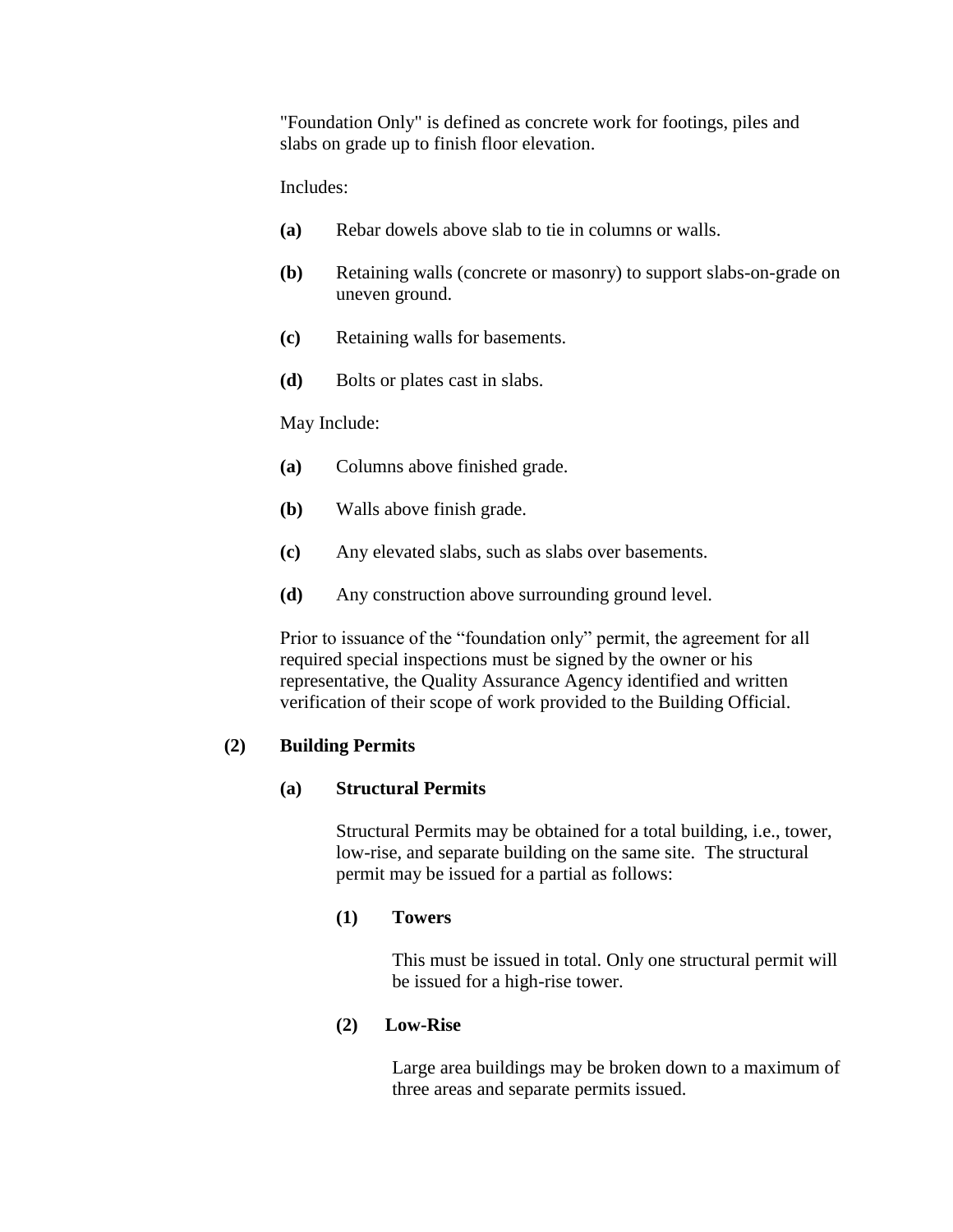Prior to issuance of a structural only permit, the contract for all required special inspections must be signed by the owner or his representative, the Special Inspector identified and approved with written verification of their scope of work provided to the County.

### **(b) Architectural Permits**

Architectural permits may be obtained for the total building, i.e., tower, low-rise and separate buildings on the same site. Architectural permits may be issued for partial work only if it matches the areas that structural permits have been issued for.

### **(c) Plumbing, Mechanical and Electrical Permits**

These permits may only be issued for the areas that a structural permit has been issued. These sub-permits cannot be issued for areas that are not permitted if partial structural permits are issued.

### **(d) On-Site Plumbing and Electrical**

A permit for on-site plumbing or electrical underground may be obtained. These permits can only be issued after a foundation permit is issued.

### **c. Phased Assistance**

The County offers, at the option of the Owner, Developer, Engineer, Architect, or Contractor to assist with preliminary plan reviews prior to submission of application for areas of concerns or questions.

#### **24.1.59 Design Professional in Responsible Charge**

When it is required that documents be prepared by a registered design professional, the Building Official shall be authorized to require the owner to engage and designate on the building permit application a registered design professional who shall act as the registered design professional in responsible charge. If the circumstances require, the owner shall designate a substitute registered design professional in responsible charge who shall perform the duties required of the original registered design professional in responsible charge. The Building Official shall be notified in writing by the owner if the registered design professional in responsible charge is changed or is unable to continue to perform the duties.

The registered design professional in responsible charge shall be responsible for reviewing and coordinating submittal documents prepared by others, including phased and deferred submittal items, for compatibility with the design of the building.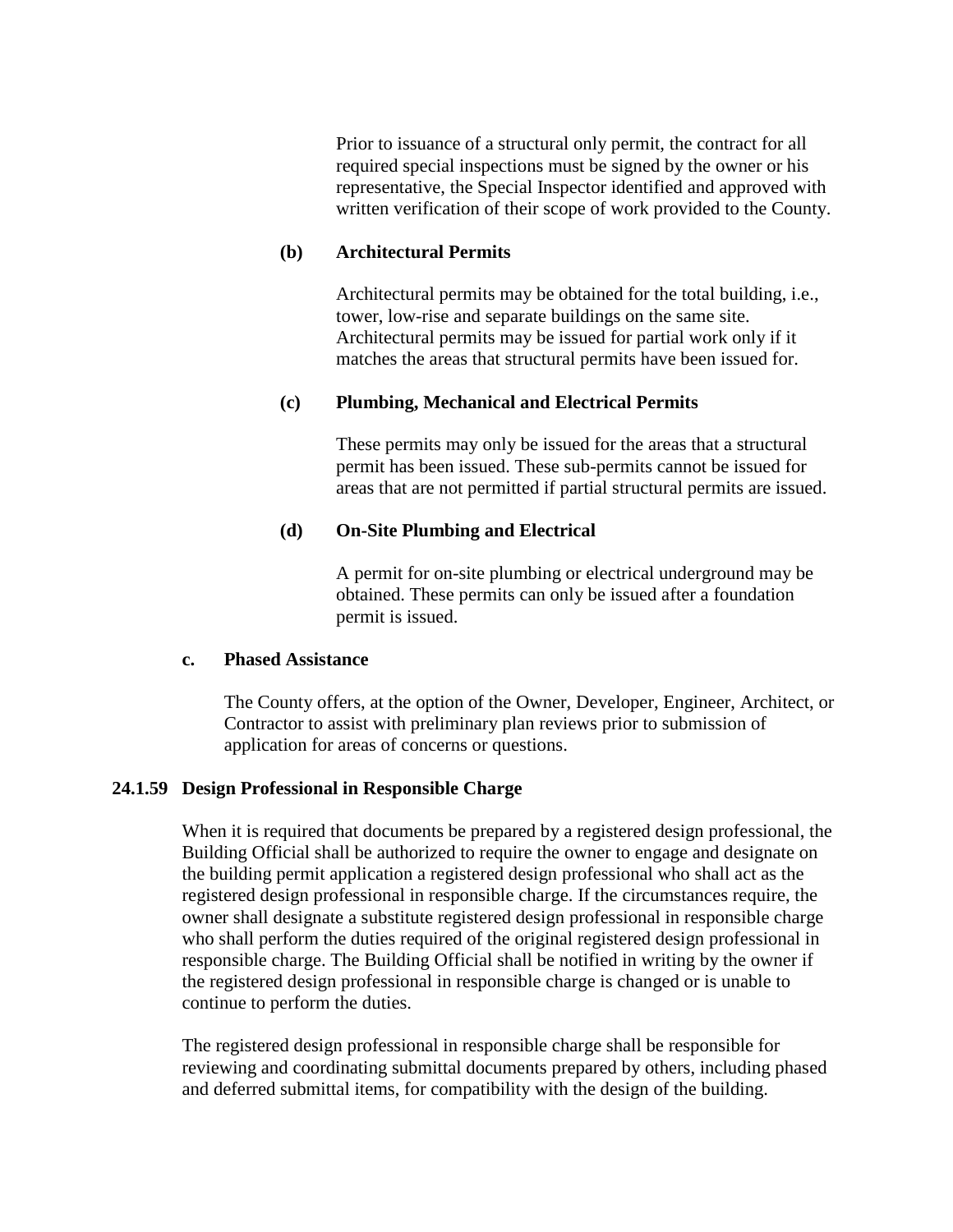### **24.1.60 Structural Observations**

Where structural observation is required by the adopted Codes, the statement of special inspections shall name the individual or firms who are to perform structural observation and describe the stages of construction at which structural observation is to occur.

### **24.1.61 Infrastructure**

Prior to the issuance of a building permit, the applicant must establish to the satisfaction of the Building Official that the site is adequately serviced by infrastructure to accommodate the proposed structure and use. The primary elements that will be reviewed in making this determination will be: street and sidewalk, sanitary and storm sewer, and water.

### **24.1.62 Infrastructure – Sanitary**

The applicant shall establish that the building site has direct access to sanitary sewer, or that the site will be adequately serviced by a properly permitted septic system.

24.01.560 Reserved

### **24.1.63 Infrastructure – Water**

The applicant shall establish that the building site has direct access to a public water supply, or that the site will be serviced by a well. In either case, the water supply shall be adequate to satisfy not only the needs of the structure, but also sufficient to provide fire protection, where required.

#### **24.1.64 Temporary Structures and Uses**

The Building Official is authorized to issue a permit for temporary structures and temporary uses. Such permits shall be limited as to time of service, but shall not be permitted for more than 180 calendar days. The Building Official is authorized to grant extensions for demonstrated cause.

### **24.1.65 Conformance**

Temporary structures and uses shall conform to the structural strength, fire safety, means of egress, accessibility, light, ventilation and sanitary requirements of the adopted Codes as necessary to ensure public health, safety and general welfare.

### **24.1.66 Temporary Power**

The Building Official is authorized to give permission to temporarily supply and use power in part of an electric installation before such installation has been fully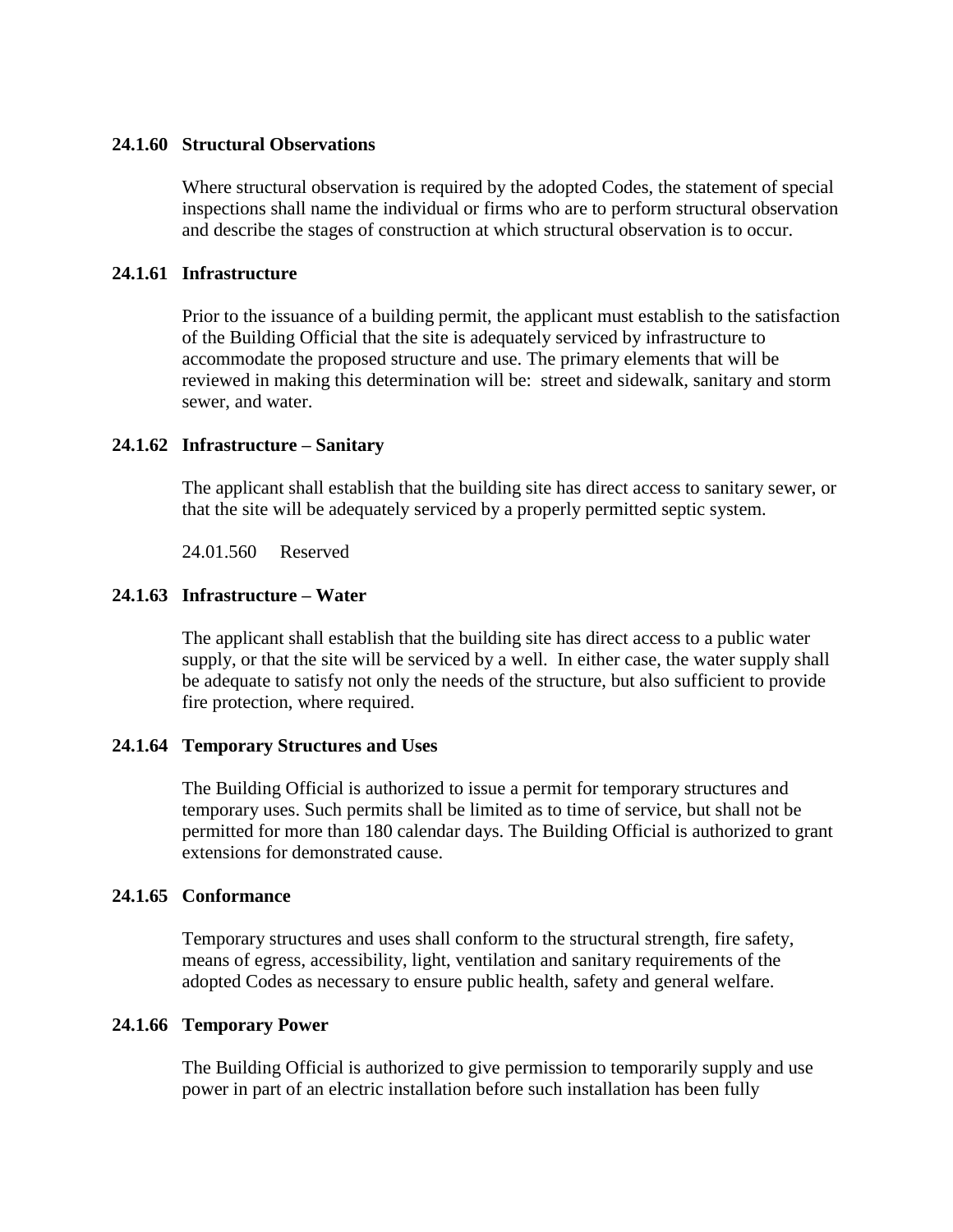completed and the final certificate of occupancy has been issued. The part covered by the temporary certificate shall comply with the requirements specified for temporary lighting, heat or power in the *Electrical Code.* 

### **24.1.67 Termination of Permit Approval**

The Building Official is authorized to terminate such permit for a temporary structure or use and to order the temporary structure or use to be discontinued.

## **24.1.68 Payment of Fees**

A permit shall not be valid until the fees prescribed by law have been paid to the County, nor shall an amendment to a permit be released until the additional fee, if any, has been paid.

### **a. Schedule of Permit Fees**

On building, electrical, mechanical, plumbing, and other related applications, a fee for each permit shall be paid as required, in accordance with the Schedule of Fees prior to the permit being issued. These fees shall be as described in the Schedule of Fees.

## **b. Building Permit Fees**

There shall be permit fees as found in the Schedule of Fees for the Building Code as set forth by resolution. There shall be a permit issuance fee for applications. There shall be a supplemental permit issuance fee that may be used only when additional work is needed on the project.

### **c. Plumbing Permit Fees**

There shall be permit fees as found in the Schedule of Fees for the Plumbing Code as set forth by resolution. There shall be a permit issuance fee for applications. There shall be a supplemental permit issuance fee that may be used only when additional work is needed on the project.

# **d. Mechanical Permit Fees**

There shall be permit fees as found in the Schedule of Fees for the Mechanical Code as set forth by resolution. There shall be a permit issuance fee for applications. There shall be a supplemental permit issuance fee that may be used only when additional work is needed on the project.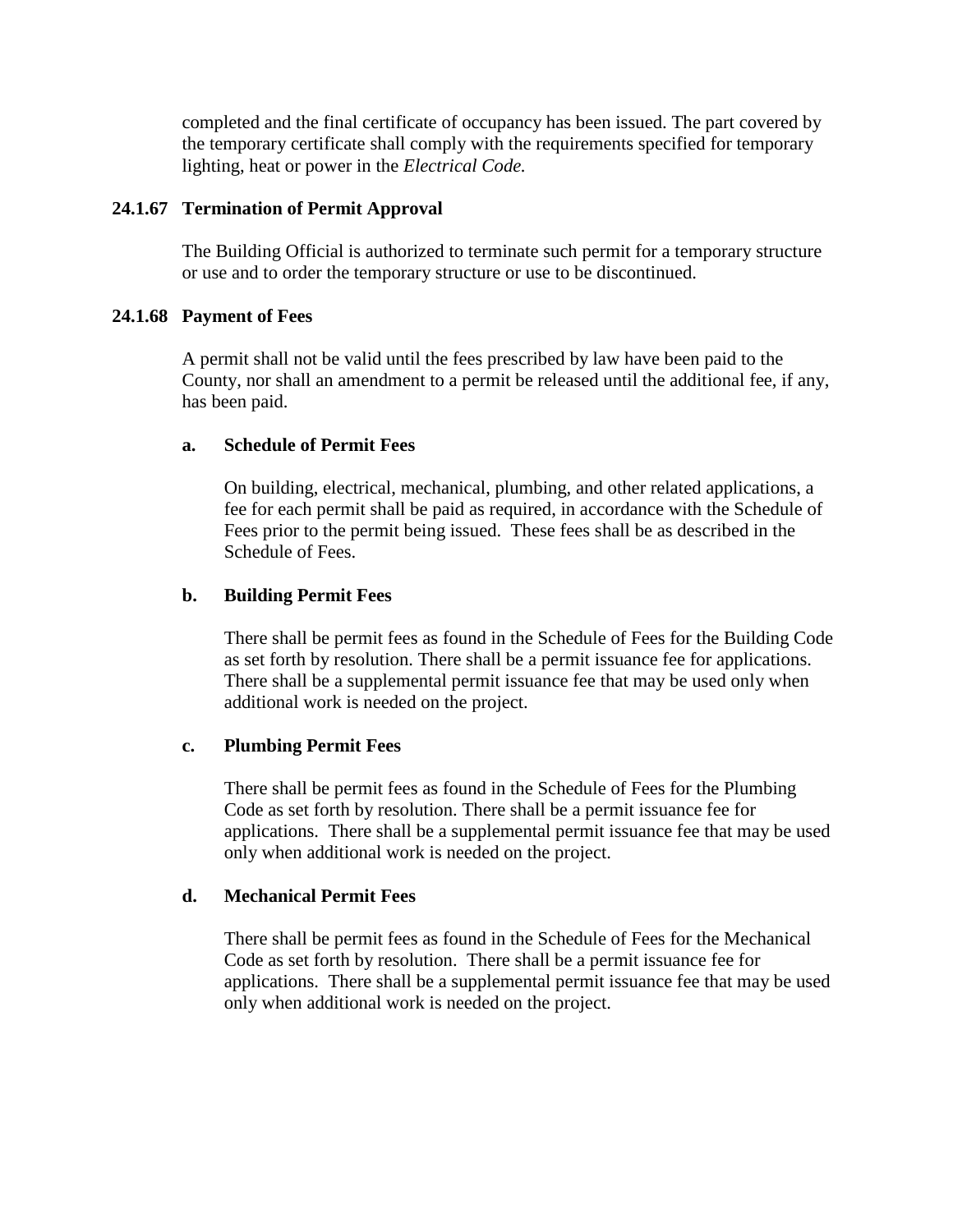### **e. Electrical Permit Fees**

There shall be permit fees as found in the Schedule of Fees for the Electrical Code as set forth by resolution. There shall be a permit issuance fee for applications. There shall be a supplemental permit issuance fee that may be used only when additional work is needed on the project.

## **24.1.69 Building Permit Valuations**

The applicant for a permit shall provide an estimated construction value. Construction valuations shall include total value of work including materials and labor for which the permit is being issued such as electrical, gas, mechanical, plumbing equipment and permanent systems. The determination of value or valuation for new construction per square foot under any of the provisions of the adopted Codes shall be as currently published in the International Code Council "Building Safety" Journal. For residential one and two family, the square foot construction cost shall be 76% of the table valuation at the time of adoption of this Ordinance. If, in the opinion of the Building Official, the valuation is underestimated on the application for remodeling and/or renovation, the Building Official shall require the applicant to show detailed estimates to meet the approval of the Building Official. Final building permit valuation shall be set by the Building Official.

## **24.1.70 Investigative Fees**

Any person who commences any work on a building, structure, electrical, gas, mechanical, plumbing or utility system before obtaining the necessary permits shall be subject to an investigative fee established in the schedule of fees that shall be in addition to the required permit fees and/or subject to a Citation of County Infraction.

# **24.1.71 Related Fees**

The payment of the fee for the construction, alteration, removal or demolition for work done in connection to or concurrently with the work authorized by a building permit shall not relieve the applicant or holder of the permit from the payment of other fees that are prescribed by law.

### **24.1.72 Refunds**

The Building Official may authorize refunding of any fee paid which was erroneously paid or collected. The Building Official may authorize refunding of not more than 80 percent of the permit fee paid when no work has been done under a permit issued in accordance with the adopted Codes. The Building Official shall not authorize refunding of any fee paid except on written application filed by the person who paid for the permit not later than 180 calendar days after the date of the fee payment.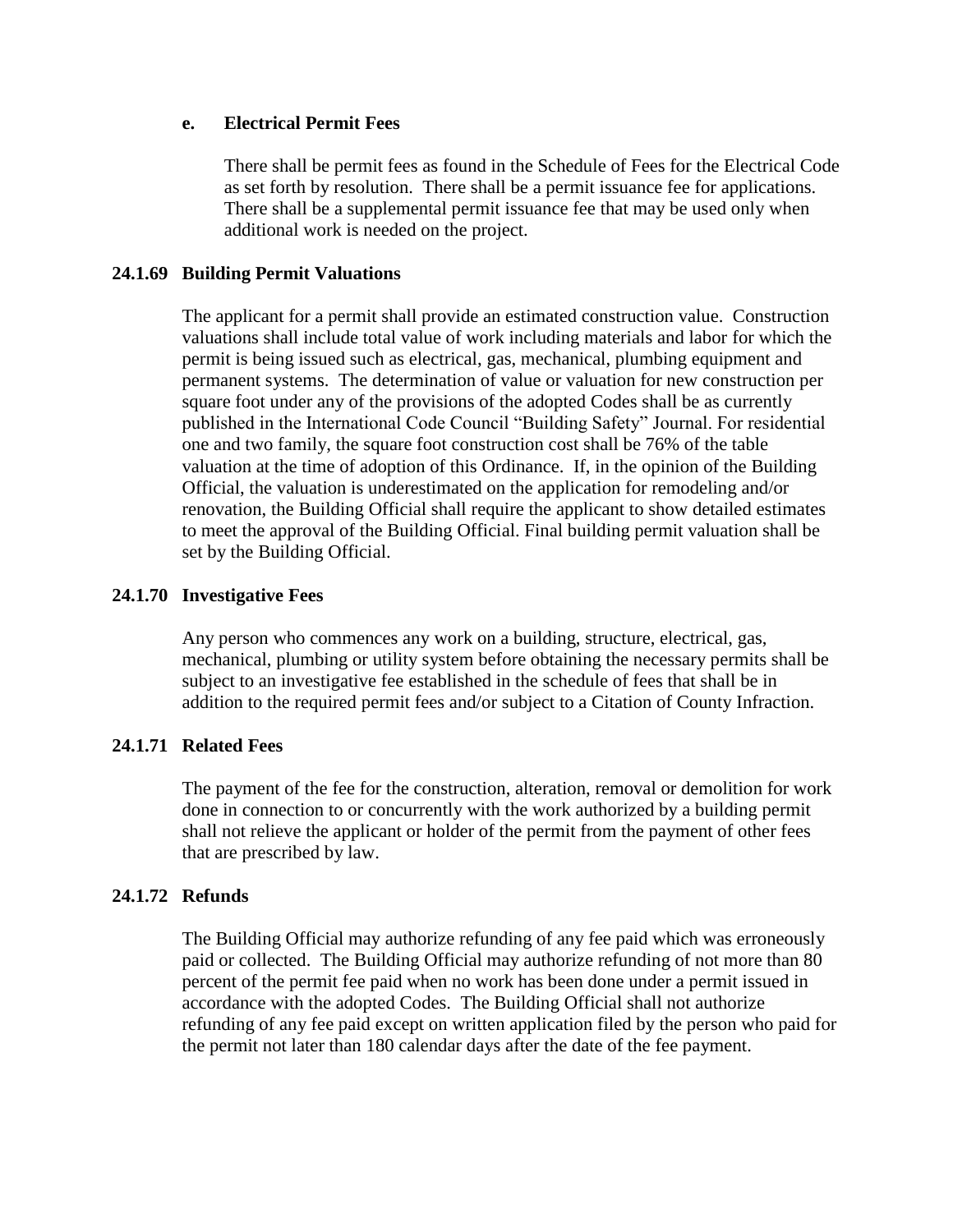### **24.1.73 Plan Review Fee**

When plan review is required a fee of 65% of the permit fee will be required based on the adopted fee schedule for commercial and industrials permits. And 25% of the permit fee will be required based on the adopted fee schedule for all other permits. A standard plan review deposit fee will be required to be paid at the time of submittal of the permit application and shall be based on the applicants estimated construction valuation required to be listed on the permit application.

When additional plan review is required because of a permit holder's requested changes, additions, or revisions to approved plans, there shall be a plan review fee paid in the amount set forth in the current schedule of fees as adopted by the County Board of Supervisors/Council.

### **24.1.74 Inspections**

Construction or work for which a permit is required shall be subject to inspection by the Building Official and such construction or work shall remain accessible and exposed for inspection purposes until approved. Approval as a result of an inspection shall not be construed to be an approval of a violation of the provisions of the adopted Codes or of other Ordinances of the County. Inspections presuming to give authority to violate or cancel the provisions of the adopted Codes or of other Ordinances of the County shall not be valid. It shall be the duty of the permit applicant to cause the work to remain accessible and exposed for inspection purposes. Neither the Building Official nor the County shall be liable for expense entailed in the removal or replacement of any material required to allow inspection.

If the project requires or the contractor requests inspections outside of the normal working hours, there will be an additional fee assessed as outlined in the Schedule of Fees with a minimum charge of two hours.

If the project requires a field inspection and there is no permit fee specifically indicated for the inspection, then there will be an inspection fee as outlined in the Schedule of Fees with a minimum charge of one hour.

### **24.1.75 Preliminary Inspection**

Before issuing a permit, the Building Official is authorized to examine or cause to be examined buildings, structures and sites for which an application has been filed.

### **24.1.76 Required Inspection**

The Building Official, upon notification, shall make the inspections set forth in the following sections: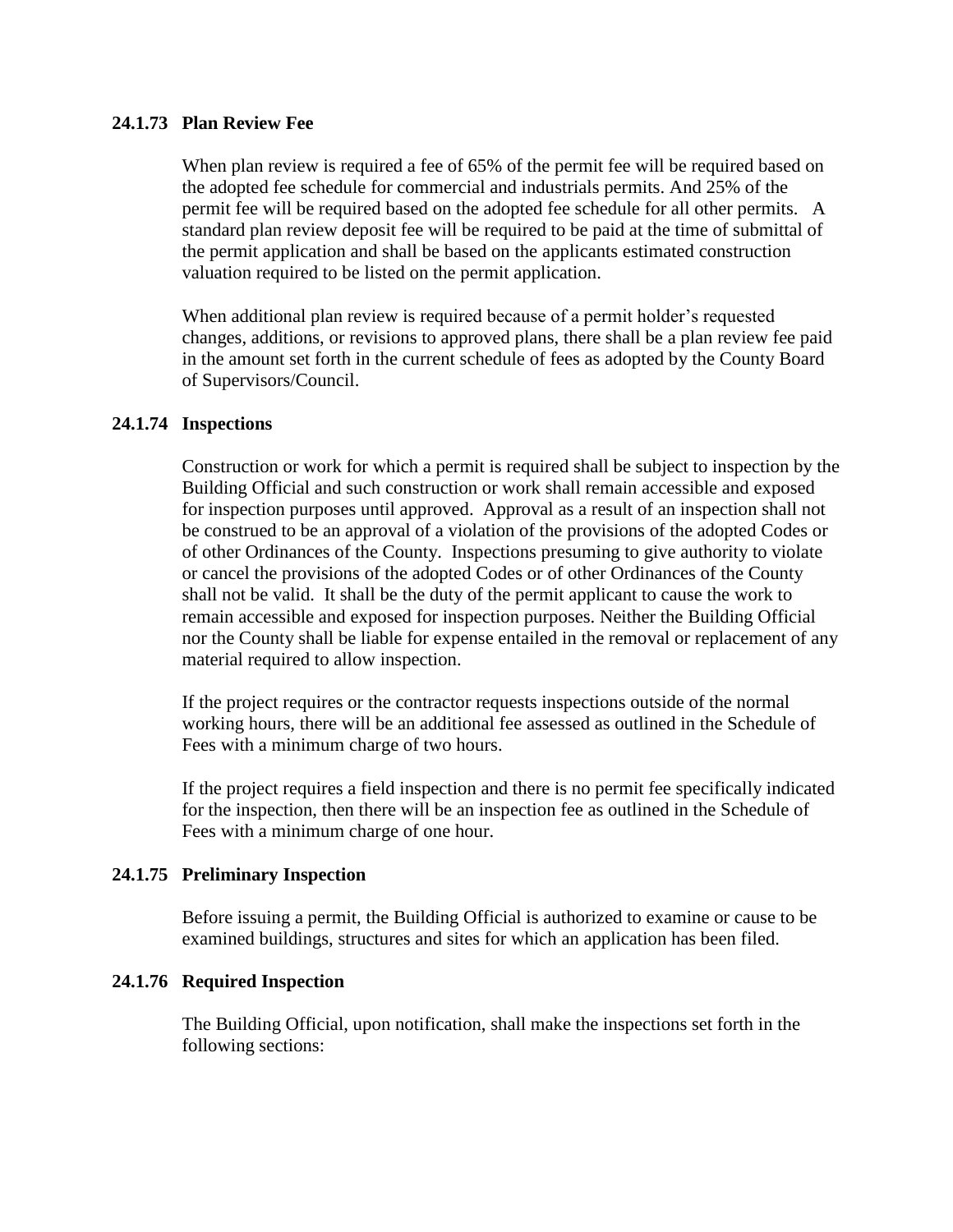### **a. Footing and Foundation Inspection**

Footing and foundation inspections shall be made after excavations for footings are complete and any required reinforcing steel is in place. For concrete foundations, any required forms shall be in place prior to inspection. Materials for the foundation shall be on the job, except where concrete is ready mixed in accordance with ASTM C 94, the concrete need not be on the job.

# **b. Concrete Slab and Under-Floor Inspection**

Concrete slab and under-floor inspections shall be made after in-slab or underfloor reinforcing steel and building service equipment, conduit, piping accessories and other ancillary equipment items are in place, but before any concrete is placed or floor sheathing installed, including the sub-floor.

## **c. Lowest Floor Elevation**

In flood hazard areas, upon placement of the lowest floor, including the basement, and prior to further vertical construction, the elevation certification required by the Federal Emergency Management Agency shall be submitted to the Building Official.

## **d. Frame Inspections**

Framing inspections shall be made after the roof deck or sheathing, all framing, fire blocking and bracing are in place and pipes, chimneys and vents to be concealed are complete and the rough electrical, plumbing, heating wires, pipes and ducts are approved.

### **e. Fire-Resistant Penetrations**

Protection of joints and penetrations in fire-resistance-rated assemblies shall not be concealed from view until inspected and approved.

### **f. Other Inspections**

In addition to the inspections specified above, the Building Official is authorized to make or require other inspections of any construction work to ascertain compliance with the provisions of the adopted Codes and other laws that are enforced by the department of building safety.

### **g. Special Inspections**

For special inspections, see Chapter 17 of the International Building Code.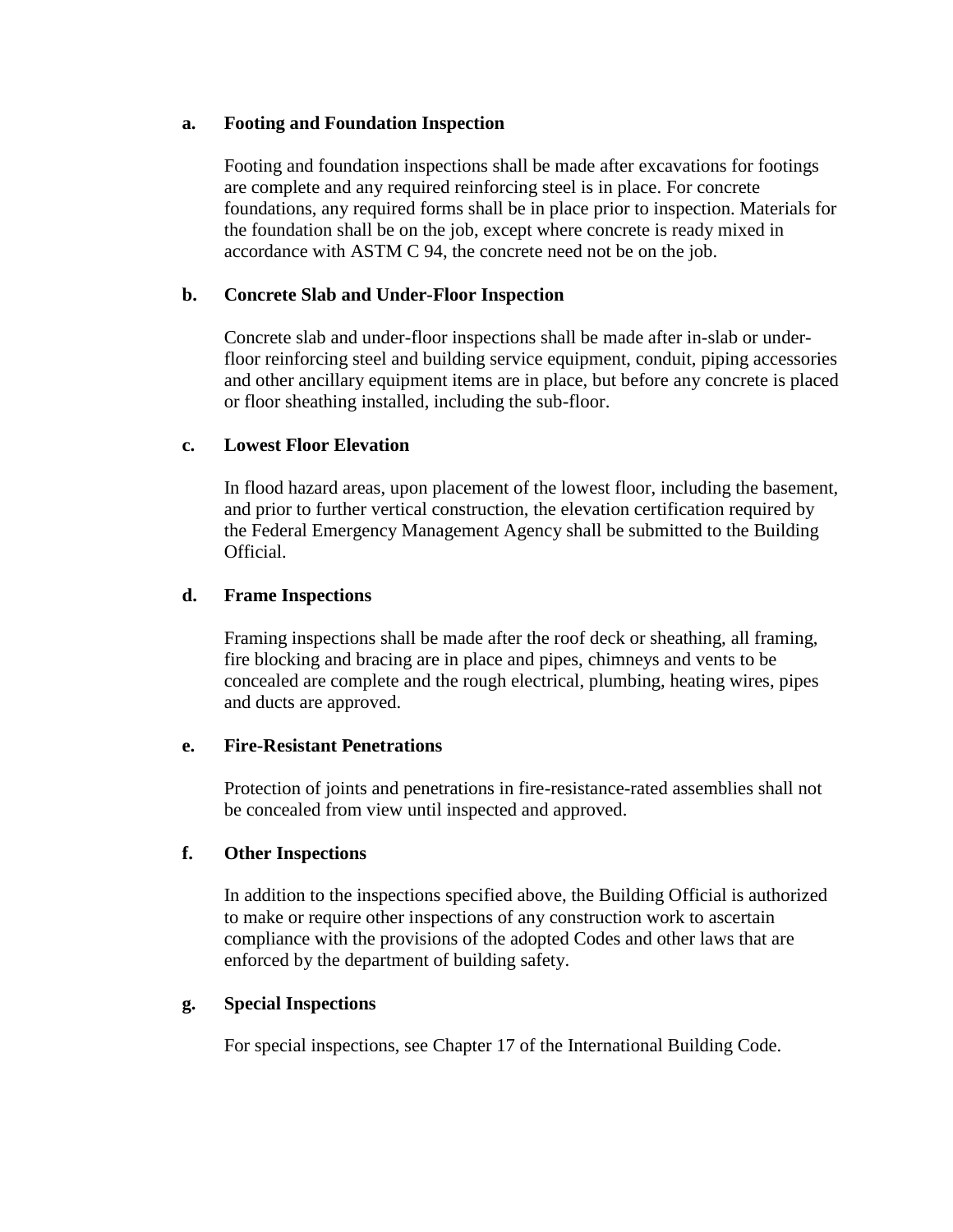### **h. Re-Inspections**

A re-inspection fee may be assessed for each inspection or re-inspection when such portion of work for which inspection is called is not complete or when corrections called for are not made. This provision is not to be interpreted as requiring re-inspection fees the first time a job is rejected for failure to comply with the requirements of this Code, but as controlling the practice of calling for inspections before the job is ready for such inspection or re-inspection. Reinspection fees may be assessed when the approved plans are not readily available to the Building Official, for failure to provide access on the date for which inspection is requested, or for deviating from plans requiring the approval of the Building Official. To obtain a re-inspection, the applicant shall file an application therefore in writing upon a form furnished for that purpose, and pay the reinspection fee in accordance with the Schedule of Fees. In instances where reinspection fees have been assessed, no additional inspection of the work will be performed until the required fees have been paid.

## **i. Final Inspection**

The final inspection shall be made after all work required by the building permit is completed.

## **24.1.77 Inspection Agencies**

The Building Official is authorized to accept reports of approved inspection agencies, provided such agencies satisfy the requirements as to qualifications and reliability.

### **24.1.78 Inspection Requests**

It shall be the duty of the holder of the building permit or their duly authorized agent to notify the Building Division in reasonable advance notice of when work is ready for inspection. It shall be the duty of the permit holder to provide access to and means for inspections of such work that are required by the adopted Codes.

# **24.1.79 Approval Required**

Work shall not be done beyond the point indicated in each successive inspection without first obtaining the approval of the Building Official. The Building Official, upon notification, shall make the requested inspections and shall either indicate the portion of the construction that is satisfactory as completed, or notify the permit holder or his/her agent wherein the same fails to comply with the adopted Codes. Any portions that do not comply shall be corrected and such portion shall not be covered or concealed until authorized by the Building Official.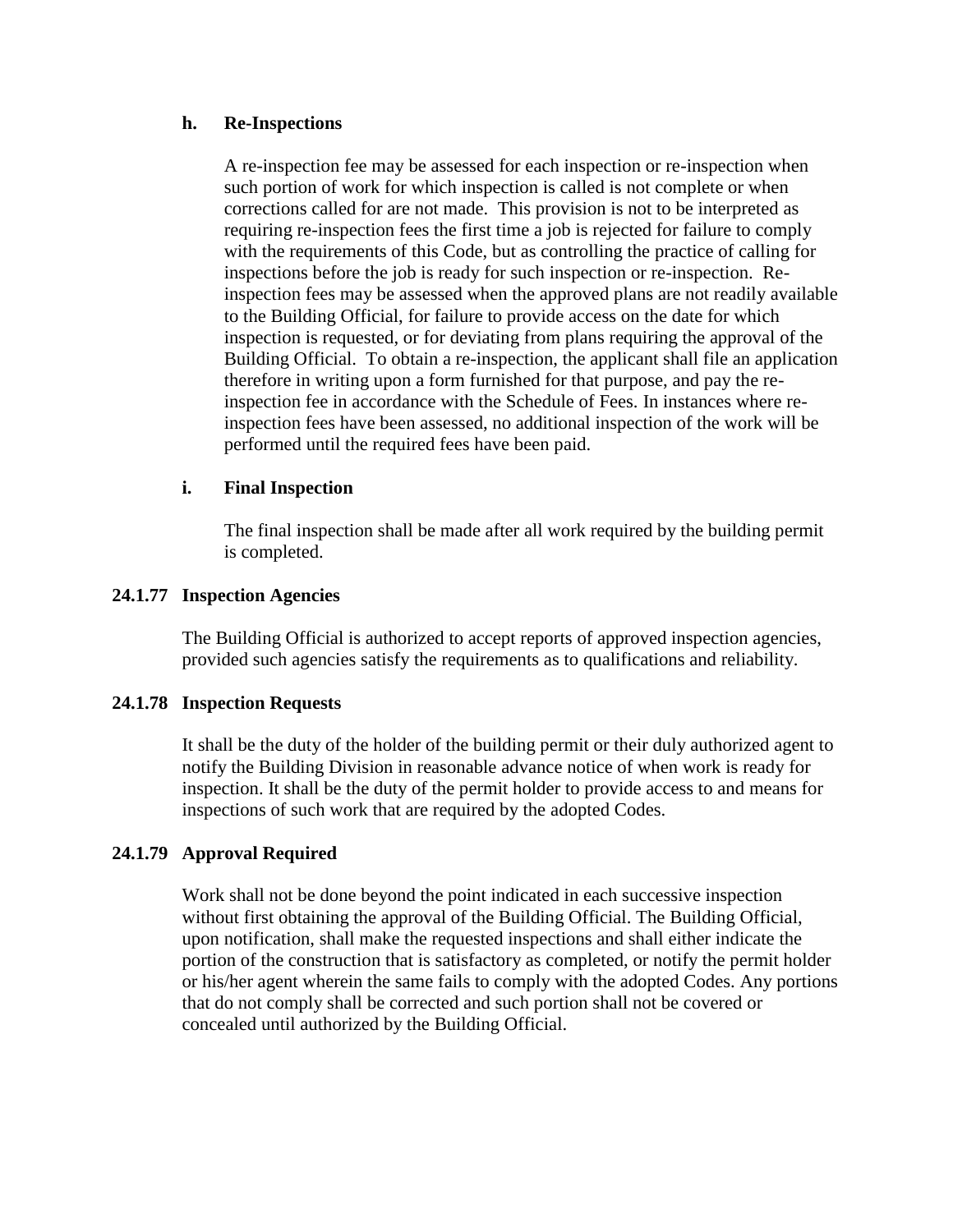### **24.1.80 Inspection Stickers**

It shall be unlawful to move or remove an inspection sticker/tag from one property/piece of equipment to another property/piece of equipment for the purpose of showing inspection approval falsely.

## **24.1.81 Use and Occupancy**

No new building or structure or portion thereof shall be used or occupied until the Building Official has issued a Certificate of Occupancy for the use therefore as provided herein.

No existing building or structure or portion thereof shall have a change in the occupancy classification use until the building or structure or portion thereof complies with the provisions for the new classification use as provided for in the Building Code.

Issuance of a certificate of occupancy shall not be construed as an approval of a violation of the provisions of the adopted Codes or of other Ordinances of the County.

## **24.1.82 Certificate Issued**

After the Building Official inspects the building or structure and finds no violations of the provisions of the adopted Codes or other laws that are enforced by the Office of Building and Safety Department, the Building Official shall issue a certificate of occupancy that contains the following:

- **a.** The Building Permit number.
- **b.** The address of the structure.
- **c.** The name and address of the owner.
- **d.** A description of that portion of the structure for which the certificate is issued.
- **e.** A statement that the described portion of the structure has been inspected for compliance with the requirements of the adopted Codes for the occupancy and division of occupancy and the use for which the proposed occupancy is classified.
- **f.** The name of the Building Official.
- **g.** The edition of the adopted Codes under which the permit was issued.
- **h.** The use and occupancy.
- **i.** The type of construction.
- **j.** The design occupant load.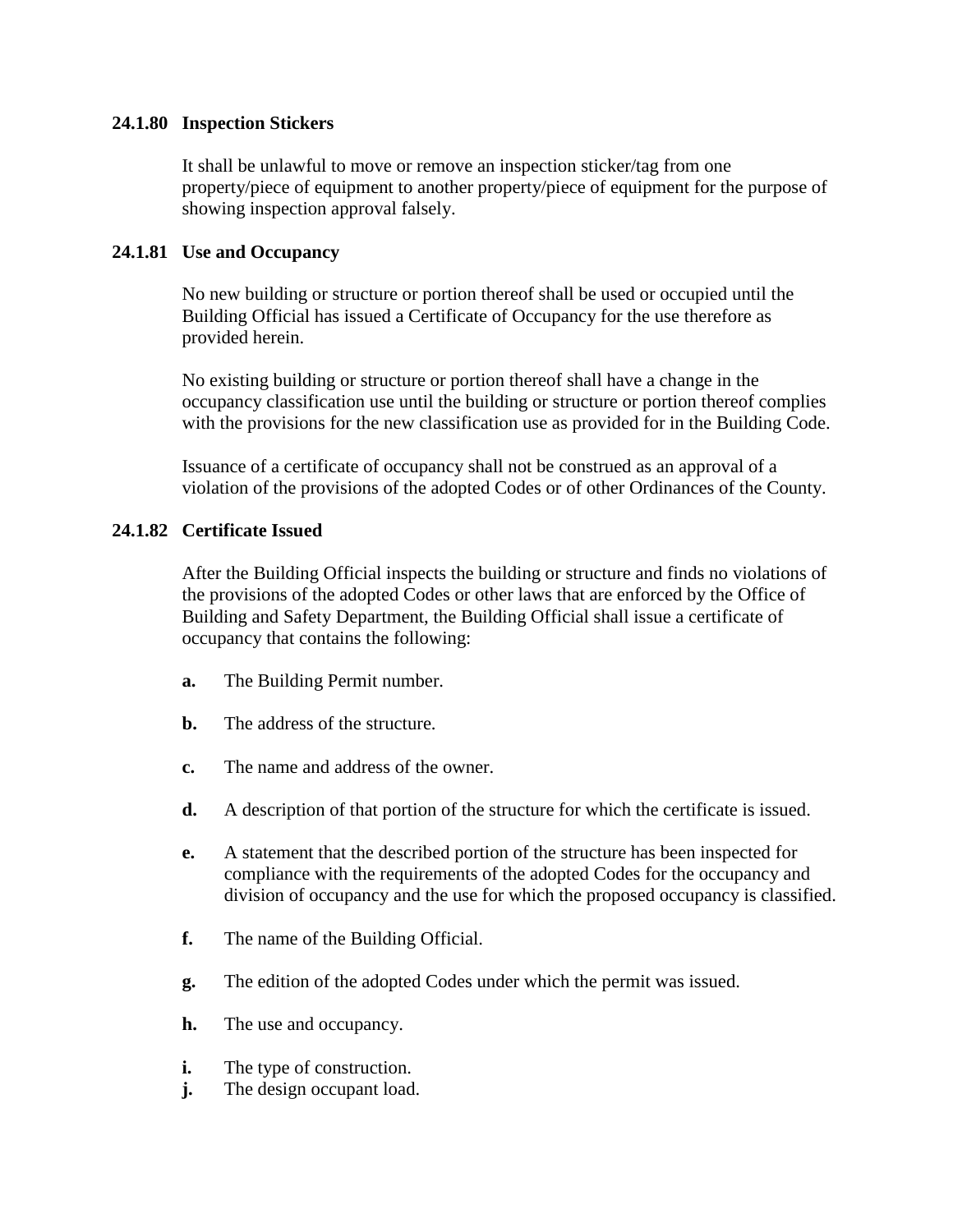- **k.** If an automatic sprinkler system is provided, whether the sprinkler system is required.
- **l.** Any special stipulations and conditions of the building permit.

### **24.1.83 Temporary Occupancy**

The Building Official is authorized to issue a temporary certificate of occupancy before the completion of the entire work covered by the permit, provided that such portion or portions shall be occupied safely. The Building Official shall set a time period during which the temporary certificate of occupancy is valid.

### **24.1.84 Revocation**

The Building Official is authorized to, in writing, suspend or revoke a certificate of occupancy or completion issued under the provisions of the adopted Codes wherever the certificate is issued in error, or on the basis of incorrect information supplied, or where it is determined that the building or structure or portion thereof is in violation of any ordinance or regulation or any of the provisions of the adopted Codes.

## **24.1.85 Certificate Fee**

If the need arises, the fee for inspection and a certificate of occupancy for a change in Group Occupancy/Use (if not a part of a current active building permit) shall be as set forth in the current schedule of fees adopted by the County.

### **24.1.86 Connection of Service Utilities**

No person shall make connections from a utility, source of energy, fuel or power to any building or system that is regulated by the adopted Codes for which a permit is required, until released by the Building Official.

#### **24.1.87 Temporary Connection**

The Building Official shall have the authority to authorize the temporary connection of the building or system to the utility source of energy, fuel or power.

#### **24.1.88 Authority to Disconnect Service Utilities**

The Building Official shall have the authority to authorize disconnection of utility service to the building, structure or system regulated by the adopted Codes and the codes referenced in case of emergency where necessary to eliminate an immediate hazard to life or property. The Building Official shall notify the serving utility, and wherever possible the owner and occupant of the building, structure or service system of the decision to disconnect prior to taking such action. If not notified prior to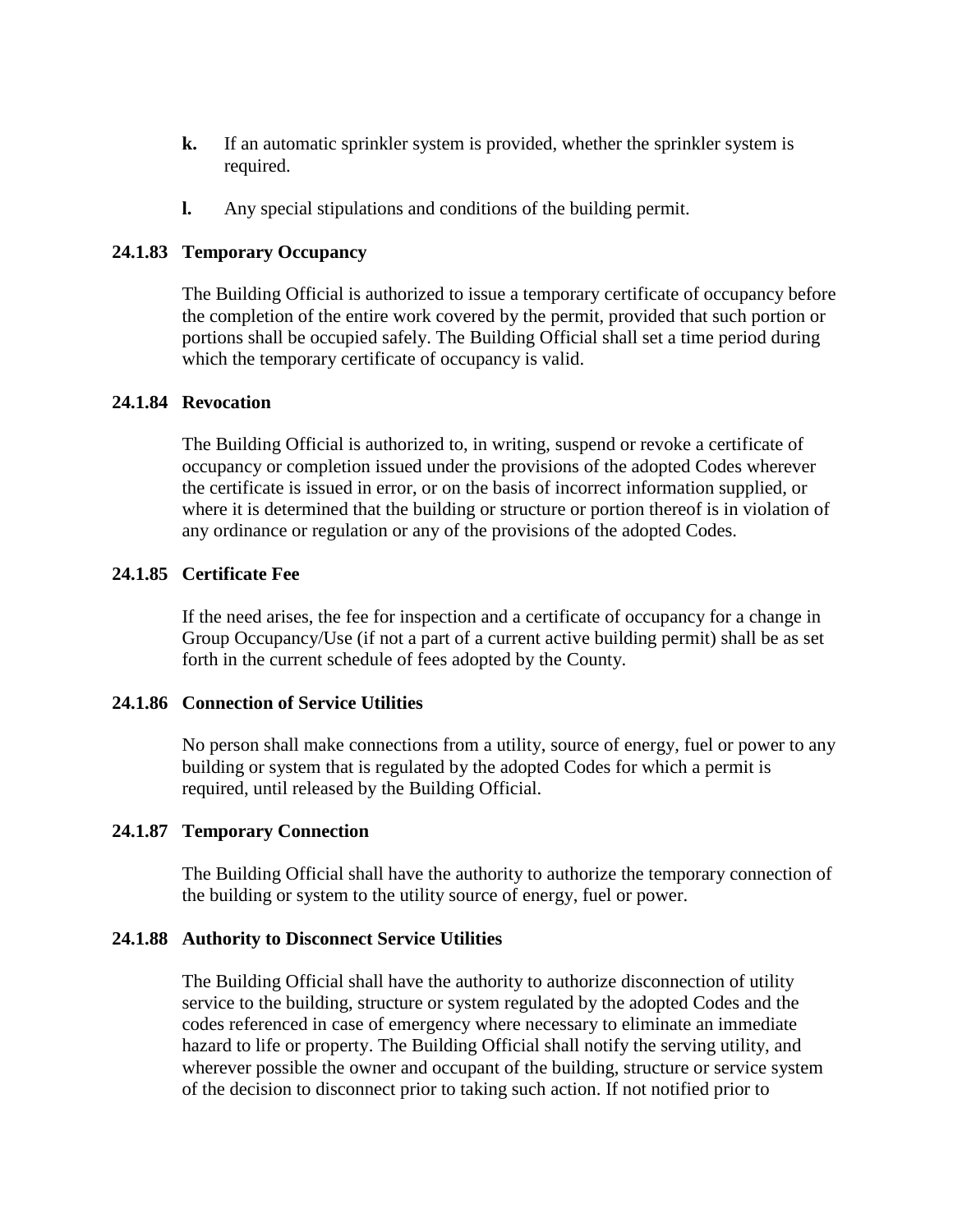disconnecting, the owner or occupant of the building, structure or service system shall be notified in writing, as soon as practical thereafter.

### **24.1.89 Appeal Board**

The following trades shall each be represented on the Board of Appeals. Those trades are: Building, Plumbing, Mechanical, and Electrical. Hereinafter these Boards of Appeals shall be referred to as the Appeal Board.

In order to hear and decide appeals of orders, decisions or determinations made by the Building Official or designee relative to the application and interpretation of the adopted Codes, there shall be and is hereby created Appeal Board. The Appeal Board shall be appointed by the County Board of Supervisors/Council.

In order to hear and decide appeals of orders, decisions or determinations made by the Building Official or designee relative to the application and interpretation of the adopted Codes, there shall be and is hereby created Appeal Board consisting of members who are qualified by experience and training to pass on matters pertaining to construction and who are not employees of the County.

The Building Official or designee shall be an ex-officio member of and shall act as Secretary to said Appeal Board but shall have no vote on any matter before the Appeal Board. The Board Secretary shall record the names and addresses of all persons examined and licensed by the Board, the results of the exam and the kinds of licenses issued to each applicant, if any, and the date of issuance.

The Appeal Board shall act in an advisory capacity to the County Supervisors/Council in regard to the adopted Codes, construction, development requirements and related matters of interest to the County. The Building Official or his designee shall provide such assistance as requested by the Appeal Board.

### **24.1.90 Appeal Board Application**

An application for appeal shall be based on a claim that the true intent of the adopted Codes or the rules legally adopted there under have been incorrectly interpreted, the provisions of the adopted Codes do not fully apply or an equally good or better form of construction is proposed.

### **24.1.91 Appeal Board Procedures**

The Appeal Board shall adopt rules of procedure for conducting its business, and shall render all decisions and findings in writing to the appellant with a duplicate copy to the Building Official. The Appeal Board shall meet at such times as the Board deems as necessary. The members of the Appeal Board shall each vote on a Chair and a Vice-Chair of the Board to be appointed for a term not to exceed two years. For all business purposes, a quorum is required and is defined as any three (3) Appeal Board members.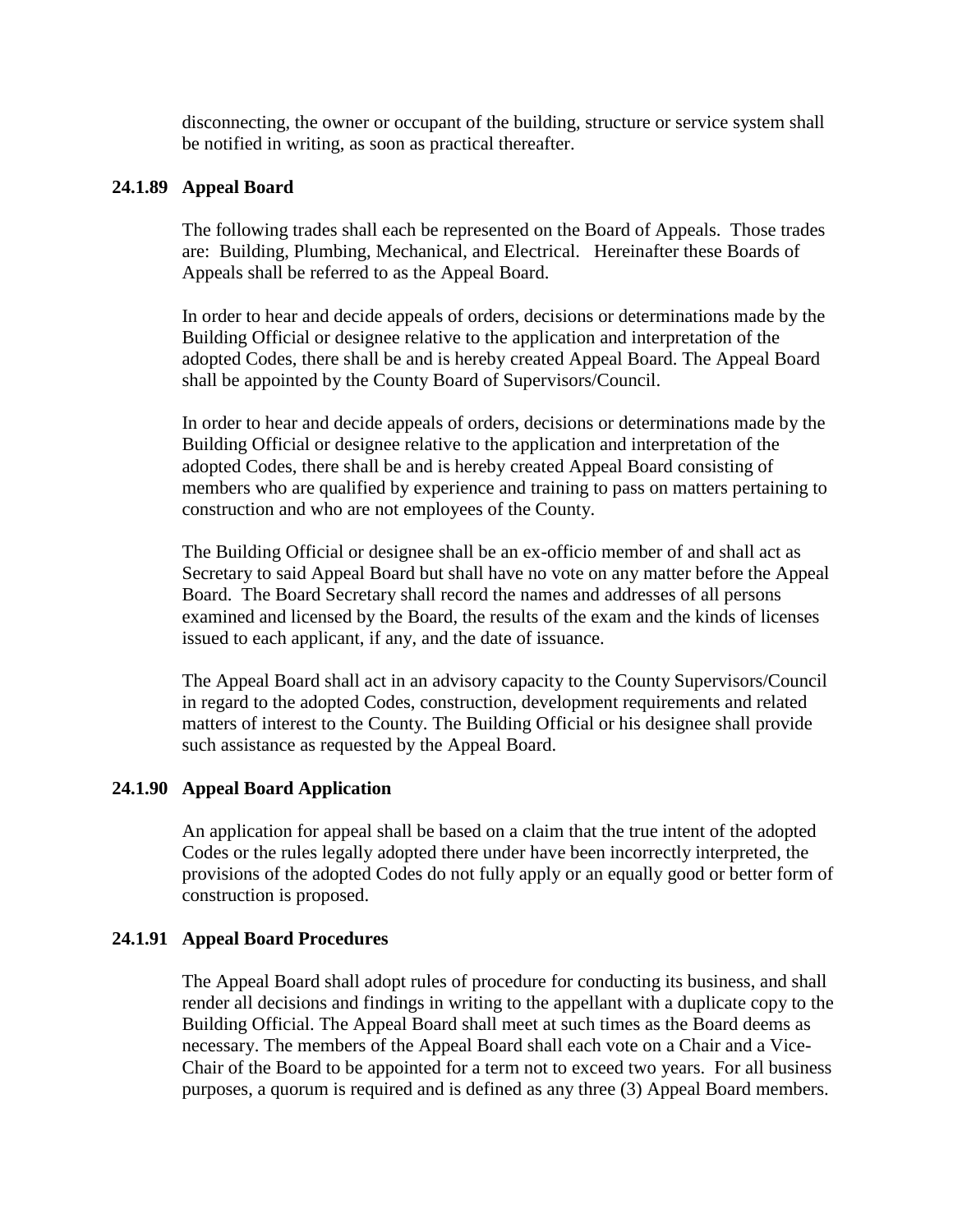# **24.1.92 Appeal Board Authority**

The Appeal Board shall have no authority relative to interpretation of the administrative provision of the adopted Codes. The Appeal Board shall have no authority to waive requirements of the adopted Codes.

## **24.1.93 Appeal Board Membership**

The Appeal Board shall consist of members to be appointed by the County Supervisors/Council. The members of the Appeal Board shall be chosen from the residents of the State of Iowa at large with reference to their fitness for such office. The Appeal Board shall consist of members who are qualified by experience and training to pass on matters pertaining to construction. The Appeals Board shall consist of seven voting members as citizens at large; as follows:

- **a.** One member being registered with the State of Iowa as a General Contactor;
- **b.** One member being licensed with the State of Iowa as a Plumbing Contactor;
- **c.** One member being licensed with the State of Iowa as a Mechanical Contactor;
- **d.** One member being licensed with the State of Iowa as a Electrical Contractor;
- **e.** One member being licensed with the State of Iowa as a Professional Engineer;
- **f.** One member being licensed with the State of Iowa as a Professional Architect; and
- **g.** One member having ownership, operation, or involvement in the building, construction or development business within the State shall also qualify to serve as a citizen at large member on the Appeal Board.

### **24.1.94 Appeal Board Compensation**

The Appeal Board shall serve without pay.

### **24.1.95 Appeal Board Term of Service**

The term of service for the members of the Appeal Board shall be rotating with one member's term expiring each year. The members of the Appeal Board shall serve until their successors are appointed.

### **24.1.96 Appeal Board Removal and Vacancies**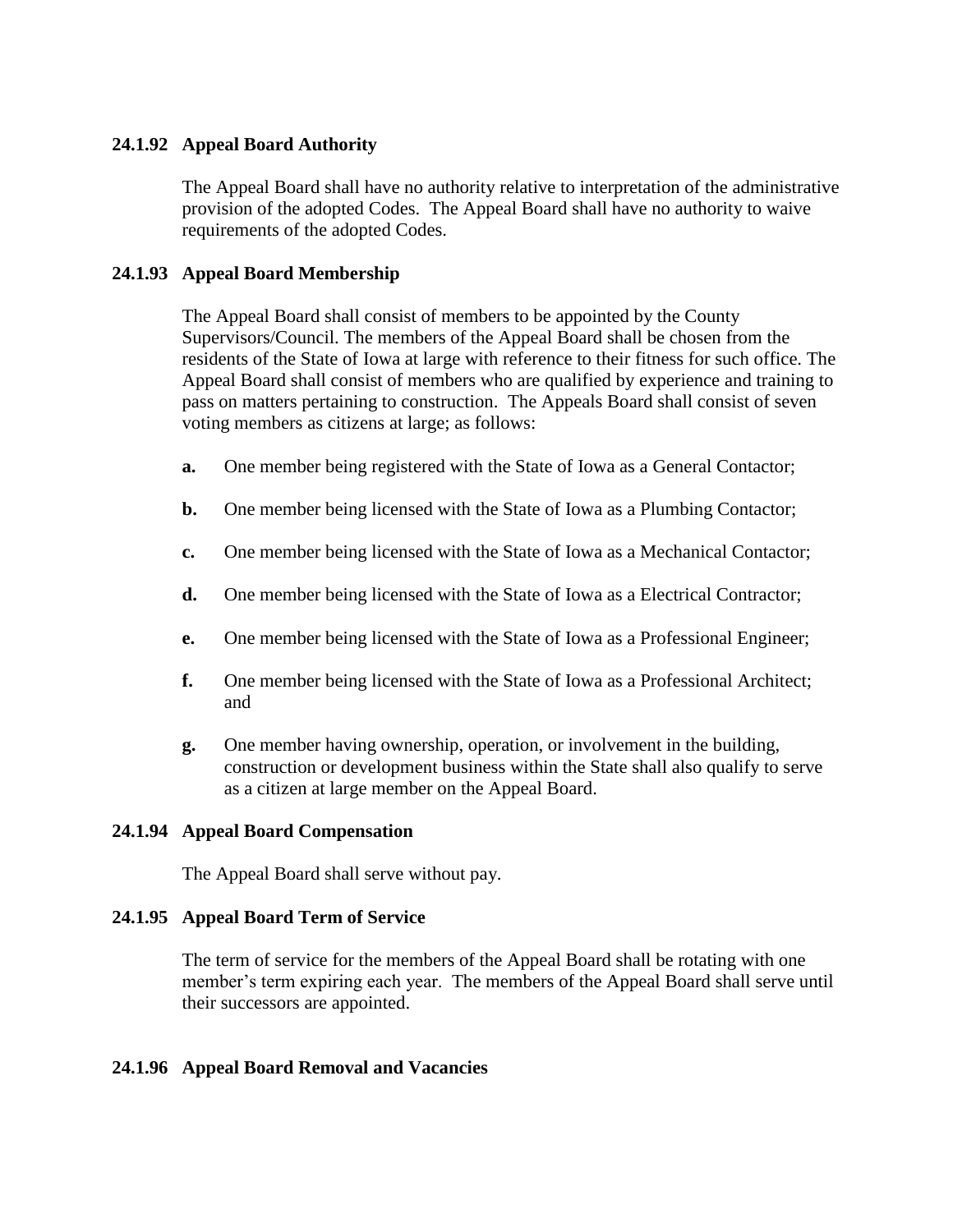Members may be removed for cause by the County Supervisors/Council. Vacancies shall be filled for an unexpired term in the same manner as appointments. A vacancy occurs when a member resigns, dies, moves from the county, or has unexcused (as determined by the Appeal Board) absences from three or more of the Appeal Board meetings within any twelve-month period.

# **24.1.97 Appeal Board Policies**

- **a.** Any individual or group aggrieved by a decision of the Building Official may appeal that decision within thirty days by filing a written notice and an administrative filing fee with the Building Official.
- **b.** Within ten days after the appeal is filed, the Appeal Board shall schedule a hearing on the appeal. The hearing shall be held with thirty days after the filing of the appeal, unless the parties agree otherwise.
- **c.** Hearings shall be conducted in an informal manner; formal rules of evidence shall not apply. At the hearing, all parties shall have the opportunity to present evidence and cross-examine witnesses.
- **d.** The Appeal Board may establish additional written rules of procedure for the conduct of hearings and their business.
- **e.** The Appeal Board may continue the hearing to a specified time and date if the Appeal Board determines that additional evidence is necessary to decide the issue.
- **f.** At the conclusion of the hearing, or within ten days after the hearing, the Appeal Board shall make written findings and either sustain, modify, or reverse the order of the Building Official. The written findings and decision shall be mailed to the appellant at the appellant's last known address. The secretary of the Appeal Board shall maintain the written findings and decision as a public record.

# **24.1.98 Appeals Boards Administrative Fee**

There shall be an administrative fee for filing an appeal with the Appeal Board as found in Schedule of Fees.

# **24.1.99 Unlawful Acts**

It shall be unlawful for any person, firm or corporation to erect, construct, alter, extend, repair, move, remove, demolish or occupy any building, structure or equipment regulated by the adopted Codes, or cause same to be done, in conflict with or in violation of any of the provisions of the adopted Codes.

### **24.1.100 Notice of Violation**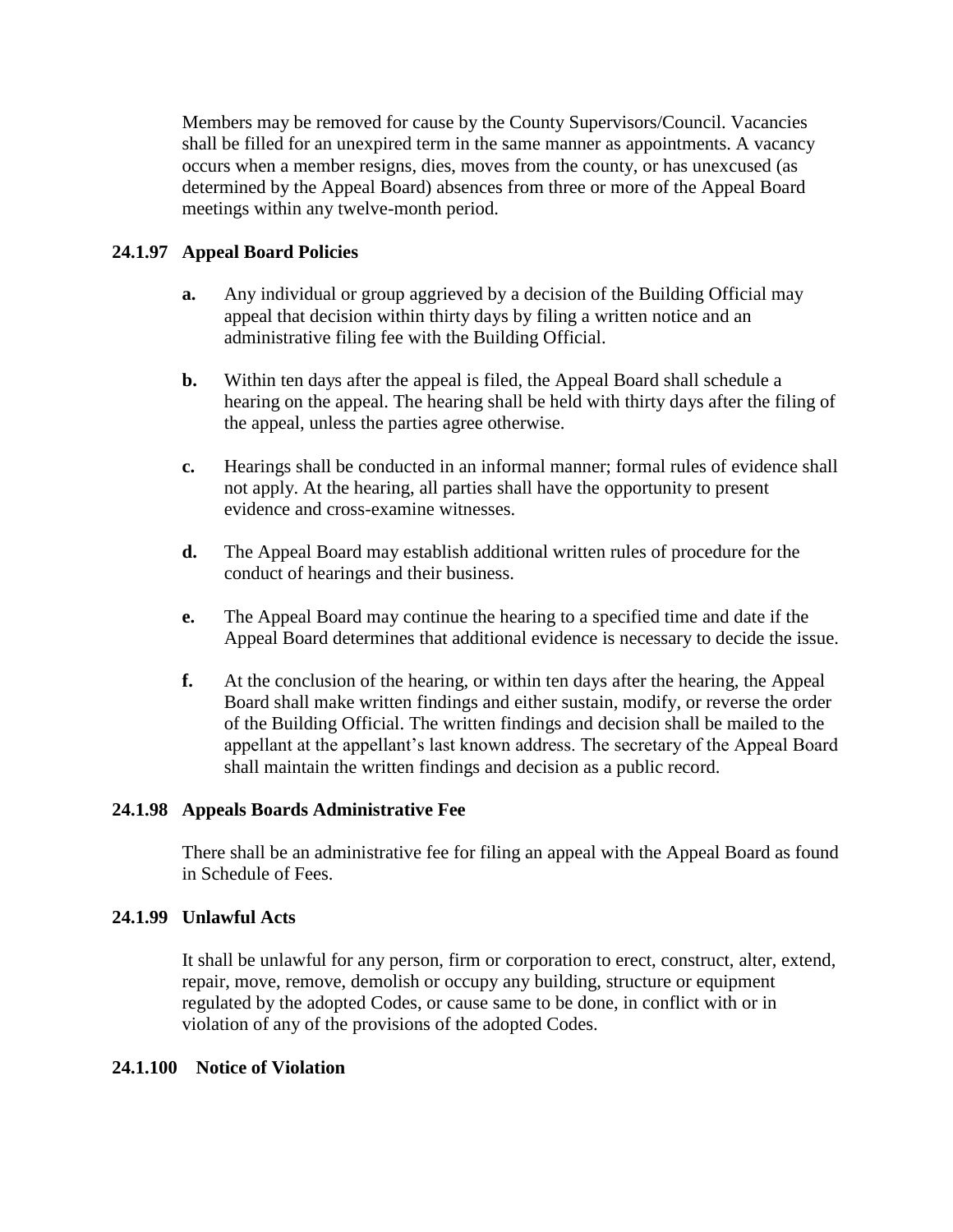The Building Official is authorized to serve a notice of violation or order on the person responsible for the erection, construction, alteration, extension, repair, moving, removal, demolition or occupancy of a building or structure in violation of the provisions of the adopted Codes, or in violation of a permit or certificate issued under the provisions of the adopted Codes. Such order shall direct the discontinuance of the illegal action or condition and the abatement of the violation.

### **24.1.101 Prosecution of Violation**

If the notice of violation is not complied with promptly, the Building Official is authorized to request the County Attorney to institute the appropriate proceeding at law or in equity to restrain, correct or abate such violation, or to require the removal or termination of the unlawful occupancy of the building or structure in violation of the provisions of the adopted Codes or of the order or direction made pursuant thereto.

### **24.1.102 Violation Penalties**

The penalty for violating the provisions of this Chapter shall be as set forth in Fee Schedule set forth by resolution.

### **24.1.103 Stop Work Order Authority**

Whenever the Building Official or designee finds any work regulated by the adopted Codes being performed in a manner either contrary to the provisions of the adopted Codes or dangerous or unsafe, the Building Official or designee is authorized to issue a stop work order.

#### **24.1.104 Issuance of a Stop Work Order**

The stop work order shall be in writing and shall be given to the owner of the property involved, or to the owner's agent, or to the person doing the work. Upon issuance of a stop work order, the cited work shall immediately cease. The stop work order shall state the reason for the order, and the conditions under which the cited work will be permitted to resume.

#### **24.1.105 Unlawful Continuance**

Any person who shall continue any work after having been served with a stop work order, except such work as that person is directed to perform to remove a violation or unsafe condition, shall be subject to penalties as prescribed by law.

#### **24.1.106 Unsafe Structures and Equipment Conditions**

Structures or existing equipment that are or hereafter become unsafe, unsanitary or deficient because of inadequate means of egress facilities, inadequate light and ven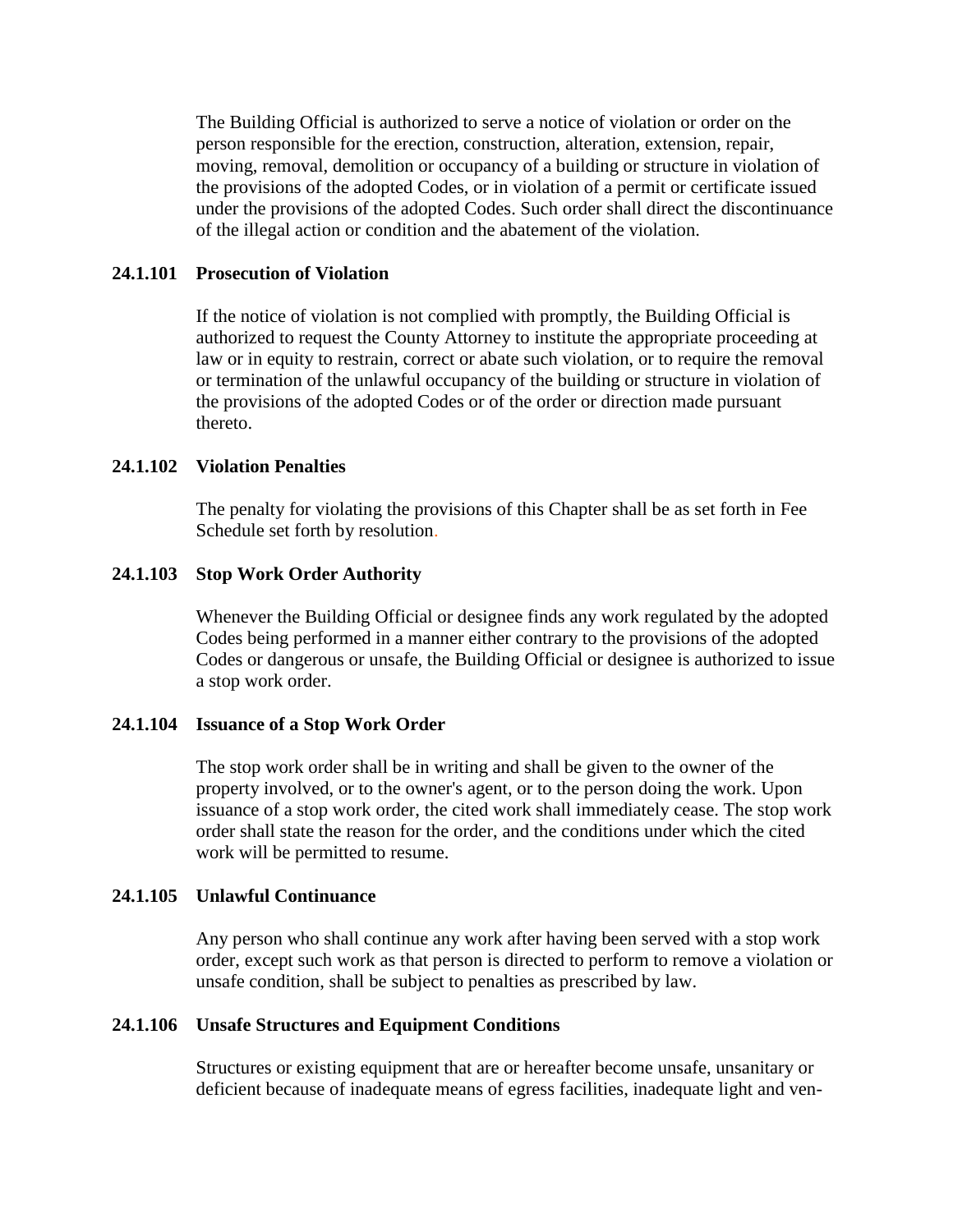tilation, or which constitute a fire hazard, or are otherwise dangerous to human life or the public welfare, or that involve illegal or improper occupancy or inadequate maintenance, shall be deemed an unsafe condition. Unsafe structures shall be taken down and removed or made safe, as the Building Official deems necessary and as provided for in this section. A vacant structure that is not secured against entry shall be deemed unsafe.

### **24.1.107 Record of Unsafe Conditions**

The Building Official shall cause a report to be filed on an unsafe condition. The report shall state the occupancy of the structure and the nature of the unsafe condition.

#### **24.1.108 Notice of Unsafe Conditions**

If an unsafe condition is found, the Building Official shall serve on the owner, agent or person in control of the structure, a written notice that describes the condition deemed unsafe and specifies the required repairs or improvements to be made to abate the unsafe condition, or that requires the unsafe structure to be demolished within a stipulated time. Such notice shall require the person thus notified to declare immediately to the Building Official acceptance or rejection of the terms of the order.

The Building Official shall examine or cause to be examined every building or structure or portion thereof reported as dangerous or damaged and, if such is found to be an unsafe building as defined in this section, the Building Official shall give to the owner of such building or structure written notice stating the defects thereof. This notice may require the owner or person in charge of the building or premises, within such period of time as specified therein, to either commence the required repairs or improvements, or demolition and removal, of the building or structure, or portions thereof; and all such work shall he completed within the period of time designated therein, unless otherwise stipulated by the Building Official. If necessary, such notice shall also require the building, structure, or portions thereof; to be vacated forthwith and not reoccupied until the required repairs and improvements are completed, inspected, and approved by the Building Official. Proper service of said notice shall be by personal service or by United States certified mail, with a return receipt requested, on the record owner of the property particularly described therein, if a resident of the County. If not a resident of the County, service may be made on said owner by United States certified mail, with a return receipt requested; provided, however, that the period of time allowed for compliance with said notice shall commence as of the date of receipt of said notice, as evidenced by said return receipt. In the event said record owner cannot be found, service may be accomplished by publication once each week, for three consecutive weeks in a newspaper of general circulation within the County, in which event the period of time allowed for compliance with said notice shall commence as of the date of last publication of said notice.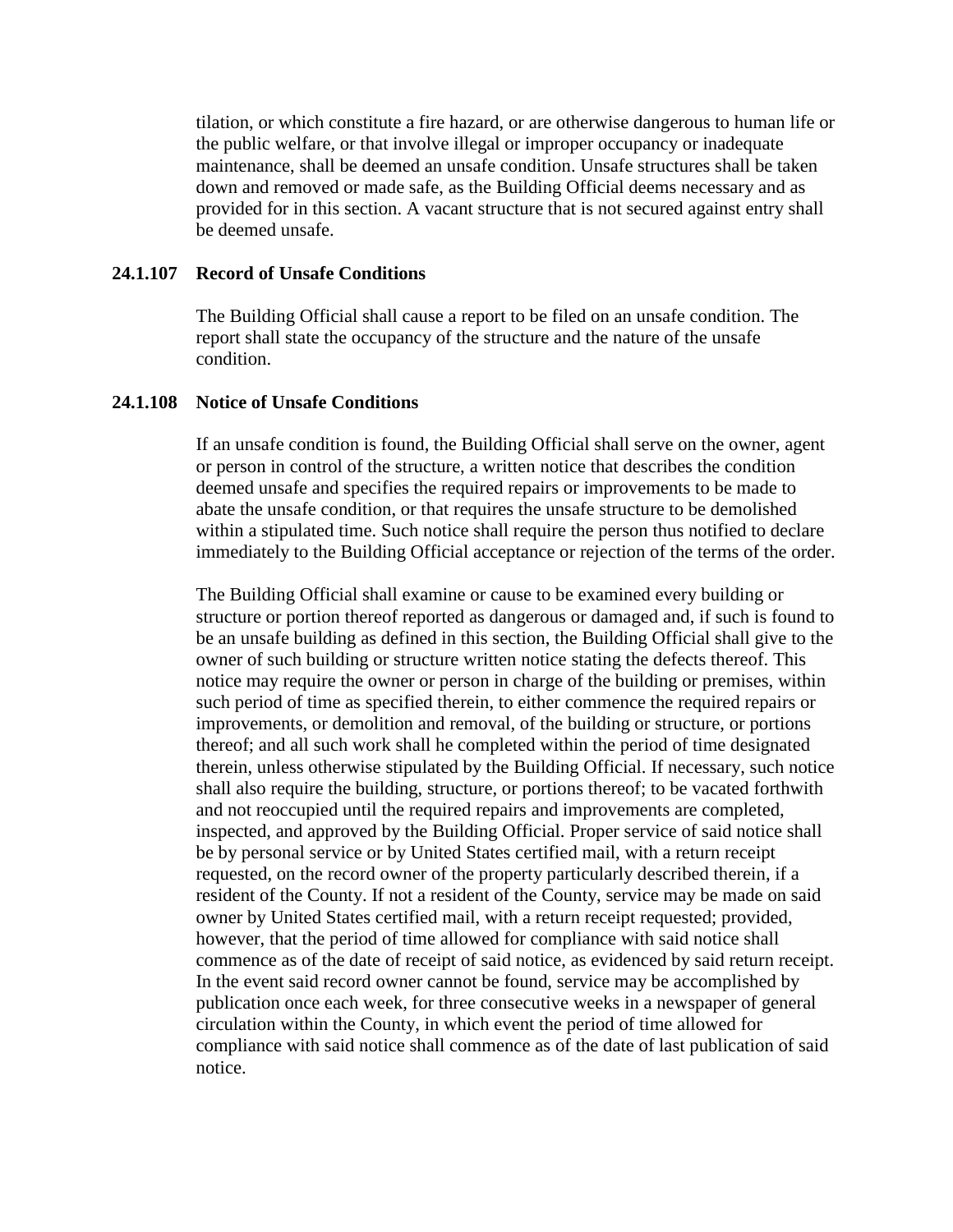### **24.1.109 Method of Service**

Such notice shall be deemed properly served if a copy thereof is:

- **a.** Delivered to the owner personally;
- **b.** Sent by certified or registered mail addressed to the owner at the last known address with the return receipt requested; or
- **c.** Delivered in any other manner as prescribed by local law.

If the certified or registered letter is returned showing that the letter was not delivered, a copy thereof shall be posted in a conspicuous place in or about the structure affected by such notice. Service of such notice in the foregoing manner upon the owner's agent or upon the person responsible for the structure shall constitute service of notice upon the owner.

### **24.1.110 Restoration**

The structure or equipment determined to be unsafe by the Building Official may be permitted to be restored to a safe condition. To the extent that repairs, alterations or additions are made or a change of occupancy occurs during the restoration of the structure, such repairs, alterations, additions or change of occupancy shall comply with the requirements of the adopted Codes.

### **24.1.111 Vacation**

The Building Official shall, if necessary, also require the building, structure, or portions thereof, to be vacated forthwith and not reoccupied until the required repairs and improvements are completed, inspected, and approved by the Building Official.

#### **24.1.112 Public Nuisances**

The Building Official may declare all such unsafe buildings, structures or appendages to be public nuisances which shall be abated by repair, rehabilitation, demolition or removal in accordance with the procedures.

As an alternative, the Building Official, or other employee or official of the County as designated by the County Board of Supervisors/Council, may institute any other appropriate action to prevent, restrain, correct or abate the violation.

### **24.1.113 Climatic and Geographic Design Criteria**

This table shall be amended by adding the following information: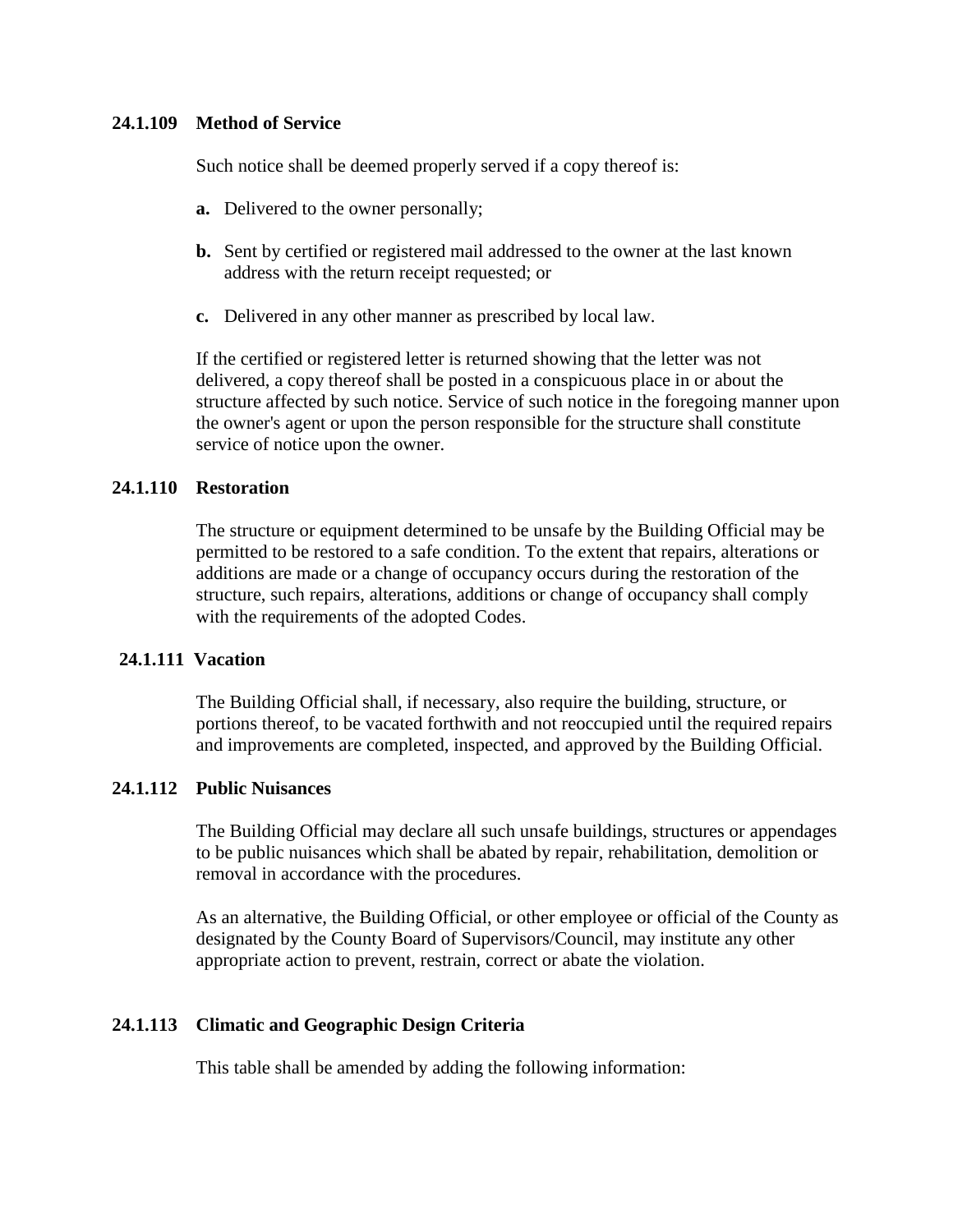|    | <b>a.</b> Ground Snow Load:                    | 30 pounds per square foot            |
|----|------------------------------------------------|--------------------------------------|
|    | <b>b.</b> Wind Speed:<br>Exposure C            | 90 mph for a 3 second gust with      |
|    | c. Seismic Design Category:                    | B                                    |
|    | <b>d.</b> Weathering Probability for Concrete: | Severe                               |
|    | <b>e.</b> Frost Line Depth:                    | 42 inches below finished grade       |
|    | f. Termites:                                   | Moderate to Heavy                    |
|    | g. Decay:                                      | Slight to Moderate                   |
|    | <b>h.</b> Winter Design Temperature:           | -5 degrees                           |
| i. | Flood Hazards:                                 | Map revised date of February 4, 2005 |
|    |                                                |                                      |

## **SECTION 2**

### **BUILDING CODE**

### **24.2.1 Adoption By Reference**

<span id="page-37-0"></span>State of Iowa Building Code as adopted and amended by the State of Iowa Public Safety Department as described in Title 661 of the Iowa Administrative Code in Chapters 301 Section 661-301.3 (103A) is adopted by reference subject to additions and amendments hereinafter set forth in this Chapter after the effective date of the Ordinance codified in this Chapter.

# **24.2.2 Title**

This Ordinance shall be known and may be cited and referred to as "Building Code of Mills County, Iowa".

#### **24.2.3 Purpose**

The Building Code shall regulate the erection, construction, enlargement, alteration, repair, moving, removal, demolition, conversion, occupancy, equipment, use, height, area, and maintenance of all commercial, industrial, and multi-family residences.

### **24.2.4 Administrative Provisions**

The administrative provisions for the Building Code shall be as provided for in Chapter [24.01](#page-0-0) of the Mills County Code of Ordinances.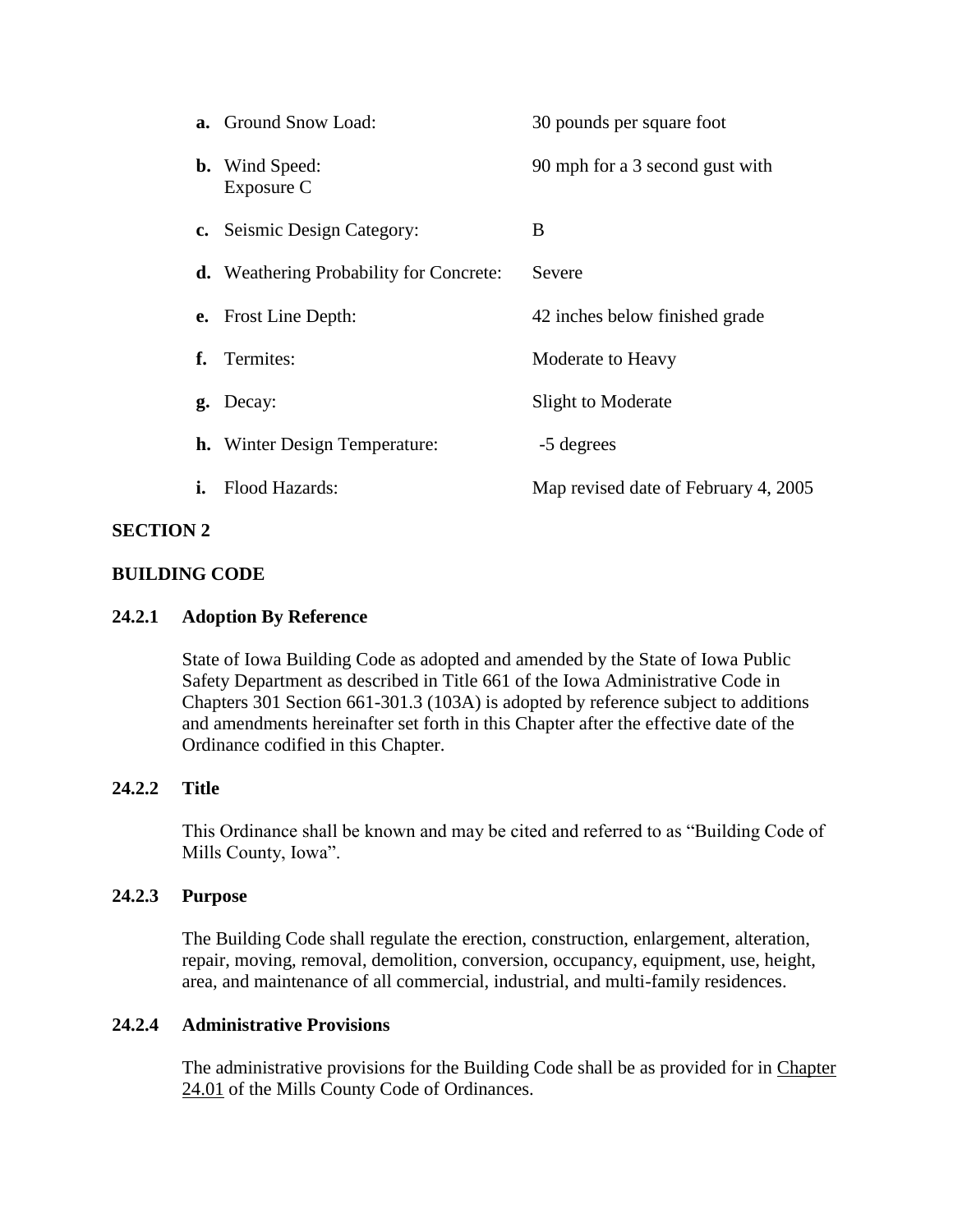### **24.2.5 Fee Schedule**

The fee schedule as set forth by resolution of the Mills County Code of Ordinances is hereby established for matters pertaining to this Ordinance.

### **24.2.6 Payment of Fees**

<span id="page-38-0"></span>All fees mentioned above shall be made payable to the County Treasurer/Clerk, accompany the application and be deposited in the general services fund of Mills County, Iowa

### **SECTION 3**

### **RESIDENTIAL BUILDING CODE**

### **24.3.1 Adoption by Reference**

State of Iowa Residential Building Code as adopted and amended by the State of Iowa Public Safety Department as described in Title 661 of the Iowa Administrative Code in Chapter 301 Section 661-301.8 103A) is adopted by reference subject to additions and amendments hereinafter set forth in this Chapter after the effective date of the Ordinance codified in this Chapter.

### **24.3.2 Title**

This Ordinance shall be known and may be cited and referred to as "Residential Building Code of Mills County, Iowa".

### **24.3.3 Purpose**

This Residential Code shall regulate the construction, alteration, movement, enlargement, replacement, repair, equipment, use and occupancy, location, removal and demolition of detached one and two-family dwellings and multiple single-family dwellings (townhouses) not more than three stories in height with a separate means of egress and their accessory structures.

# **24.3.4 Administrative Provisions**

The administrative provisions for the Residential Building Code shall be as provided for in [Chapter 24.01](#page-0-0) of the Mills County Code of Ordinances.

## **24.3.5 Fee Schedule**

The fee schedule as set forth by resolution of the Mills County Code of Ordinances is hereby established for matters pertaining to this Ordinance.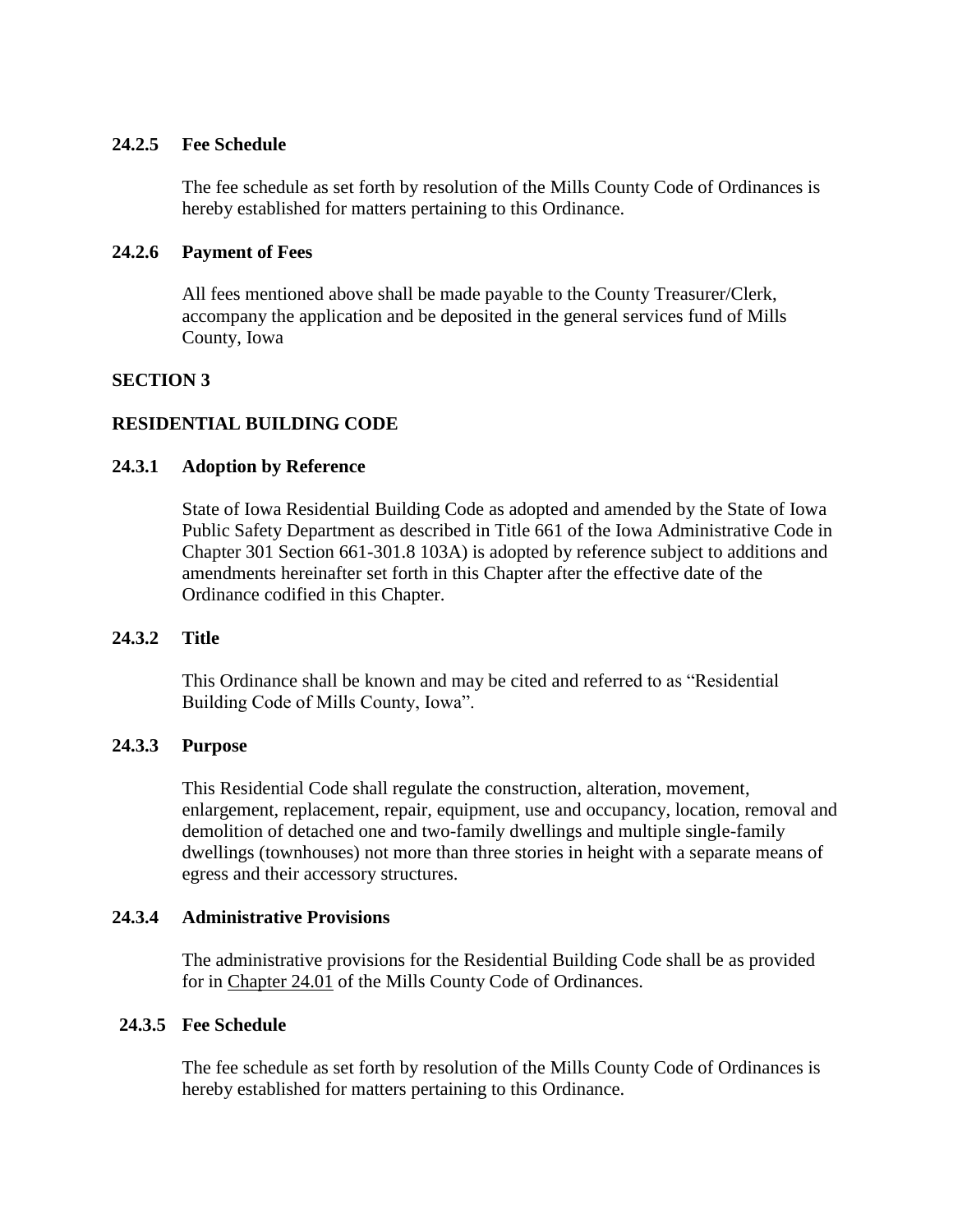### **24.3.6 Payment of Fees**

<span id="page-39-0"></span>All fees mentioned above shall be made payable to the County Treasurer/Clerk, accompany the application and be deposited in the general services fund of Mills County, Iowa.

### **SECTION 4**

## **PLUMBING CODE**

## **24.4.1 Adoption by Reference**

State of Iowa Plumbing Code as adopted and amended by the State of Iowa Public Safety Department as described in Title 661 of the Iowa Administrative Code Title 661 Chapter 301 Section 661-301.6 (103A) and in Title 641 Chapter 25 Section 641- 25.1(135) is adopted by reference subject to additions and amendments hereinafter set forth in this Chapter after the effective date of the Ordinance codified in this Chapter.

## **24.4.2 Title**

This Ordinance shall be known and may be cited and referred to as "Plumbing Code of Mills County, Iowa".

### **24.4.3 Purpose**

This Plumbing Code shall regulate the installation, alteration, repair and replacement of plumbing systems, including equipment, appliances, fixtures, fittings and appurtenances, and where connected to a gas, water, sanitary sewage, storm water system and all aspects of a medical gas system.

### **24.4.4 Administrative Provisions**

The administrative provisions for the Plumbing Code shall be as provided for in [Chapter 24.01](#page-0-0) of the Mills County Code of Ordinances.

### **24.4.5 Fee Schedule**

The fee schedule as set forth by resolution of the Mills County Code of Ordinances is hereby established for matters pertaining to this Ordinance.

### **24.4.6 Payment of Fees**

<span id="page-39-1"></span>All fees mentioned above shall be made payable to the County Treasurer/Clerk, accompany the application and be deposited in the general services fund of Mills County, Iowa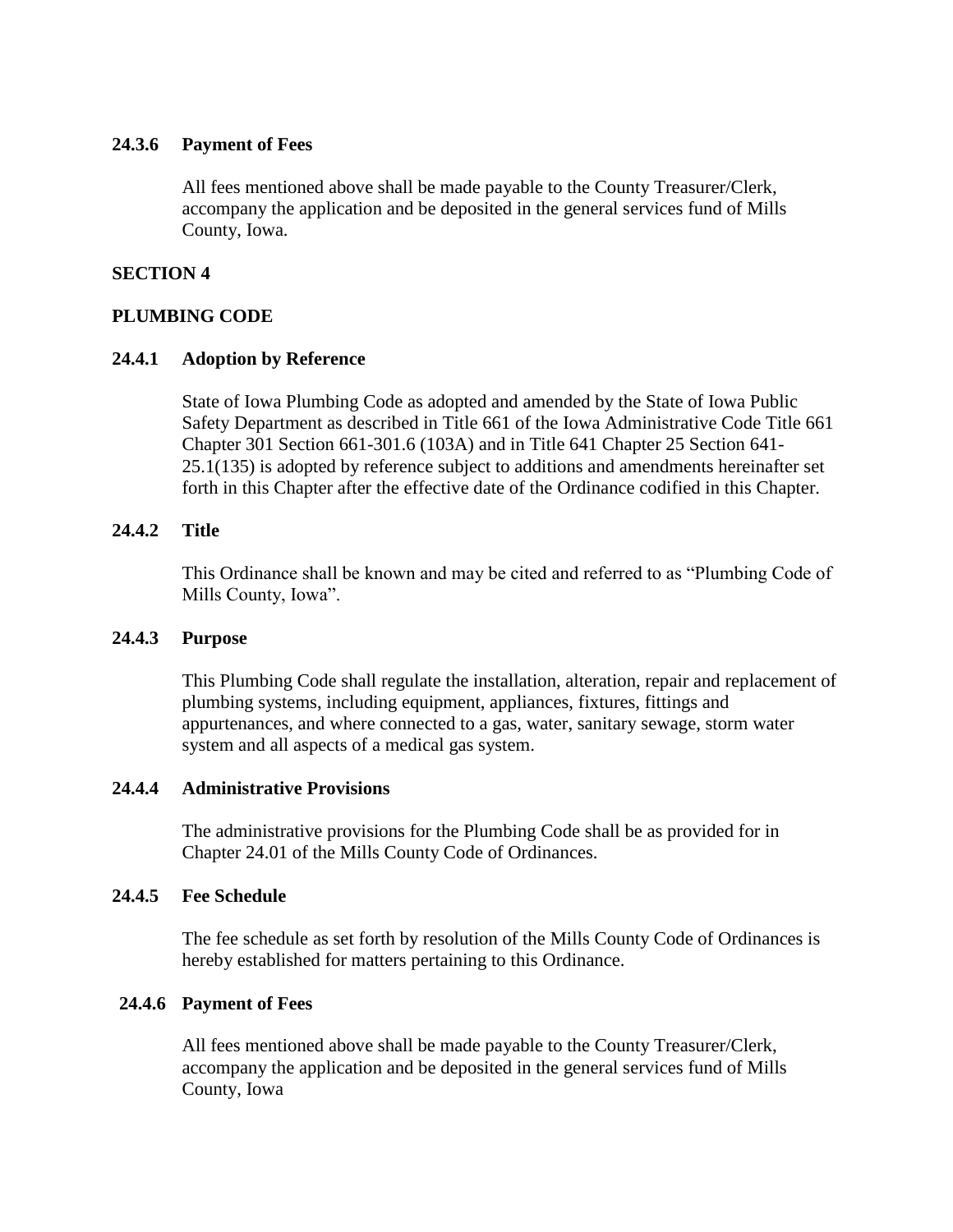## **SECTION 5**

### **MECHANICAL CODE**

### **24.5.1 Adoption by Reference**

State of Iowa Mechanical Code as adopted and amended by the State of Iowa Public Safety Department as described in Title 661 of the Iowa Administrative Code in Chapter 301 Section 661-301.4 (103A) is adopted by reference subject to additions and amendments hereinafter set forth in this Chapter after the effective date of the Ordinance codified in this Chapter.

### **24.5.2 Title**

This Ordinance shall be known and may be cited and referred to as "Mechanical Code of Mills County, Iowa".

### **24.5.3 Purpose**

This Mechanical Code shall regulate to the installation, alterations, repairs and replacement of mechanical systems, including equipment, appliances, fixtures, fittings and/or appurtenances, including ventilating, heating, boilers, cooling, air-conditioning and refrigeration systems, incinerators and other energy-related systems.

### **24.5.4 Administrative Provisions**

The administrative provisions for the Mechanical Code shall be as provided for in [Chapter 24.01](#page-0-0) of the Mills County Code of Ordinances.

### **24.5.5 Fee Schedule**

The fee schedule as set forth by resolution of the Mills County Code of Ordinances is hereby established for matters pertaining to this Ordinance.

### **24.5.6 Payment of Fees**

<span id="page-40-0"></span>All fees mentioned above shall be made payable to the County Treasurer/Clerk, accompany the application and be deposited in the general services fund of Mills County, Iowa.

## **SECTION 6**

### **ELECTRICAL CODE**

### **24.6.1 Adoption by Reference**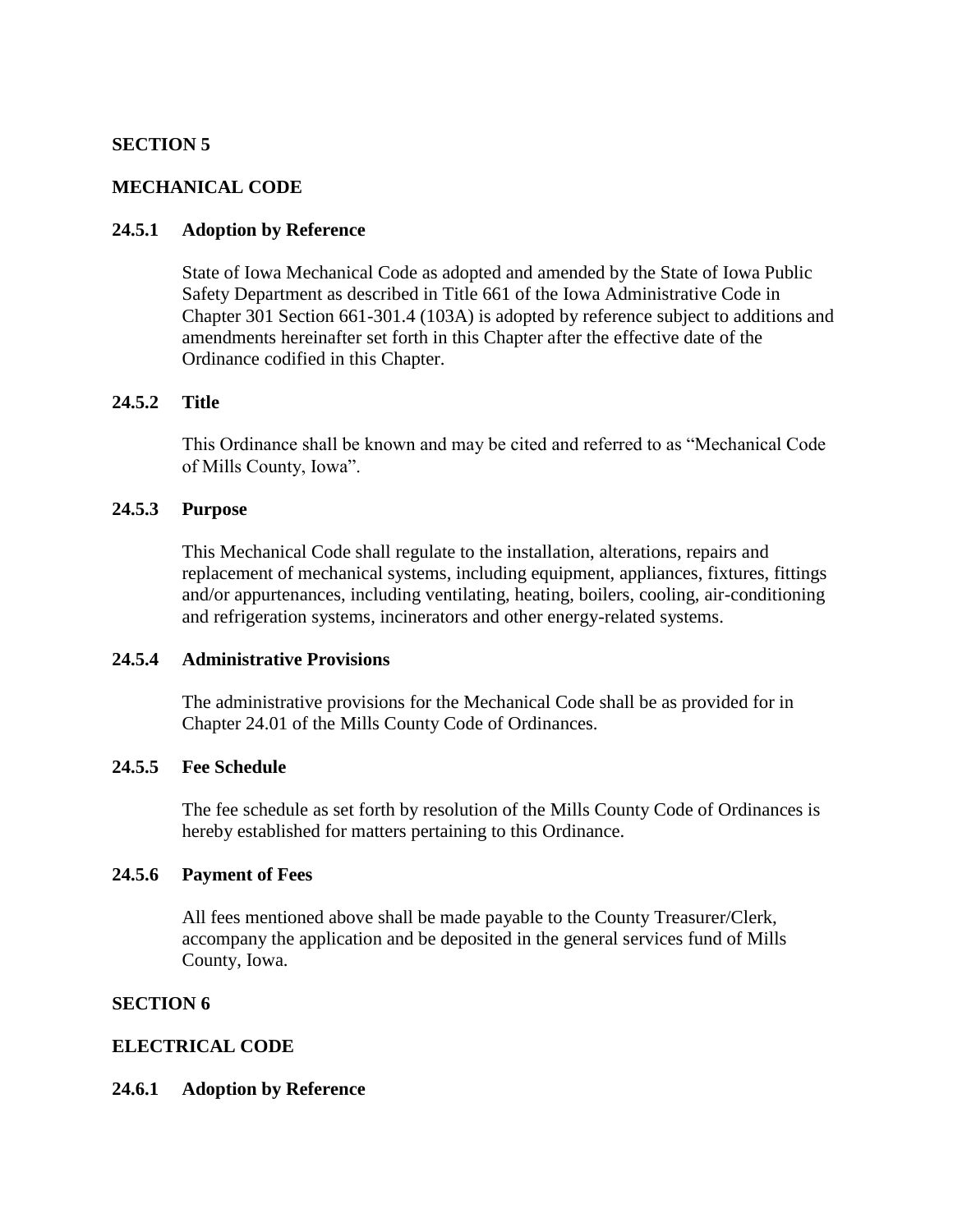State of Iowa Electrical Code as adopted and amended by the State of Iowa Public Safety Department as described in Title 661 of the Iowa Administrative Code in Chapter 301 Section 661-301.5 (103A) is adopted by reference subject to additions and amendments hereinafter set forth in this Chapter after the effective date of the Ordinance codified in this Chapter.

### **24.6.2 Title**

This Ordinance shall be known and may be cited and referred to as "Electrical Code of Mills County, Iowa".

### **24.6.3 Purpose**

This Electrical Code shall regulate the installation of electrical systems, including alterations, repairs, replacement, equipment, appliances, fixtures, fittings and appurtenances thereto.

### **24.6.4 Administrative Provisions**

The administrative provisions for the Electrical Code shall be as provided for in [Chapter 24.01](#page-0-0) of the Mills County Code of Ordinances.

### **24.6.5 Fee Schedule**

The fee schedule as set forth by resolution of the Mills County Code of Ordinances is hereby established for matters pertaining to this Ordinance.

#### **24.6.6 Payment of Fees**

<span id="page-41-0"></span>All fees mentioned above shall be made payable to the County Treasurer/Clerk, accompany the application and be deposited in the general services fund of Mills County, Iowa.

### **SECTION 7**

#### **FUEL GAS CODE**

#### **24.7.1 Adoption by Reference**

International Fuel Gas Code, 2006 edition, including Appendix Chapters:

- **a.** "A" Sizing and capacities of gas piping (IFGS);
- **b.** "B" Sizing of venting systems serving appliances equipped with draft hoods, Category I appliances and appliances listed for use and type B vents;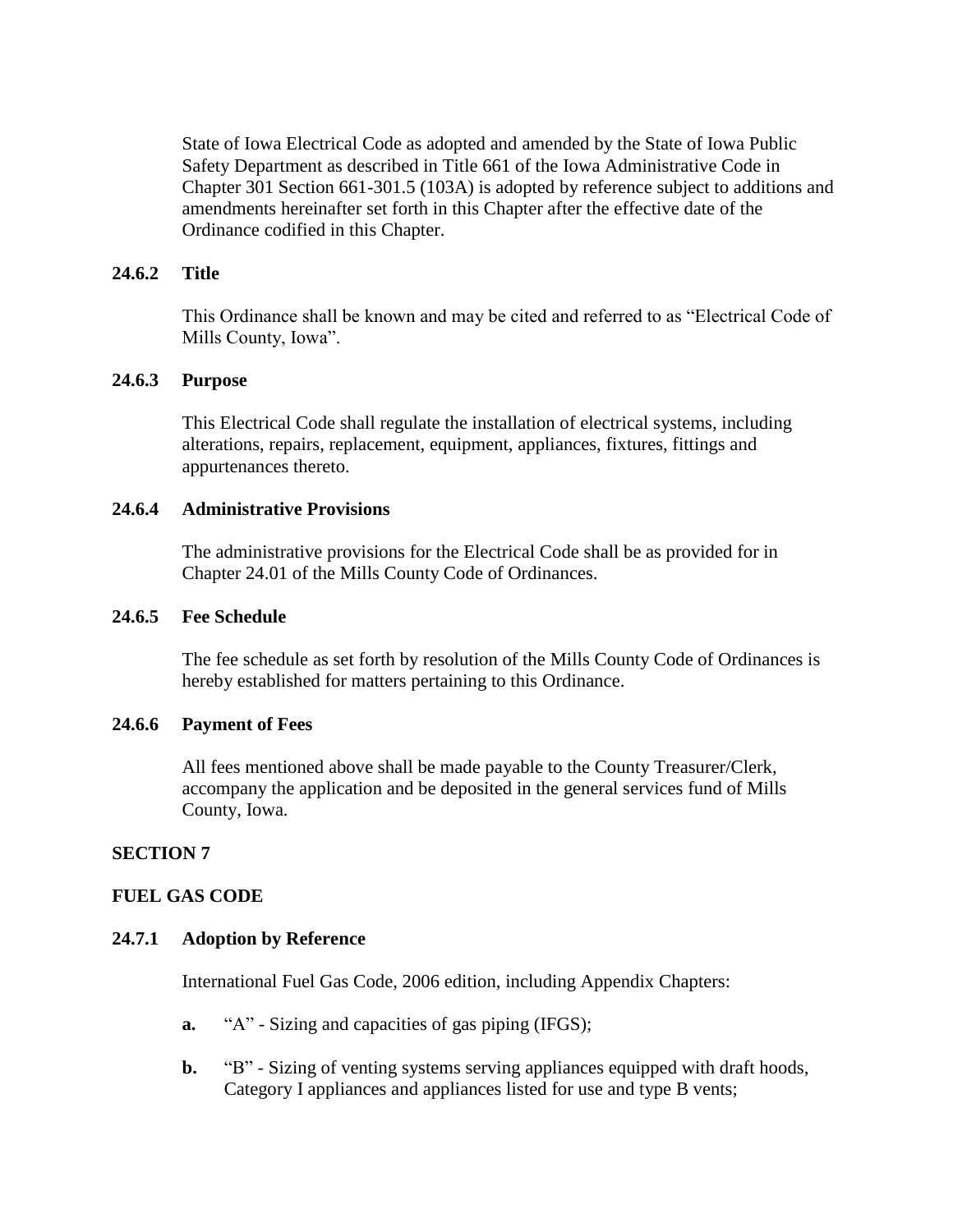- **c.** "C" Exit terminals of mechanical draft and direct vents venting systems;
- **d.** "D" Recommended procedure for safety inspection of an existing appliance installation as approved and published by the International Code Council, including the recognized code Referenced Standards contained in Chapter 8 all as modified or amended in the International Fuel Gas Code referenced herein;

be and the same are adopted as the Fuel Gas Code of Mills County, Iowa; for regulating and governing fuel gas systems and gas-fired appliances as herein provided; providing for the issuance of permits and collection of fees therefore; and terms of said Fuel Gas Code on file in the office of the Building Department of Mills County, Iowa, are hereby referred to, adopted, and made a part hereof, as if fully set out in this chapter, with the addition, insertions, deletions and changes, if any, prescribed in the following sections of this chapter.

## **24.7.2 Title**

This Ordinance shall be known and may be cited and referred to as "Fuel Gas Code of Mills County, Iowa".

### **24.7.3 Purpose**

This Fuel Gas Code shall regulate the installation of fuel gas piping systems, fuel gas utilization equipment, gaseous hydrogen systems and related accessories.

### **24.7.4 Administrative Provisions**

The administrative provisions for the Fuel Gas Code shall be as provided for in [Chapter](#page-0-0)  [24.01](#page-0-0) of the Mills County Code of Ordinances.

### **24.7.5 Fee Schedule**

The fee schedule as set forth by resolution of the Mills County Code of Ordinances is hereby established for matters pertaining to this Ordinance.

### **24.7.6 Payment of Fees**

<span id="page-42-0"></span>All fees mentioned above shall be made payable to the County Treasurer/Clerk, accompany the application and be deposited in the general services fund of Mills County, Iowa.

### **SECTION 8**

### **ENERGY CONSERVATION CODE**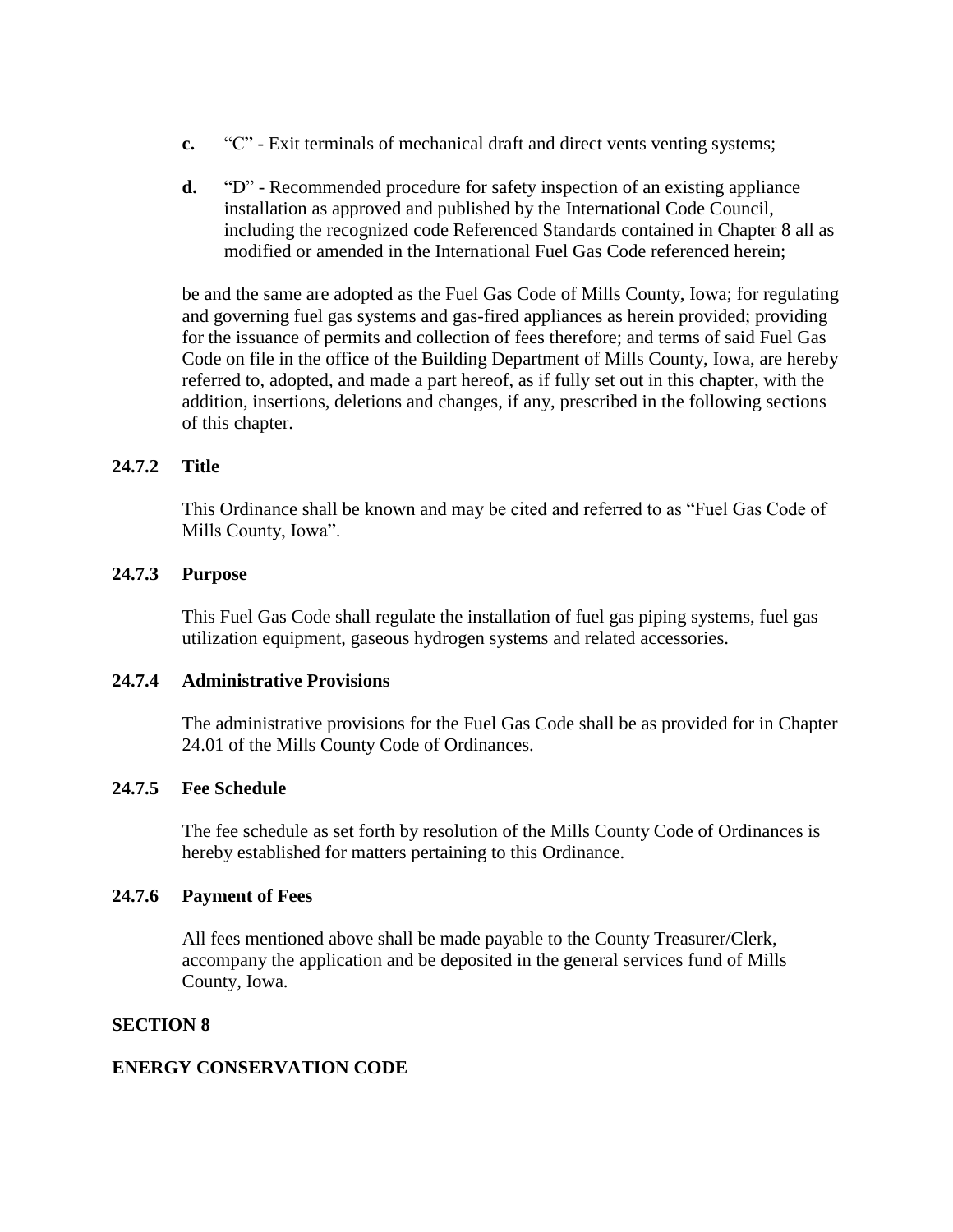## **24.8.1 Adoption by Reference**

State of Iowa Energy Conservation Code as adopted and amended by the State of Iowa Public Safety Department as described in Title 661 of the Iowa Administrative Code in Chapter 303 Section 661-303 (103A) is adopted by reference subject to additions and amendments hereinafter set forth in this Chapter after the effective date of the Ordinance codified in this Chapter.

## **24.8.2 Title**

This Ordinance shall be known and may be cited and referred to as "Energy Conservation Code of Mills County, Iowa".

## **24.8.3 Purpose and Scope**

This Energy Conservation Code shall apply to the design and construction of buildings which provide facilities or shelter intended primarily for human occupancy or use. All residential construction is covered, as is all nonresidential construction of public buildings or of any building with more than 100,000 cubic feet of enclosed space.

The Energy Conservation Code scope shall establish thermal and lighting efficiency standards for the design of new buildings and structures or portions thereof and additions to existing buildings which provide facilities or shelter intended primarily for human occupancy or use by regulating their exterior envelopes and selection of their heating, ventilation, and air-conditioning systems, service water heating, electrical distribution and illuminating systems and equipment for the efficient use of energy.

### 2**4.8.4 Administrative Provisions**

The administrative provisions for the Energy Conservation Code shall be as provided for in [Chapter 24.01](#page-0-0) of the Mills County Code of Ordinances.

### **24.8.5 Fee Schedule**

The fee schedule as setforth by resolution of the Mills County Code of Ordinances is hereby established for matters pertaining to this Ordinance.

# **24.8.6 Payment of Fees**

<span id="page-43-0"></span>All fees mentioned above shall be made payable to the County Treasurer/Clerk, accompany the application and be deposited in the general services fund of Mills County, Iowa.

### **SECTION 9**

### **EXISTING BUILDING CODE**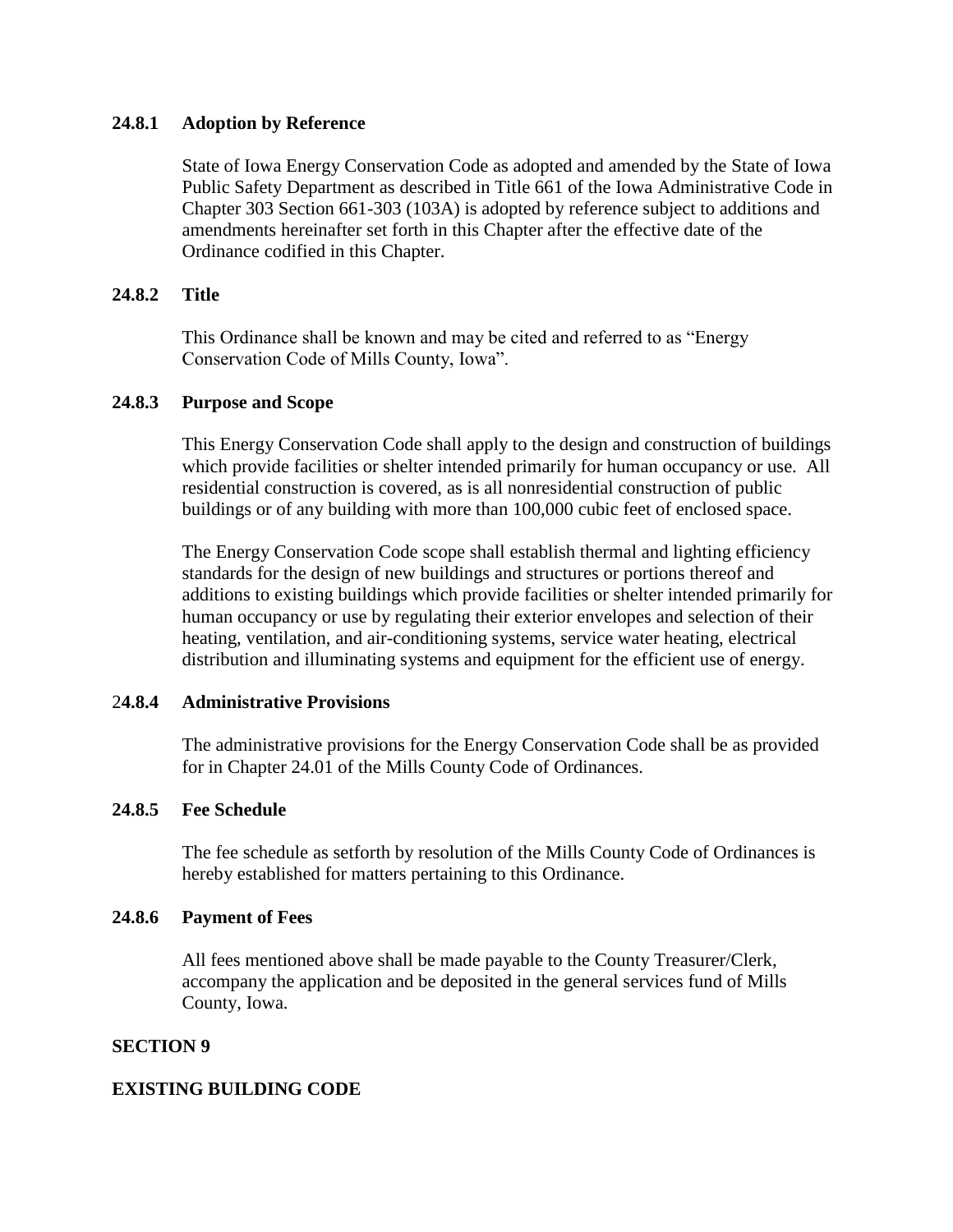### **24.9.1 Adoption by Reference**

State of Iowa Existing Building Code as adopted and amended by the State of Iowa Public Safety Department as described in Title 661 of the Iowa Administrative Code in Chapter 301 Section 661-301.7 103A) is adopted by reference subject to additions and amendments hereinafter set forth in this Chapter after the effective date of the Ordinance codified in this Chapter.

## **24.9.2 Title**

This Ordinance shall be known and may be cited and referred to as "Existing Building Code of Mills County, Iowa".

### **24.9.3 Purpose**

This Existing Building Code shall regulate the repair, alteration, change of occupancy, addition, and relocation of existing buildings, structures, and facilities.

### **24.9.4 Administrative Provisions**

The administrative provisions for the Existing Building Code shall be as provided for in [Chapter 24.01](#page-0-0) of the Mills County Code of Ordinances.

#### **24.9.5 Fee Schedule**

The fee schedule as set forth by resolution of the Mills County Code of Ordinances is hereby established for matters pertaining to this Ordinance.

### **24.9.6 Payment of Fees**

<span id="page-44-0"></span>All fees mentioned above shall be made payable to the County Treasurer/Clerk, accompany the application and be deposited in the general services fund of Mills County, Iowa.

### **SECTION 10**

### **HISTORIC BUILDING CODE**

#### **24.10.1 Adoption by Reference**

State of Iowa Historic Building Code as adopted and amended by the State of Iowa Public Safety Department as described in Title 661 of the Iowa Administrative Code in Chapter 350 Section 661-350.1 (103A) is adopted by reference subject to additions and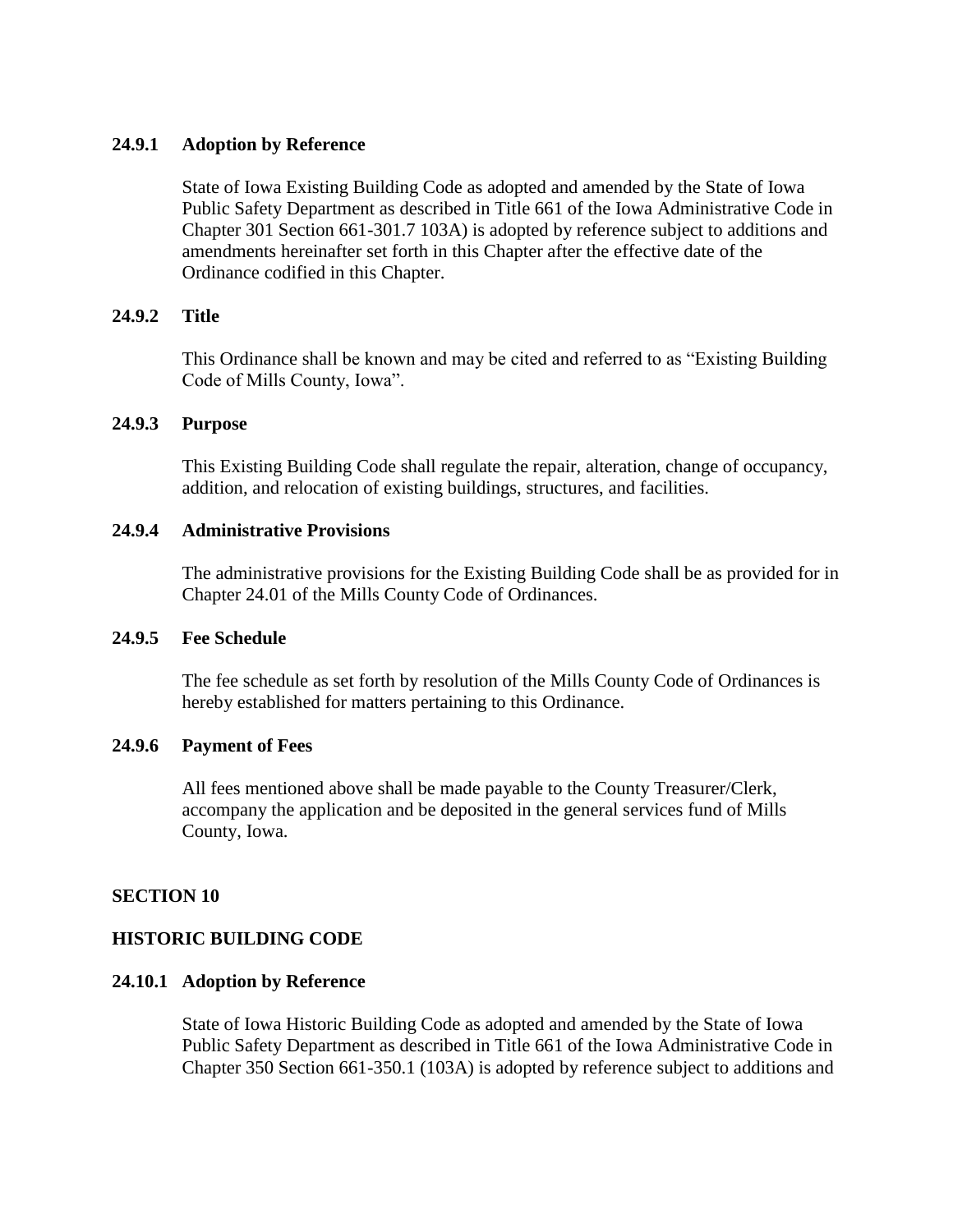amendments hereinafter set forth in this Chapter after the effective date of the Ordinance codified in this Chapter.

# **24.10.2 Title**

This Ordinance shall be known and may be cited and referred to as "Historic Building Code of Mills County, Iowa".

### **24.10.3 Purpose**

The Historic Building Code shall regulate the rehabilitation, preservation, restoration, and relocation of historic buildings.

### **24.10.4 Administrative Provisions**

The administrative provisions for the Historic Building Code shall be as provided for in [Chapter 24.01](#page-0-0) of the Mills County Code of Ordinances.

## **24.10.5 Fee Schedule**

The fee schedule as set forth by resolution of the Mills County Code of Ordinances is hereby established for matters pertaining to this Ordinance.

### **24.10.6 Payment of Fees**

<span id="page-45-0"></span>All fees mentioned above shall be made payable to the County Treasurer/Clerk, accompany the application and be deposited in the general services fund of Mills County, Iowa.

# **SECTION 11**

# **PROPERTY MAINTENANCE CODE**

### **24.11.1 Adoption by Reference**

International Property Maintenance Code, 2006 edition, as approved and published by the International Code Council, including the recognized code Referenced Standards contained in Chapter 8 all as modified or amended therein; be and the same are adopted by reference as the Property Maintenance Code of Mills County, Iowa; and made part hereof, as if fully set out in this chapter, with the additions, insertions, deletions, and changes in the following sections of this chapter, subject to additions and amendments hereinafter set forth in this Chapter after the effective date of the Ordinance codified in this Chapter. Said additions, insertions, deletions and changes are as follows:

### **a. Section 302.4 deleted--Weed.**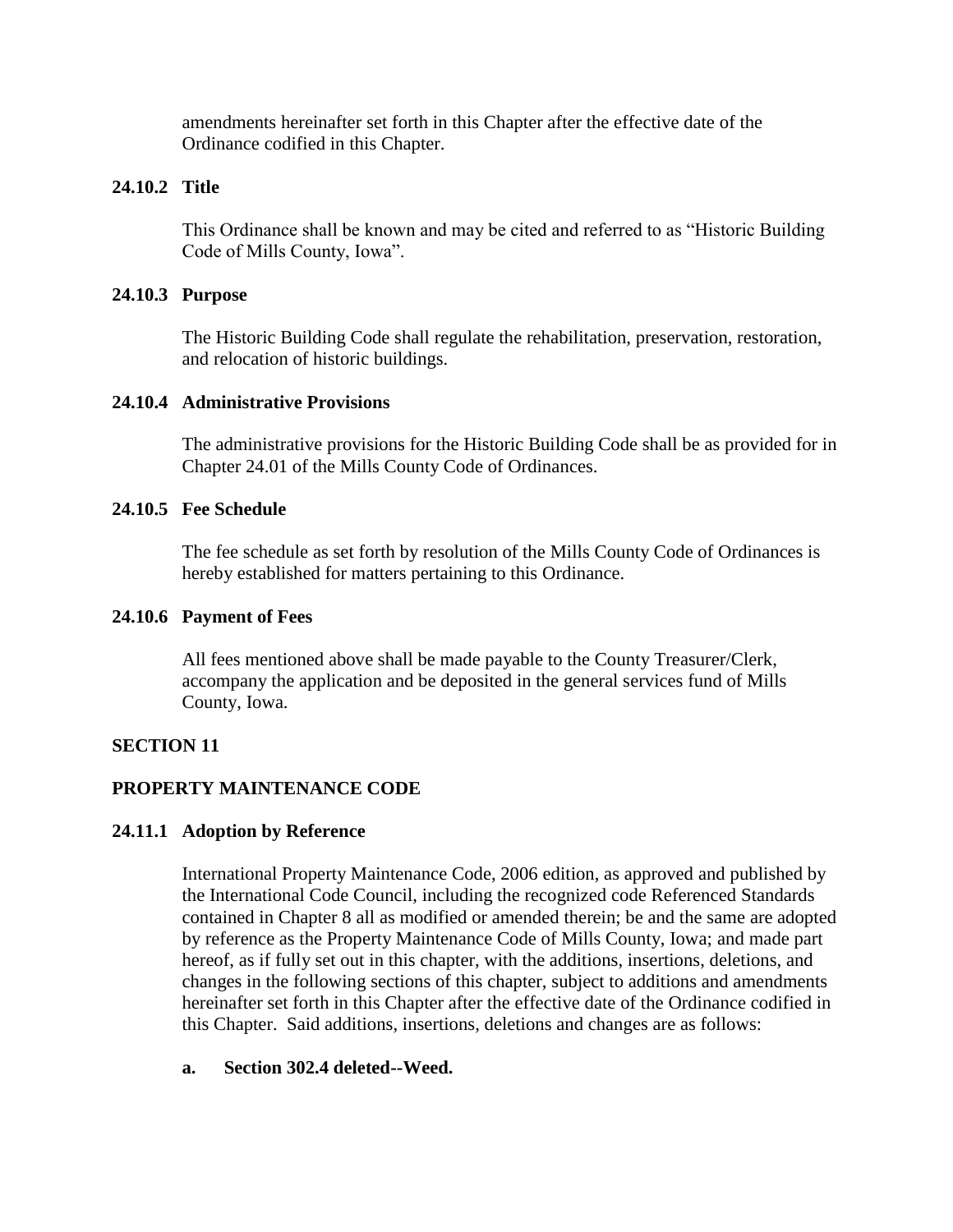This section is to be deleted in its entirety.

# **b. Section 302.8 deleted--Motor vehicles.**

This section is to be deleted in its entirety.

# **c. Section 304.14 amended--Insect Screens.**

**(1)** Section 304.14 shall be amended as follows:

During the period from April 1st to October 31st, every door, window and other outside opening required for ventilation of habitable room, food preparation area, food service areas, or any areas where products to be included or utilized in food for human consumption are processed, manufactured, packaged or stored, shall be supplied with approved tightly fitting screens of not less than 16 mesh per inch (16 mesh per 22 mm) and every swinging door shall have a self-closing device in good working condition.

**(2)** Exceptions:

Screen doors shall not be required where other approved means, such as air curtains, air conditioning, or insect repellent fans, are employed.

# **d. Section 602.3 amended--Heat Supply.**

**(1)** Section 602.3 shall be amended as follows:

Every owner and operator of any building who rents, leases or lets one or more dwelling units, rooming units, dormitory or guestroom on terms, either expressed or implied, to furnish heat to the occupants thereof shall supply heat to maintain a temperature of not less than 65 degrees F. in all habitable rooms, bathrooms and toilet rooms.

**(2)** Exceptions #1:

When the outdoor temperature is below the winter outdoor design temperature for the locality, maintenance of the minimum room temperature shall not be required providing that the heating system is operating at its full design capacity. The winter outdoor design temperature for the locality shall be as indicated in the Mechanical Code as adopted in [Chapter 24.05](#page-39-1) of the Mills County Code of Ordinances.

**(3)** Exceptions #2: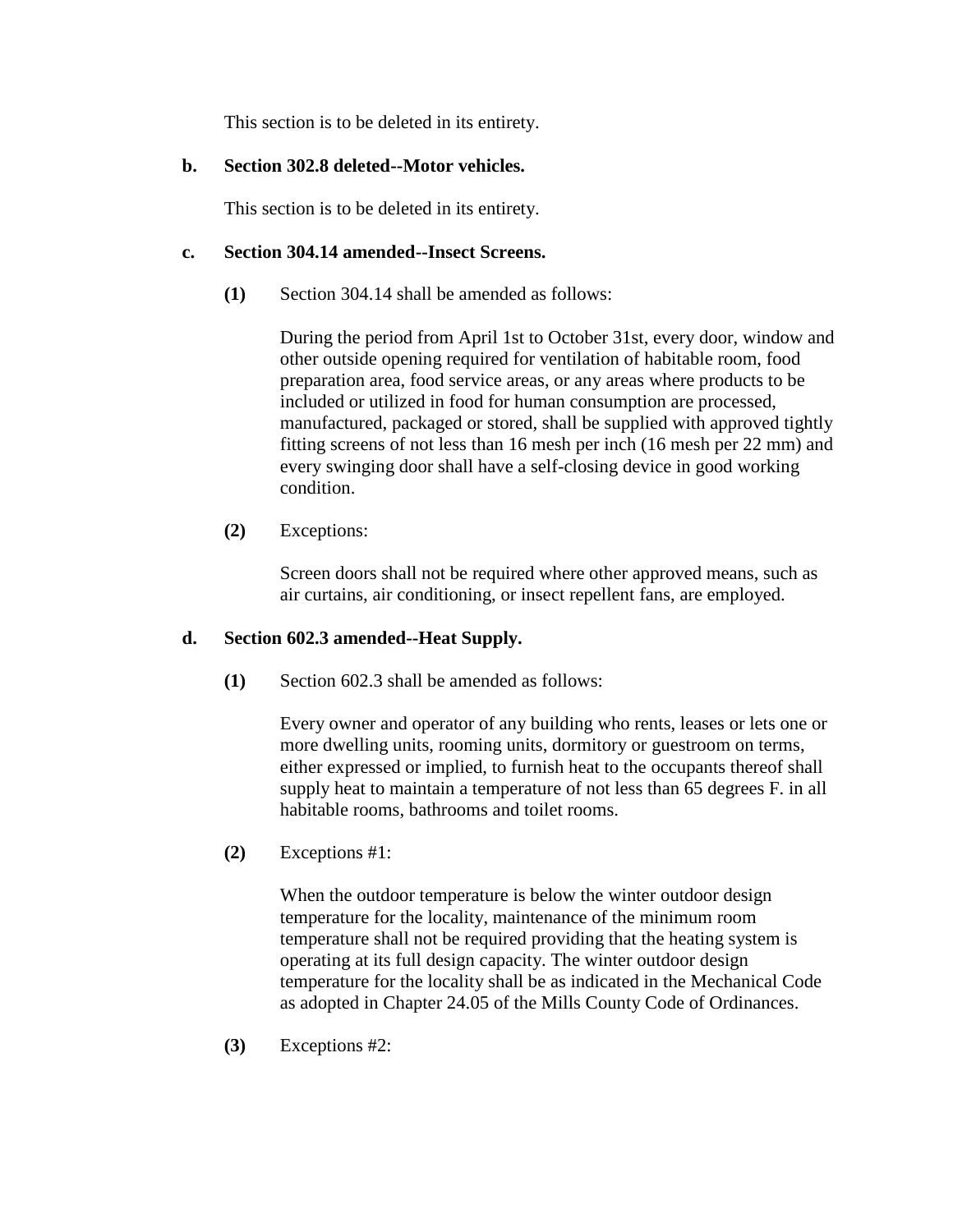In areas where the average monthly temperature is above 30 degrees F. a minimum temperature of 65 degrees F. shall be maintained.

## **e. Section 602.4 amended--Occupiable Work Spaces.**

**(1)** Section 602.4 shall be amended as follows:

Indoor occupiable work spaces shall be supplied with heat to maintain a temperature of not less than 65 degrees F. during the period the spaces are occupied.

**(2)** Exceptions #1:

Processing, storage and operation areas that require cooling or special temperature conditions.

**(3)** Exceptions #2:

Areas in which persons are primarily engaged in vigorous physical activities.

# **24.11.2 Title**

This Ordinance shall be known and may be cited and referred to as "Property Maintenance Code of Mills County, Iowa".

# **24.11.3 Purpose**

The Property Maintenance Code shall regulate and govern the conditions and maintenance of all property, buildings, and structures; by providing the standards for supplied utilities and facilities and other physical things and conditions essential to ensure that structures are safe, sanitary, and fit for occupancy and use, and the demolition of such existing structures in Mills County, Iowa; providing for the issuance of permits and collection of fees therefore; and each and all of the regulations, provisions, penalties, conditions and terms of the Property Maintenance Code.

# **24.11.4 Administrative Provisions**

The administrative provisions for the Property Maintenance Code shall be as provided for in [Chapter24.01](#page-0-0) of the Mills County Code of Ordinances.

# **24.11.5 Fee Schedule**

The fee schedule as set forth by resolution of the Mills County Code of Ordinances is hereby established for matters pertaining to this Ordinance.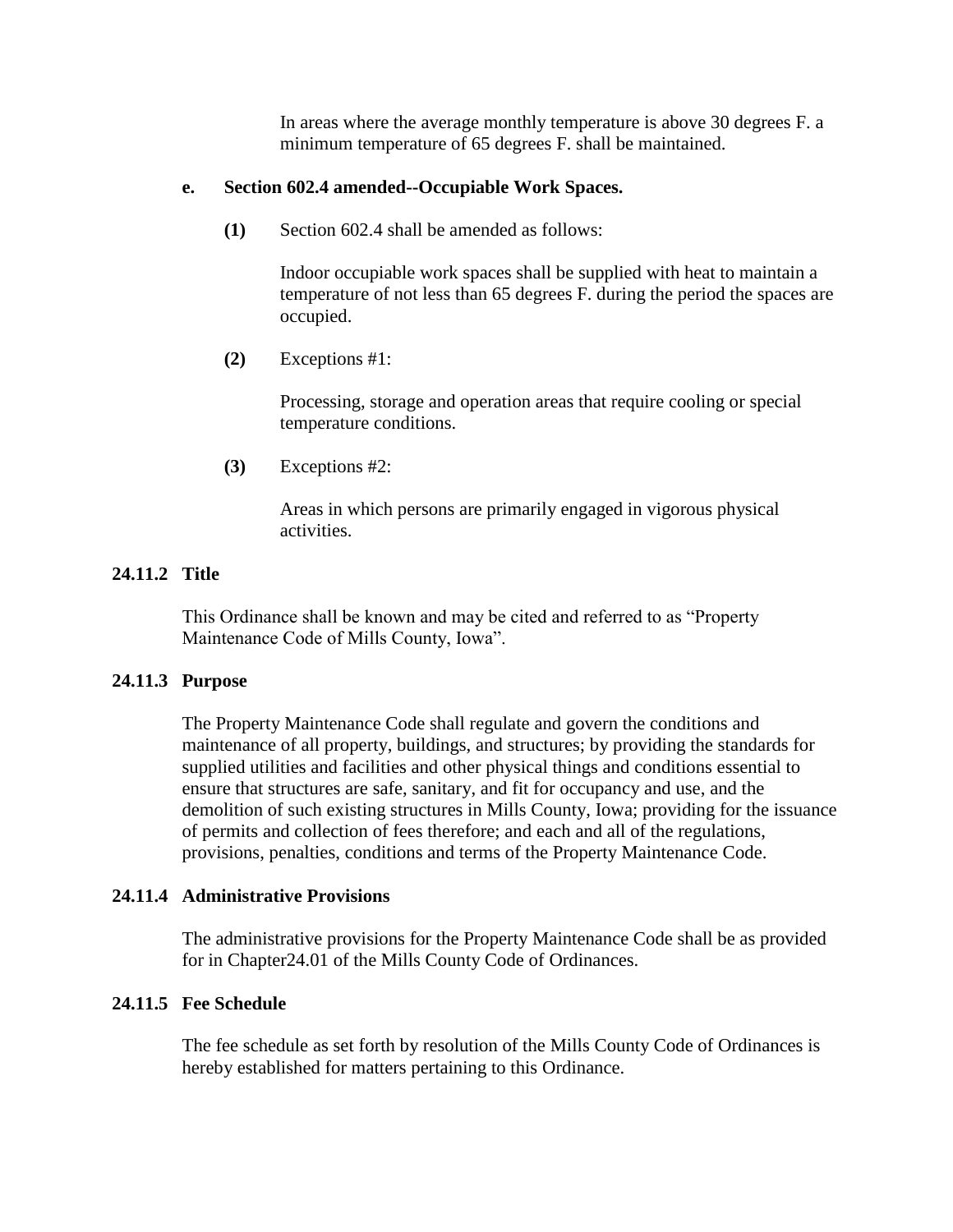### **24.11.6 Payment of Fees**

<span id="page-48-0"></span>All fees mentioned above shall be made payable to the County Treasurer/Clerk, accompany the application and be deposited in the general services fund of Mills County, Iowa.

## **SECTION 12**

# **DEMOLITION OF BUILDINGS AND STRUCTURES CODE**

### **24.12.1 Title**

This Ordinance shall be known and may be cited and referred to as "Demolition of Building and Structures Code of Mills County, Iowa".

### **24.12.2 Purpose**

The purpose of the Demolition of Building & Structures Code is to establish the minimum requirements to safeguard the public health, safety, general welfare of life and property from hazards attributed to the demolition environment. The provision of this chapter shall regulate the demolition of every building or structure or any appurtenances connected or attached to such building or structure.

### **24.12.3 Administrative Provisions**

The administrative provisions for the Historic Building Code shall be as provided for in [Chapter 24.01](#page-0-0) of the Mills County Code of Ordinances.

### **24.12.4 Permit Required**

Any owner or authorized agent who intends to demolish any building or structure shall first make application to the Building Official and obtain the required demolition permit.

### **24.12.5 Time**

The demolition permit is valid for six months after issuance. The allowable time from commencement of the demolition to finishing filling and leveling the lot grade shall be accomplished within ten (10) calendar days, unless time is extended in writing by the Building Official.

### **24.12.6 Filling of Open Ground Cavities**

Any open ground basement, or cellar, or similar cavities remaining after demolition of any building or structure or any portion thereof and removal of all debris from same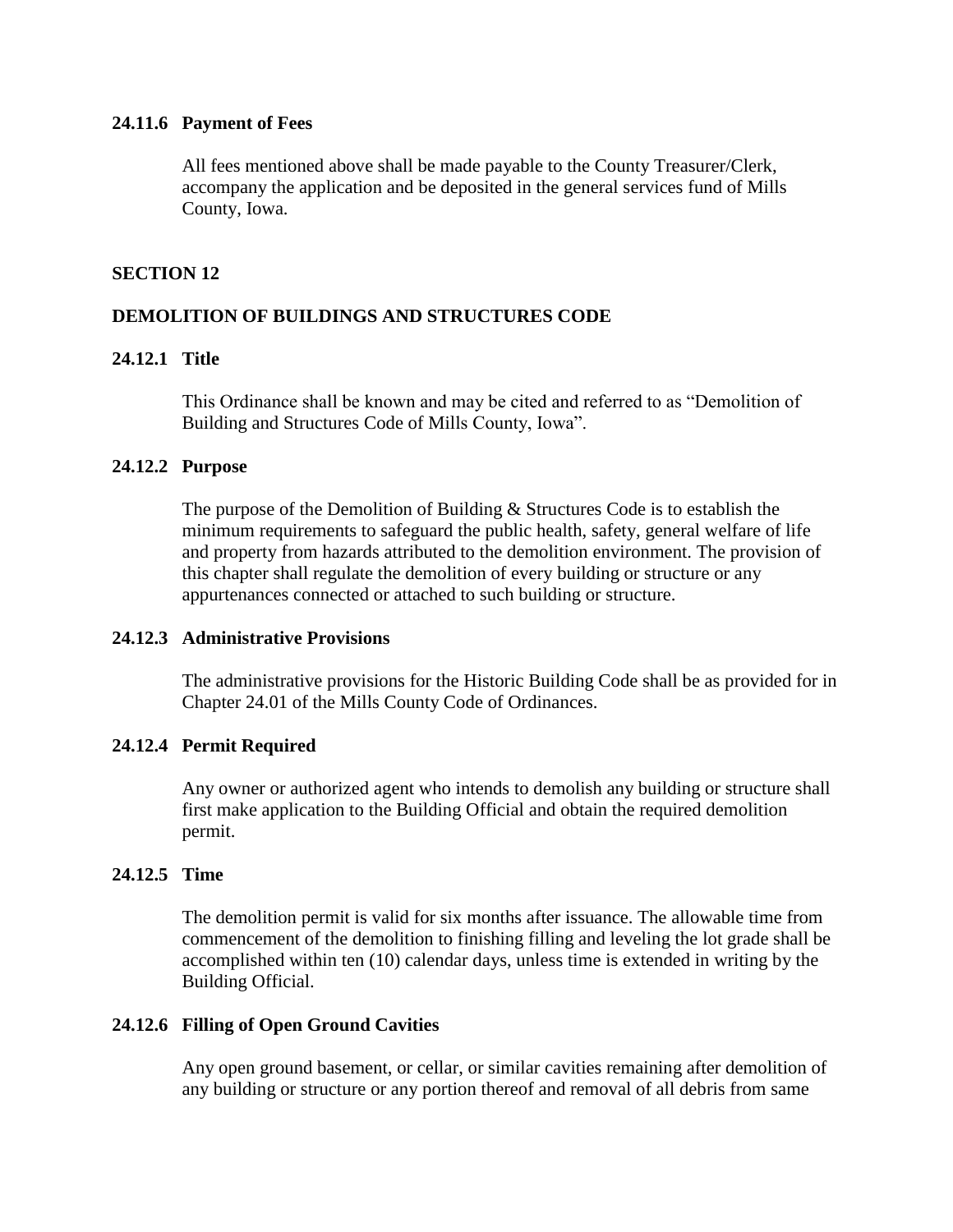shall be inspected first then filled to ground or grade level with clean fill. The requirement for removal of all of the footing/foundation may be waived in writing by the Building Official.

## **24.12.7 Fencing**

The building or structure shall be entirely fenced, and surrounded, and protected by a strong and suitable barricade at least six (6) feet in height, and in a sound and proper condition that will maintain all rubbish and debris, from start to finish of the project for the health, safety, and protection of the public.

## **24.12.8 Utilities**

All utilities shall be properly terminated at the property line. A required inspection shall be made of all utility terminations.

## **24.12.9 Rebuilding Upon Existing Condition**

In the event a building of structure has been removed from the premises upon which same has been situated and the remains a foundation, basement, pit, depression, or excavation site of such removal and the construction of a new building or structure thereon is contemplated, the Building Division at the request of the owner thereof shall have the right, at the discretion of the Building Official to permit the owner to maintain the foundation, basement, pit, depression, or excavation for a period not to exceed one (1) month from the date of such removal, provided same is maintained in safe and sanitary condition, is kept clean of all rubbish and debris, is surrounded and protected by a strong and suitable barricade at least six (6) feet in height, and in a sound and proper condition, and that the owner shall convene and agree, in writing, for their self and on behalf of his or her heir, executors, administrators, successors and assigns, to cause same to be property filled at the conclusion of the one (1) month period in the event the construction of the building or structure has not been commenced by the end of the said period.

### **24.12.10 Fee Schedule**

The fee schedule as set forth by resolution of the Mills County Code of Ordinances is hereby established for matters pertaining to this Ordinance.

### **24.12.11 Payment of Fees**

<span id="page-49-0"></span>All fees mentioned above shall be made payable to the County Treasurer/Clerk, accompany the application and be deposited in the general services fund of Mills County, Iowa.

### **SECTION 13**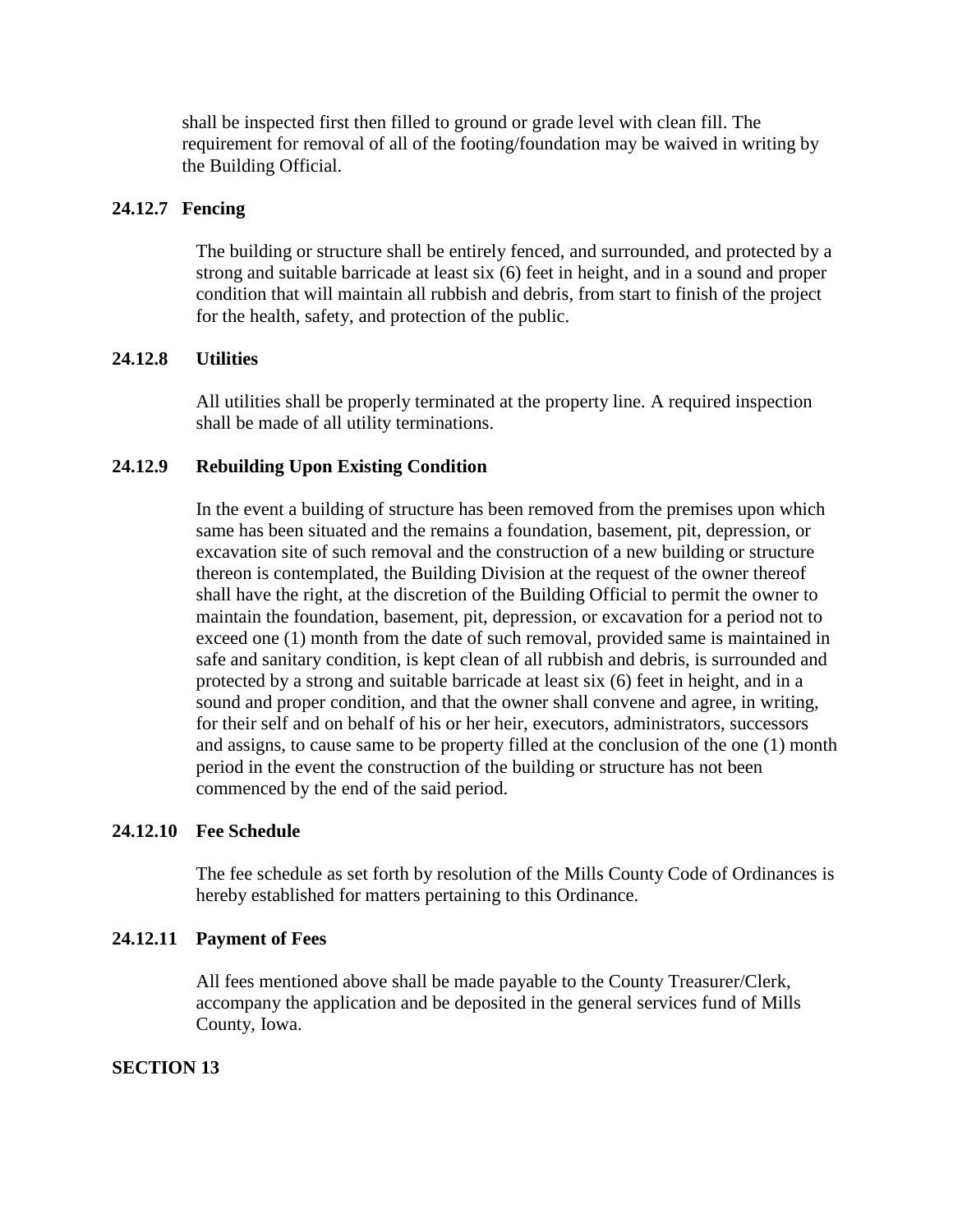# **FACTORY BUILT STRUCTURES CODE**

## **24.13.1 Title**

This Ordinance shall be known and may be cited and referred to as "Factory Built Structures Code of Mills County, Iowa".

### **24.13.2 Purpose**

The purpose of the Factory Built Structures Code is to provide minimum regulations of factory-built structures to safeguard life, health, property, and public welfare.

### **24.13.3 Definitions**

As used in this chapter:

- **a.** Factory-Built Structure: Any habitable structure which is, wholly or in substantial part, made, fabricated, formed, or assembled in manufacturing facilities for installation or assembly and installation, on a building site. Factory-built structure includes the terms "mobile home", "manufactured home" and "modular home".
- **b.** Home: A mobile home, a manufactured home or a modular home.
- **c.** Manufactured Home: A factory-built structure built under authority of U.S.C. Section 5403, required by federal law to display a seal from the U.S. Department of H.U.D., and constructed on or after June 15, 1976. If a manufactured home is placed in a mobile home park, Manufactured Home Park or land-leased community, the home must be titled and is subject to the mobile home square foot tax. If a manufactured home is placed outside a mobile home park, manufactured home park or land-leased community, the home is to be assessed and taxed as real estate.
- **d.** Mobile Home: Any vehicle without motive power used or so manufactured or constructed as to permit it being used as a conveyance upon the public streets and highways and so designed, constructed, or reconstructed as will permit the vehicle to be used as a place for human habitation by one or more persons; but shall also include any such vehicle with motive power not registered as a motor vehicle in the State of Iowa. A mobile home not built to a mandatory building code, contains no state or federal seals, and was built before June 15, 1976. If a mobile home is placed outside a mobile home park, manufactured home park or landleased community, the home is to be assessed and taxed as real estate.
- **e.** Modular Home: A factory-built on a permanent chassis which is manufactured to be used as a place of human habitation, is constructed to comply with the Iowa State Building Code for modular factory-built structures, and must display the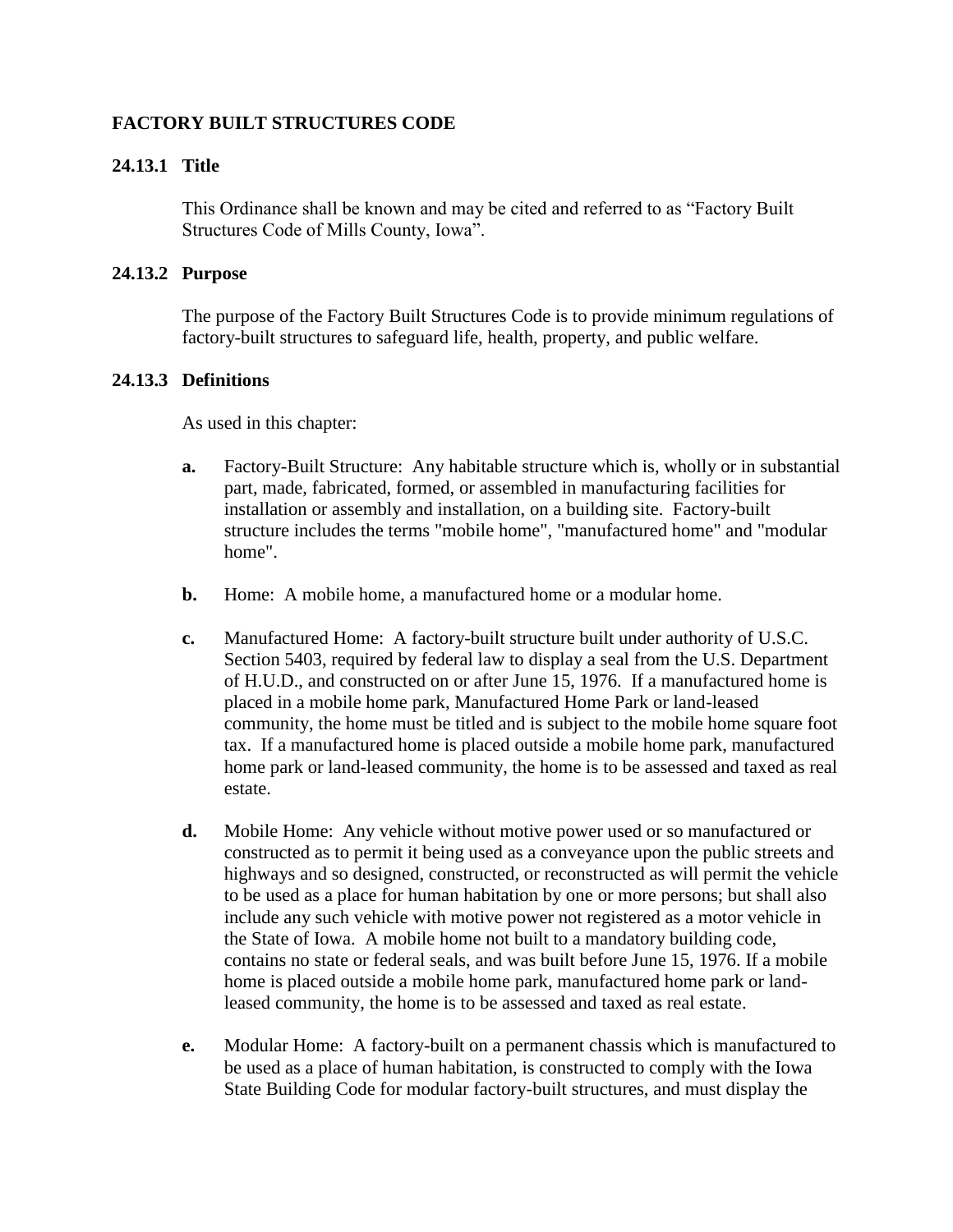seal issued by the State Building Code Commissioner. If a modular home is placed in a mobile home park, manufactured home park or land-leased community, the home is subject to the annual tax as required by Iowa Code Section 435.22, as amended. If a modular home is placed outside a mobile home park, manufactured home park or land-leased community, the home is shall be considered real property and is to be assessed and taxed as real estate.

- **f.** Federally Mandated Standards: United States Department of Housing and Urban Development regulations for factory-built structures that were manufactured on or after June 15, 1976.
- **g.** Type I Factory-Built Structures: A unit that was manufactured in accordance with federally mandated standards that desires to move from one lawful location within the State of Iowa to any new location or park lot for permanent or temporary setdown.
- **h.** Type II Factory-Built Structures: A unit that was manufactured in accordance with federally mandated standards that desires to move from one lawful location outside of the State of Iowa to any new location or park lot for permanent or temporary set-down.
- **i.** Type III Factory-Built Structures: A unit that was not manufactured in compliance with federally mandated standards that desires to move from one lawful location within the State of Iowa to any new location or park lot for permanent or temporary set-down.
- **j.** Type IV Factory-Built Structures: A unit that was not manufactured in compliance with federally mandated standards that desires to move from one lawful location outside the State of Iowa to any new location or park lot for permanent or temporary set-down.
- **k.** Authorized Representative: The Building Official, Development Director, Public Health Official or their respective designee. The term "authorized representative" shall also include any peace officer in his/her official capacity.

### **24.13.4 Administrative Provisions**

The administrative provisions for the Factory Built Structures Code shall be as provided for in [Chapter 24.01](#page-0-0) of the Mills County Code of Ordinances.

# <span id="page-51-0"></span>**24.13.5 Application Required**

**a.** The owner or agent of Type I, II, or III of factory-built structure that was manufactured is accordance with federally mandated standards may move a unit from one lawful location as required, for permanent or temporary set-down within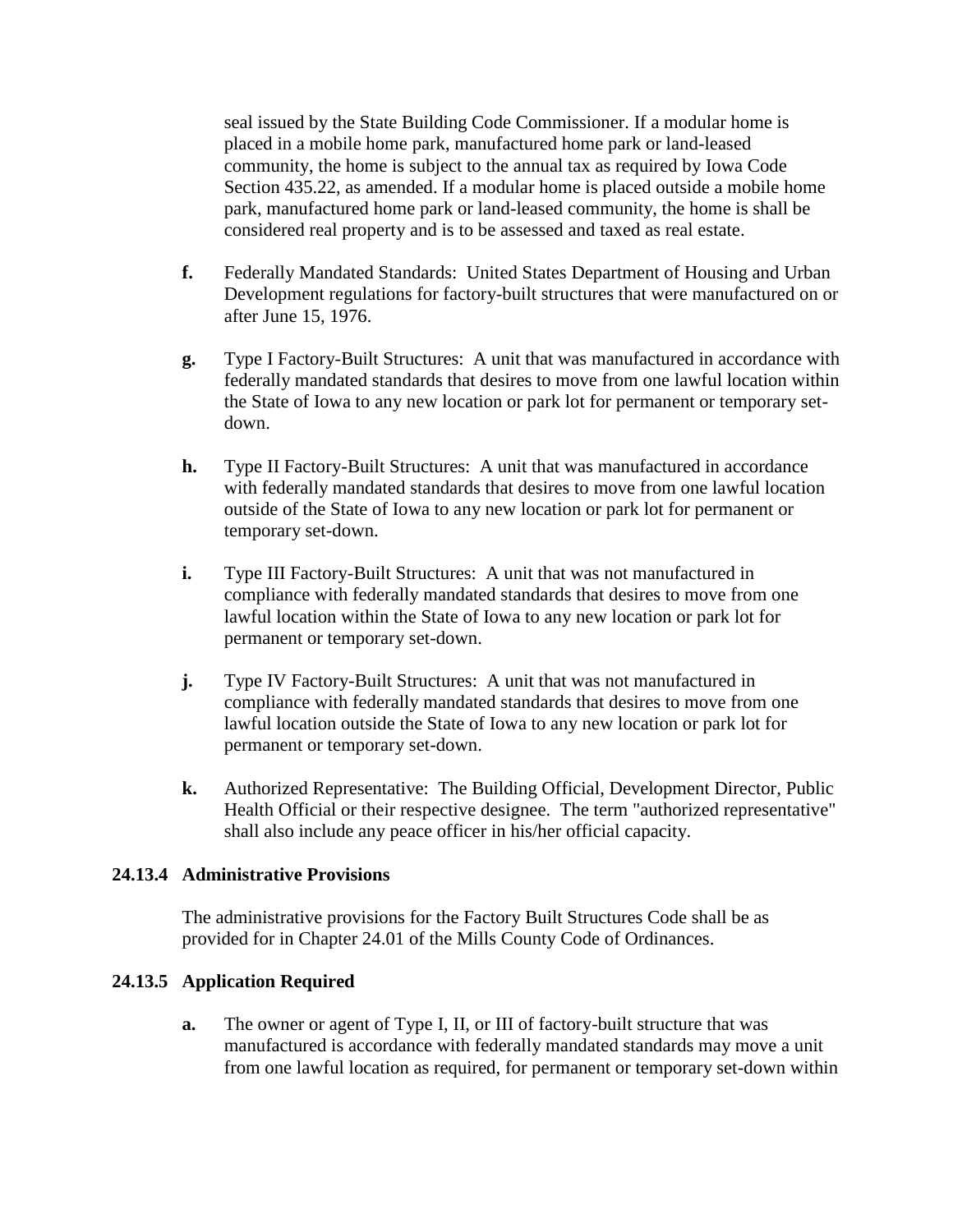the County limits once an application is made and a sit-down permit is approved and acquired.

**b.** The owner or agent of Type IV structure that was not constructed to be in compliance with federally mandated standards and is currently located/park lot outside of the State of Iowa shall be denied an application for a set-down permit and shall not move that unit to any new location/park for permanent or temporary set-down within the County limits.

### **24.13.6 Permits Issued**

The Building Official will issue a set-down permit only to Type I, II, and/or III factorybuilt structures that comply with [Section 24.14.050](#page-51-0) of this Chapter of the Mills County Code of Ordinances. This set-down permit shall be valid for one (1) year from date of issuance to install, construct the footing and foundation system, and anchor the permitted unit and notify the Building Official for the required inspections. Also required are permits for plumbing, mechanical, and electrical work. Permits will also be required for any decks, stairs, guardrails, utility and/or right-of-way work.

## **24.13.7 Installation, Support and Anchorage**

All factory-built structures installed within the County limits shall be placed upon a support system and anchored complying with the manufacturer's design specifications in accordance with the State of Iowa Administrative Code Section 661-16 and Iowa Code Section 335.30, as amended.

### **24.13.8 Plumbing**

Factory-built structures that are subject to Section [24.14.050](#page-51-0) shall have plumbing fixtures installed in accordance with the Plumbing Code as adopted in [Chapter 24.04](#page-39-0) of the Mills County Code of Ordinances. The connections to the water and sewer shall be tested by the owner or plumbing contractor and inspected for code compliance by a County Inspector before the unit is given authorized service. Any new plumbing work or alterations shall be in accordance with the Plumbing Code as adopted in [Chapter](#page-39-0)  [24.04](#page-39-0) of the Mills County Code of Ordinances, and a plumbing permit will be required. The plumbing hookup work may be performed by a mobile home dealer or an employee or a mobile home dealer if within a mobile home park; otherwise, outside of a mobile home park, the plumbing work shall be performed by a plumbing contactor, or the plumbing work may be performed by the homeowner, if knowledgeable. The plumbing hookup permit fee shall be assessed in the amount as set forth in the fee schedule, as set forth by resolution of the Mills County Code of Ordinances is hereby established for matters pertaining to this Ordinance.

### **24.13.9 Mechanical**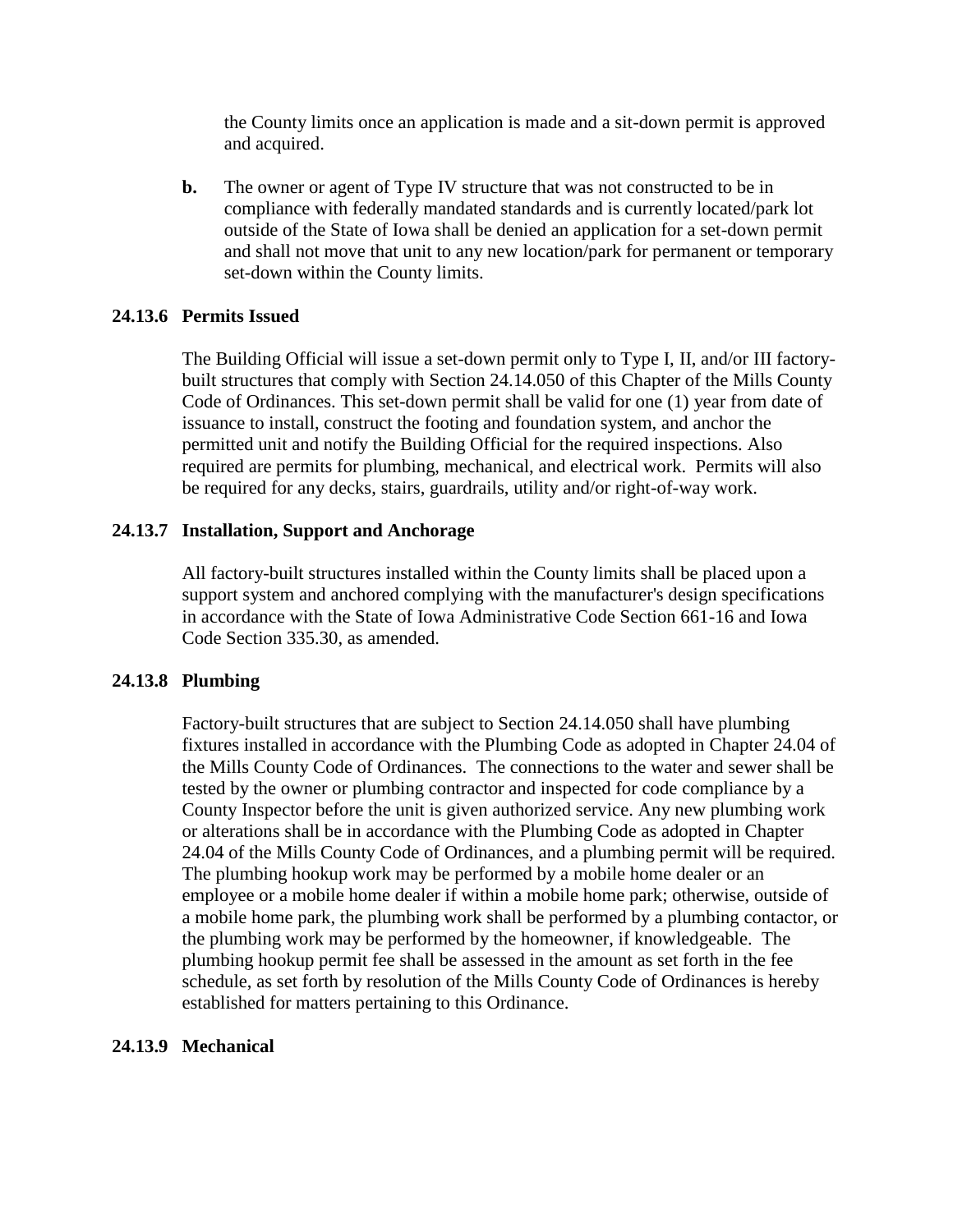Factory-built structures that are subject to [Section 24.14.050](#page-51-0) shall have mechanical equipment installed in accordance with the Mechanical Code as adopted in [Chapter](#page-39-1)  [24.05](#page-39-1) of the Mills County Code of Ordinances. The gas lines shall be air tested by the owner, mobile home dealer or employee of a mobile dealer, or a plumbing contractor, and inspected for code compliance by a County Inspector before the unit is given authorized service by the gas company. No copper gas lines will be allowed or permitted. Any new mechanical work or alterations shall be in accordance with the Mechanical Code as adopted in [Chapter 24.05](#page-39-1) of the Mills County Code of Ordinances, and a mechanical permit will be required. The mechanical hookup work may be performed by a mobile home dealer or employee of a mobile dealer if within a mobile home park; otherwise, outside of a mobile home park, the mechanical work shall be performed by a mechanical contractor, or the mechanical work may be performed by the homeowner, if knowledgeable. The mechanical hookup permit fee shall be assessed in the amount as set forth in the fee schedule, as set forth by resolution in of the Mills County Code of Ordinances is hereby established for matters pertaining to this Ordinance.

### **24.13.10 Electrical**

Factory-built structure's electrical service installation to the service pedestal that are subject to [Section 24.14.050](#page-51-0) shall be inspected for compliance with the adopted edition of the National Electrical Code Article 550 by a County Inspector before energized by the power company. Any new electrical work or alterations shall be in accordance with the National Electrical Code Article 550 as adopted in Chapter 24.06 of the Mills County Code of Ordinances, and an electrical permit will be required. The electrical hookup work may be performed by a mobile home dealer or employee of a mobile dealer if within a mobile home park; otherwise, outside of a mobile home park, the electrical work shall be performed by a electrical contractor, or the electrical work may be performed by the homeowner, if knowledgeable. The electrical hookup permit fee shall be assessed in the amount as set forth in the fee schedule, as setforth by resolution of the Mills County Code of Ordinances is hereby established for matters pertaining to this Ordinance.

#### **24.13.11 Utility**

Factory-built structures that are subject to [Section 24.14.050](#page-51-0) shall have water service and sanitary sewer service lateral installed in accordance with the Plumbing Code as adopted in Chapter 24.04 of the Mills County Code of Ordinances. The water and sanitary sewer shall be inspected for code compliance by a County Inspector before the unit is given authorized for water or sanitary sewer service by the utility provider. Any new utility work or alterations shall be in accordance with the Plumbing Code as adopted in Chapter 24.04 of the Mills County Code of Ordinances, and a utility permit will be required. The utility hookup work may be performed by a mobile home dealer or an employee or a mobile home dealer if within a mobile home park; otherwise, outside of a mobile home park, the plumbing work shall be performed by a plumbing contactor, or the utility work may be performed by the homeowner, if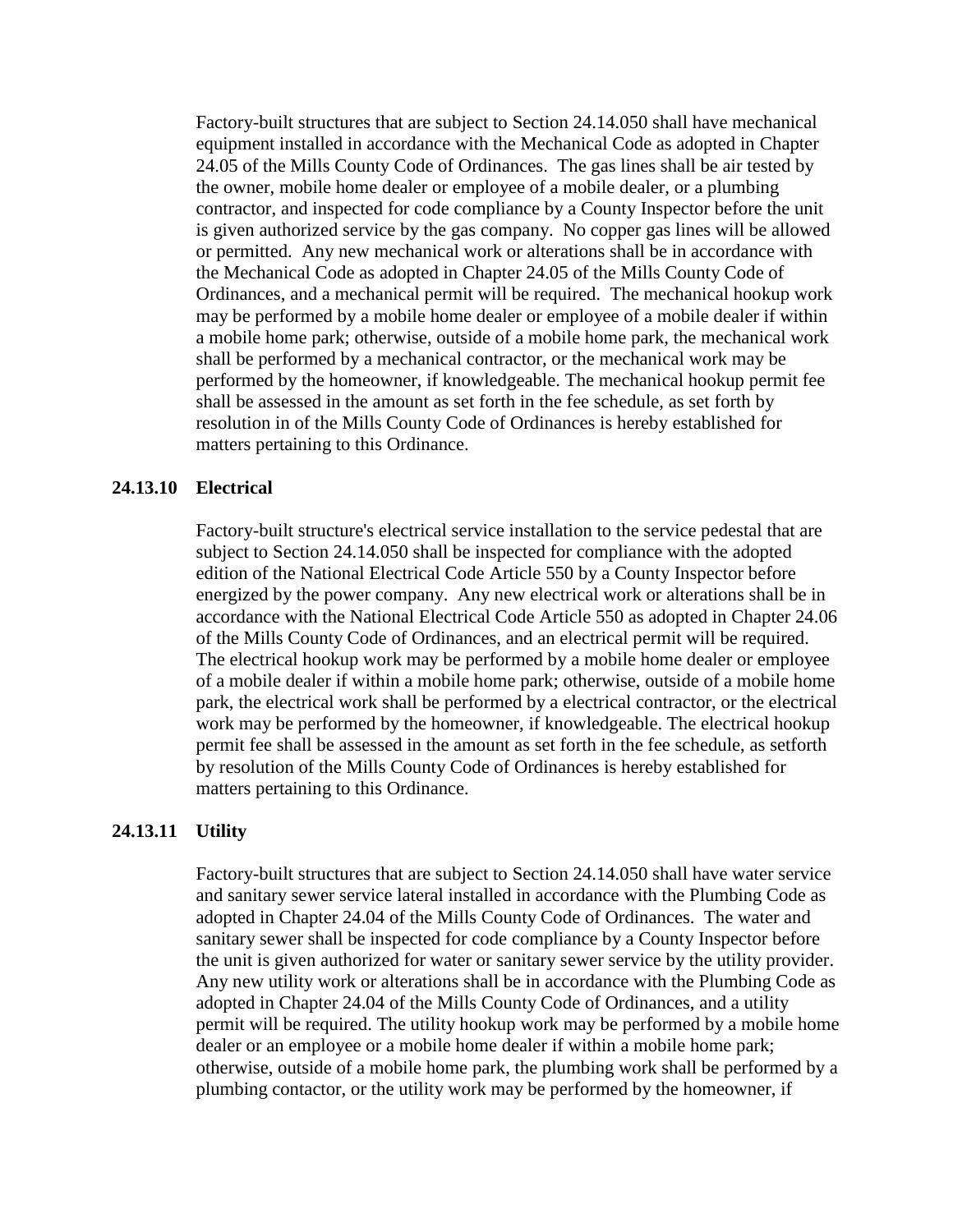knowledgeable. The utility hookup permit fee shall be assessed in the amount as set forth in the fee schedule, as set forth by resolution of the Mills County Code of Ordinances is hereby established for matters pertaining to this Ordinance.

# **24.13.12 Noncompliance**

- **a.** A factory-built structure that does not comply with one of the three types of factory built structures required in [Section 24.14.050](#page-51-0) shall not be installed, setdown, be parked temporarily or moved onto private property within the County limits.
- **b.** If a factory-built structure that does not have a valid set-down permit is moved to any location or lot within the County limits for permanent or temporary set-down upon private property, then the owner and/or mover shall be subject to a violation as per Section 24.13.180 of the Mills County Code of Ordinances and that nonconforming unit shall conform with the Mills County Code of Ordinances and/or be moved out of the County limits within five (5) calendar days after issuance of a notice and order and/or the first infraction.

# **24.13.13 Additions**

All door enclosure additions to factory-built structures shall be comparable or similar exterior construction, the plans of which shall be subject to the approval of the Building Official, or his/her designee, prior to such construction, and shall not exceed thirty-six (36) square feet of floor area. Said enclosure shall not be attached to the main factory-built structure, but shall be abutted thereto. Any other attached accessories such as awnings, carports and patio covers, shall be standard accessory items, manufactured by a recognized factory-built structure manufacturer and shall comply with all other applicable provisions of this adopted Code.

# **24.13.14 Unsafe and Deemed Nuisance**

Any factory-built structure deemed by a duly authorized representative of this County to be lacking in maintenance, dilapidated, damaged by storm, fire or otherwise, or in such a condition as to constitute a hazard to the health, safety or welfare of the inhabitants thereof or the surrounding neighbors shall constitute a nuisance.

# 24.14.150 Reserved.

# **24.13.15 Enforcement and Penalties**

Any factory-built structure in violation of the provisions of this chapter shall be deemed a nuisance. Any person violating the provisions of this section shall be deemed to be keeping, allowing or maintaining a nuisance in violation of Mills County Code of Ordinances. The provisions as setforth by resolution of the Mills